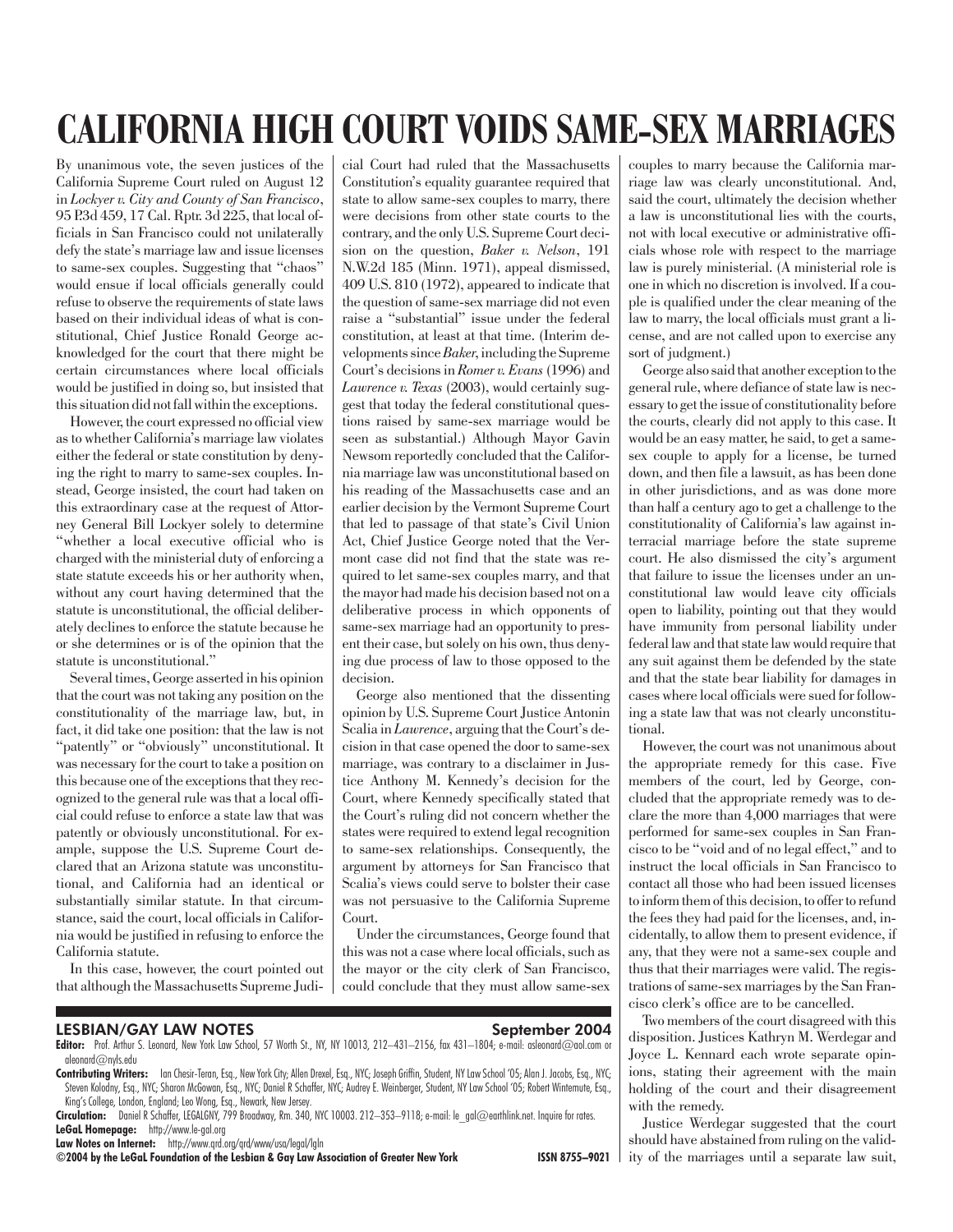now pending in the Superior Court in San Francisco, can decide whether the marriage law violates the state and/or federal constitutions. She contended that if this underlying issue is resolved in favor of same-sex marriage, then all those who had been married between February 12 and March 11 would be entitled to recognition of their marriages, provided the ruling was held to be retroactive in effect.

Justice Kennard saw a problem of fundamental fairness in declaring the marriages void in a proceeding where the couples themselves were not parties and had no opportunity to be represented directly. She also rejected the more sweeping language in the court's ruling about the respective roles of different branches of government in interpreting and applying the constitution, although she agreed that in this case the mayor and other local officials in San Francisco had gone beyond their authority.

Countering these arguments, George asserted that if the pending same-sex marriage case results in a ruling for the plaintiffs, all the couples could apply for new licenses and be married again. He also insisted that the voiding of their prior marriages leaves them no worse off than they were before, since the local officials never had the authority to issue the licenses and the state has not recognized those marriages for any purpose. He also noted that although the court had refused to allow the same-sex married couples to intervene as parties in the Supreme Court case, it had received numerous *amicus* briefs on their behalf, including briefs from the major gay rights litigation groups, and so those couples' arguments had been heard.

While the court's ruling is a setback for proponents of same-sex marriage, and also might be seen as at least somewhat undermining the pending same-sex marriage lawsuit in San Francisco by suggesting that *Lawrence v. Texas* does not go so far as Justice Scalia had contended in his dissent, the court did pointedly refrain from stating any direct holding on the question of same-sex marriage under the California or federal constitutions, leaving open the possibility of ultimate victory for same-sex marriage advocates sometime down the line.

Shortly after the court's decision was issued, San Francisco Supervisors Tom Ammiano and Bevan Duffy proposed the creation of a "Marriage Equality Fund" to which couples could donate the refund of their marriage license fees, to help cover the city's legal costs in defending against the state's "intrusion" into city policy. They also urged an amendment to the city's domestic partnership law that would allow all those who married to be accorded the full rights of domestic partnership in the city by virtue of those marriages, without need to file a new domestic partnership statement. *Bay City News*, Aug. 17. A.S.L.

# LESBIAN/GAY LEGAL NEWS

# Massachusetts Supreme Judicial Court Says Lesbian Co-Parent Has No Child Support **Obligation**

A sharply-divided Massachusetts Supreme Judicial Court ruled on August 25 in *T.F. v. B.L.*, SJC–09104, that although a lesbian co-parent had promised to contribute support for the child born to her former partner, such a promise was not a binding contract in Massachusetts, and that the courts could not use their equitable powers to order her to support the child. The opinion for the court by Justice Judith A. Cowin found that it would be contrary to public policy to require somebody who is not a legal parent to pay child support, even when they had promised to do so. This case was somewhat unusual in that the co-parent moved out of their apartment a few months before the child was born.

According to the opinion, the women met in 1995 and began living together in the fall of 1996. They had a commitment ceremony on May 30, 1999, pooled their resources and designated each other as beneficiaries on their insurance and retirement plans. T.F. had long wanted to have a child, but B.L. was reluctant for some time due to her beliefs that her own childhood experiences would make her a poor parent. She only gave in when it looked to her like this might be necessary to save the relationship. Although both women had physical problems that created some barriers to pregnancy, B.L.'s problem was worse, so T.F. was the anonymous donor insemination recipient who became pregnant. Ultimately B.L.'s willingness for them to have a child did not save the relationship, and B.L. moved out in May 2000. On July 1, 2000, T.F. gave birth prematurely to a baby boy.

Before B.L. moved out, she had expressed regrets about being a "separated parent," said she hoped to be able to adopt as a co-parent even though they were no longer together, and, according to T.F.'s legal complaint, "promised financial support and promised to talk later about the details since she wanted to just focus on the break-up of the relationship at that time." After a few months of being in contact and visiting with the baby, B.L. broke off her relationship and refused to provide any support beyond the initial \$800 she had contributed.

T.F. filed suit against B.L. in the Hampshire Division of the Probate and Family Court, where Judge Gail Perlman heard the case. Judge Perlman concluded that there was theoretically an implied contract between the women, but she was uncertain whether "parenthood by contract" was possible in Massachusetts, so she reported the matter to the Appeals Court, and the Supreme Judicial Court decided to take the case directly.

Justice Cowin found that "the evidence warranted the judge's finding that there was an agreement by the defendant to undertake the responsibilities of a parent in consideration of the plaintiff's conceiving and bearing a child," but that "the question remains whether the court can enforce this contract." Reviewing past Massachusetts cases, Cowin found, quoting a 1946 case, that "the decision to become, or not to become, a parent is a personal right of such delicate and intimate character that direct enforcement by any process of the court should never be attempted." She declared that "parenthood by contract is not the law in Massachusetts, and, to the extent the plaintiff and the defendant entered into an agreement, express or

implied, to co-parent a child, that agreement is unenforceable."

The court specifically rejected an argument raised by the dissenters, who suggested that the courts have general powers to make orders in the best interest of children, and that it would be in the best interest of this child to receive support from two individuals rather than one. "This argument," wrote Cowin, "however informed by genuinely good intentions, misapprehends the extent and purpose of the Probate and Family Court's equity powers. The equity powers conferred by the legislature on the court are intended to enable that court to provide remedies to enforce existing obligations; they are not intended to empower the court to create new obligations."

Since the duty to support a child in Massachusetts is based on a statute, and the statute only imposes that duty on parents or others who are in a legally recognized status, the court was unwilling to stretch the law to cover a case like this. The court made no mention of how the availability of same-sex marriage in Massachusetts might change the legal land-scape for same-sex couples confronting these types of issues in the future.

The three dissenters, in an opinion by Justice John M. Greaney, while agreeing that "parenthood by contract is not the law in Massachusetts," argued that there are strong public policies expressed by Massachusetts statutes to support a court's use of its equitable powers to ensure proper support for children. "The plaintiff's resort to the equity jurisdiction of the Probate and Family Court is entirely appropriate," wrote Greaney. "That our statutes offer the plaintiff no remedy, because the defendant is not a legal parent, does not preclude an order of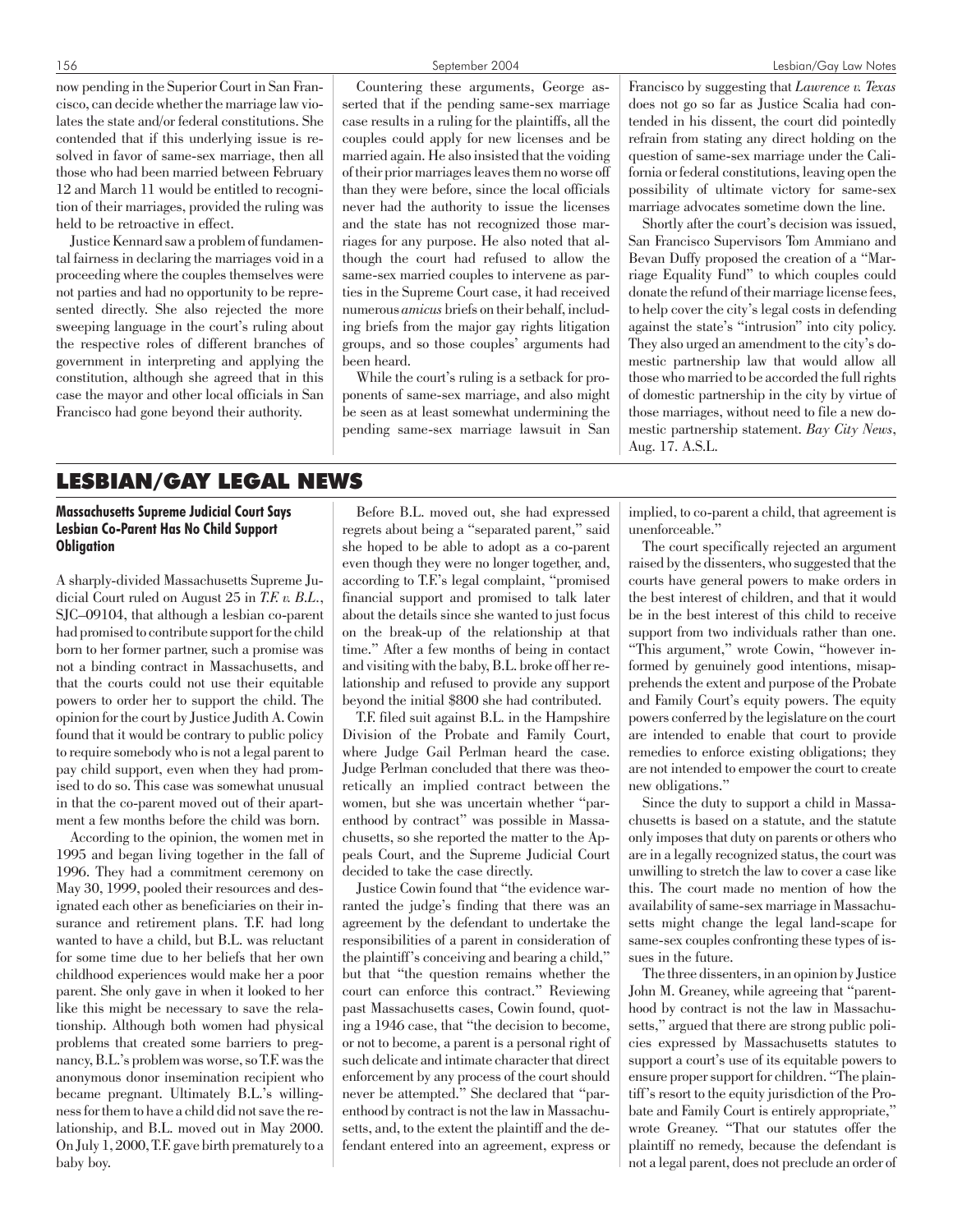#### Lesbian/Gay Law Notes 157

child support." After noting the broad equitable powers that the legislature had conferred on the court to look out for the best interest of children, Greaney wrote: "The existence of an agreement to support on the part of the defendant, buttressed by society's interests (as expressed through our statutes and our case law) and the best interests of the child standard, requires relief here."

The other dissenters were Chief Justice Margaret Marshall, who authored the famous *Goodridge* same-sex marriage decision last November, and Justice Roderick Ireland. Bennett Klein, an attorney at Boston's Gay and Lesbian Advocates and Defenders, argued the case for T.F. A.S.L.

# California Supreme Court Will Tackle Lesbian Mother Issues

Vacating three intermediate court of appeal decisions and consolidating the cases for joint consideration, the California Supreme Court announced on September 1 that it would take on the long-simmering question of whether California courts can recognize any parental rights for lesbian co-parents under existing domestic relations statutes, a question as to which the intermediate courts are split. The three cases are *K.M. v. E.G.*, 13 Cal. Rptr. 3d 136 (Cal. Ct. App., 1st Dist., May 10, 2004), *Elisa Maria B. v. Superior Court of El Dorado County*, 13 Cal. Rptr. 3d 494 (Cal. Ct. App., 3rd Dist., May 20, 2004), and *Kristine Renee H. v. Lisa Ann R.*, 16 Cal. Rptr. 3d 123 (Cal. Ct. App., 2nd Dist., June 30, 2004).

In *K.M.*, a case that arose in Marin County, E.G. gave birth to twin girls using eggs donated by her partner, K.M. The couple raised the girls together for several years before separating. K.M. sued for parental rights, seeking joint custody, and pointing out that she was the genetic mother of the twins, but the court found that K.M. had signed a binding waiver prior to their birth in which she had acknowledged that E.G. would be the sole legal parent, and further had not adopted the children after they were born. Under the circumstances, the court found K.M. could not seek parental status.

In *Elisa Maria B.*, both lesbian partners had children, using the same sperm donor so that the children would be related to each other as half-sibs, and they raised the children together until they separated. Elisa had agreed to provide financial support when possible, but stopped making payments about a year and a half after the split-up. The other woman, Emily, was on welfare, and the county sued Elisa for child support on behalf of Emily's children. A trial judge ordered support, but was overruled by the court of appeal, which held that a support obligation had to be based on a recognized legal parental relationship, which was not present here.

Finally, in *Kristine Renee*, a June 30 decision not previously reported in *Law Notes*, the lesbian couple had used an innovative procedure devised by the National Center for Lesbian Rights that was permitted by trial judges in some parts of the state. After Kristine became pregnant through donor insemination, they had a lawyer draft a stipulation that both women signed declaring that Lisa would be considered a parent with full parental rights, and had a family court judge issue a judgment based on the stipulation. They then used the judgment to get the hospital to list Lisa as a parent on the child's birth certificate. The couple split up when the child was two, and Kristine filed a lawsuit seeking to have the judgment voided to extinguish Lisa's parental rights. The trial judge rejected Kristine's suit, holding that Lisa could pursue custody and visitation pursuant to the prior judgment. The court of appeal reversed, finding the original judgment invalid, on the ground that parental status must be determined under the state's Uniform Parentage Act, not by stipulations between parents and third parties. However, the court held that to avoid equal protection concerns, the Uniform Parentage Act should be construed in a gender-neutral manner, so Lisa might be able to establish her parental rights as if she was a father. The court also observed that with California's expanded domestic partnership law going into effect the beginning of 2005, many problems caused by gaps in existing law may be obviated for individuals who enter domestic partnerships before having children.

All three of these court of appeal decisions are now vacated. Although the cases present distinctive fact patterns and raise slightly different policy issues, the common thread requires a determination by the Supreme Court about whether the pertinent statutes should be literally construed in a way that fails to take account of the reality of families headed by same-sex couples, or whether, as in the *Kristine* case, the court can fill the gaps left by the legislature and use a creative interpretive process in developing appropriate law to govern situations where same-sex partners with children end their relationships. A.S.L.

# Florida Appeals Court Finds Kantaras Marriage Void

Florida now joins a list of other states holding that, for purposes of determining the validity of their marriages, transsexuals are constrained by their sex as determined at birth, at least until the legislature explicitly instructs otherwise. *Kantaras v. Kantaras*, 2004 WL 1635003 (Fla. App. 2d Dist., July 23, 2004). Notwithstanding its decision that the Kantaras marriage was void ab initio, however, the Court of Appeals remanded the case to the trial court to determine

what child custody arrangements would be in the best interest of the Kantaras children.

Michael Kantaras was born Margo Kantaras in 1959. In 1986, Michael changed his name and a year later underwent sex reassignment, including hormonal treatment, a total hysterectomy and a double mastectomy. In 1988, Michael met Linda, and Linda learned of Michael's surgeries. Linda was pregnant by a former boyfriend at the time, and gave birth to a son in June 1989. Linda and Michael applied for a marriage license, and the two married in Florida in July 1989. In September 1989, Michael, as Linda's husband, applied to adopt Linda's son. In 1992, Linda gave birth to a daughter conceived through donor insemination using the sperm of Michael's brother.

In 1998, Michael filed a petition for dissolution of the marriage, and sought custody of his children. Apparently, during the marriage, Linda became an ardent Christian, which contributed to the breakdown of the relationship. Linda counter-petitioned for an annulment on the ground that the marriage was void ab initio because it violated a Florida statute banning same-sex marriage. Attorneys from the Orlando-based Liberty Council, an anti-gay litigation group, represented Linda during the proceedings.

After a lengthy trial in 2002, Clearwater Circuit Judge Gerard O'Brien issued an 809–page decision in February 2003, finding that Michael Kantaras was legally male at the time of the marriage and awarding Michael primary residential custody of the two children. In reaching this decision, Judge O'Brien relied on a 2001 family court decision from Australia, where the court noted the advances in medical knowledge and practices in reaching its conclusion that a female-to-male transsexual should be considered a man for purposes of marriage.

The Florida Court of Appeals for the Second District reversed. Judge Fulmer, joined by Judges Covington and Wallace, found that the Florida marriage law, as amended in 1977, and Florida's Defense of Marriage Act, enacted in 1997, clearly demonstrated that Florida has expressly banned same-sex marriage. Turning then to the question of the proper classification of a transsexual person's legal sex for purposes of determining whether a union was an impermissible "same-sex" marriage, the Court surveyed cases from Ohio (*Ladrach*, decided in 1987, and *Nash*, decided in 2003), Kansas (*Gardiner*, decided in 2002), Texas (*Littleton*, decided in 1999), and New York (*Anonymous v. Anonymous*, decided in 1971, and *Frances B.*, decided in 1974). All of these cases, in the court's view, supported its conclusion that, for purposes of marriage, one's sex at birth is immutable, and therefore cannot be changed from a legal standpoint through sex reassignment surgery or other mechanisms. The Court dis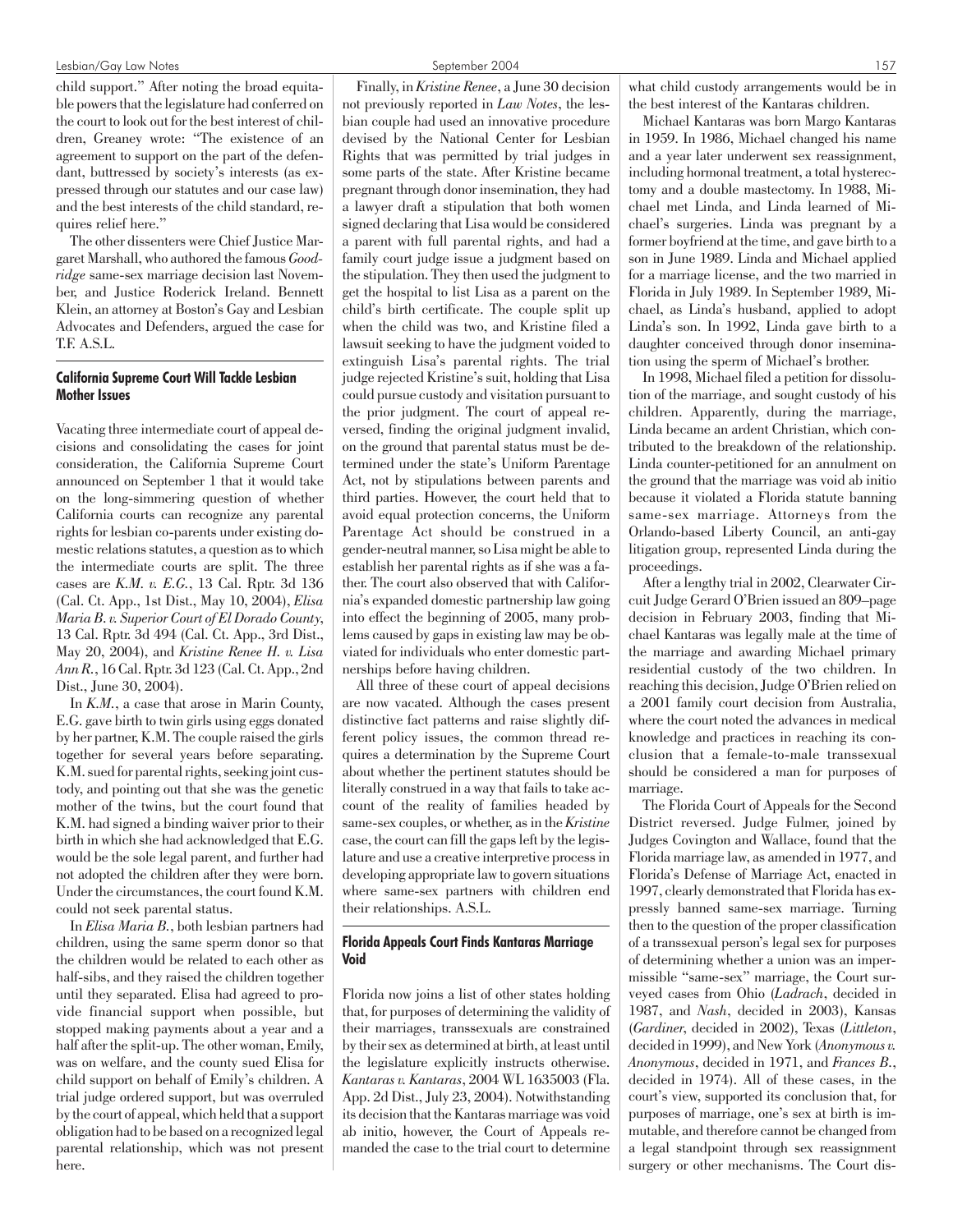missed positive transsexual marriage precedent from New Jersey (*M.T.*, decided in 1976), and rejected Judge O'Brien's reliance on precedent from Australia. Regardless that medical advances may "support a change in the meaning commonly attributed to the terms male and female," the court found that only the legislature could determine the important public policy question of whom (or, as a practical matter, whether) transsexuals may legally marry. Finding itself compelled to adhere to the "common meaning" of the terms of the Florida marriage statute, the Court ruled that the Kantaras marriage was a "same-sex" marriage, and therefore void ab initio.

The Court remanded the case to the trial court, however, for resolution of issues relating to the Kantaras children, noting that the trial judge went "to great lengths" to determine their best interests, but had proceeded under the faulty assumption that the marriage was legally valid. National Center for Lesbian Rights attorney Karen Doering, who represented Michael Kantaras, described the ruling as "ridiculous." "Michael Kantaras is a man," Doering was reported as saying. "[He] has been a man since 1987 when he completed treatment. This court has just turned common sense on its head." In addition to the national ripple effects of this decision, this ruling will have additional negative effects for Michael, who has since remarried, as the Court of Appeals decision places the validity of his new marriage in jeopardy as well.

NCLR has filed a variety of motions seeking reconsideration, en banc review, or possibly review in the Florida Supreme Court. *Sharon McGowan*

# Military Sodomy Law Held Constitutional As Applied to Officer's Sex With Enlisted Man Under His Command

Ruling on the appeal of a consensual sodomy conviction of an Air Force sergeant for performing oral sex on an enlisted man under his command, the U.S. Court of Appeals for the Armed Forces, the highest appeals court of the U.S. military, found that the conduct in question was not protected by the Constitution, so the conviction should be upheld. In its August 23 ruling in *United States v. Marcum*, 60 M.J. 198, the court found it unnecessary to address whether Article 125 of the Uniform Code of Military Justice, the sodomy law for the armed forces, is unconstitutional on its face, because of the particular facts in this case.

The opinion for the court by Judge James E. Baker includes a lengthy discussion of the Supreme Court's 2003 decision in *Lawrence v. Texas*, in which that court struck down the Texas Homosexual Conduct Act as a violation of protected liberty under the Due Process Clause. In the course of that opinion, the Supreme Court placed the right of consenting same-sex couples to engage in sex within the same sphere of liberty that the Court had previously described as a "fundamental right" for married couples and unmarried heterosexual couples, leading some to argue that the Court had recognized a "fundamental right" to engage in gay sex. However, in its brief discussion of the failure of Texas to justify its criminal statute, the Supreme Court stated that the law was invalid because it "furthers no legitimate state interest," the kind of language the Court had previously used in cases concerning constitutional challenges to laws that did not abridge "fundamental rights," the so-called "rational basis" test. This has led some (including dissenting Supreme Court Justice Antonin Scalia) to argue that the Court did not recognize a "fundamental right" to engage in gay sex in the Lawrence case, but merely that the Texas law was not sustained by any legitimate state interest, resting solely on the impermissible ground of moral disapproval of gay people.

This dispute about what *Lawrence*means has becoming a recurring issue ever since the case was decided, with many lower courts taking the view that *Lawrence* was a narrow ruling without extensive precedential weight (see the 11th Circuit cases, discussed above), while a few others, such as the Massachusetts Supreme Judicial Court in *Goodridge*, have considered it to be much more significant as a tool to combat anti-gay discrimination.

In this case, Judge Baker found that it was unnecessary for the military appeals court to take sides in the debate over the eventual fate of Article 125 or the ultimate meaning of *Lawrence*, because the court found that the conduct of which Sergeant Eric Marcum was convicted, consensual sodomy with an enlisted man under his command, did not fall within the scope of the liberty interest that *Lawrence* describes. In setting out the scope of its holding in *Lawrence*, the Supreme Court had stated that the case did *not* involve a person "who might be coerced" or a "relationship where consent might not easily be refused." According to Baker, those descriptions could be applied to this case.

According to the evidence as summarized by the court, Sergeant Marcum had been partying with several enlisted men under his command. As the partying wound down, he and Senior Airman Harrison ended up back at Marcum's apartment. Both had been drinking at the party. Harrison passed out on the couch wearing shorts and a t-shirt, and awoke to find Marcum performing oral sex on him. Harrison pulled up the covers and turned away from Marcum and the incident ended.

Harrison and Marcum previously had a friendly relationship, which had not crossed this line, although they had at least once before found themselves in bed together in what sounds like cuddling on the verge of sexual conduct, which may have given Marcum the belief that Harrison would welcome his attentions in the future.

Harrison later testified that he subsequently confronted Marcum and told him, "I just want to make it clear between us that this sort of thing doesn't ever happen again." Harrison testified that he hadn't stated any protest at the time of the incident because he did not know how Marcum would react, but that Marcum's actions made him scared, angry and uncomfortable. He did subsequently remain very friendly with Marcum, and in testimony described their relationship as "a father type son relationship or big brother, little brother type relationship."

Judge Baker noted that the military has customarily sought to discourage undue familiarity in personal relationships between officers and enlisted men, especially the enlisted men over whom officers have direct command, and that there are guidelines and regulations specifying what would be considered "unprofessional conduct" for which discipline might be imposed, within which Marcum's relationship with Harrison clearly came. Thus, in weighing Marcum's argument that his conduct should be found to be constitutionally protected, Baker found it appropriate to consider such arguments in the military context, and in light of the command relationship between the two men.

The opinion does not specify the events leading to Marcum's investigation and subsequent prosecution, which involved allegations of sexual activity and other misconduct involving several different enlisted men. Marcum was charged, among other things, with forcible sodomy against Harrison, but the military jury was evidently convinced that no force was used and that the circumstances might suggest a consensual relationship, so it convicted of the "lesser-included offense" of consensual sodomy. Accepting the verdict for what it is, Judge Baker found that this should be treated as a consensual case of sodomy between adults, but then found that the Supreme Court had left outside the sphere of protected liberty the right to coerce or to use a command position for sexual access, finding that the military would have rational reasons for not wanting sexual relationships taking place between officers and the men they command.

Although the court upheld Marcum's conviction, however, it did find that the six-year prison sentence had to be reversed for reconsideration in a new trial because of something that Marcum's defense attorneys had done during the sentencing phase of the case. Marcum had prepared detailed notes about all his sexual encounters with enlisted men (which evidently involved half a dozen men) and had given them to his military defense attorneys to help prepare for the case. Those notes were covered by attorney-client privilege, and Marcum had never authorized that they be disclosed to the court. He was questioned during the court mar-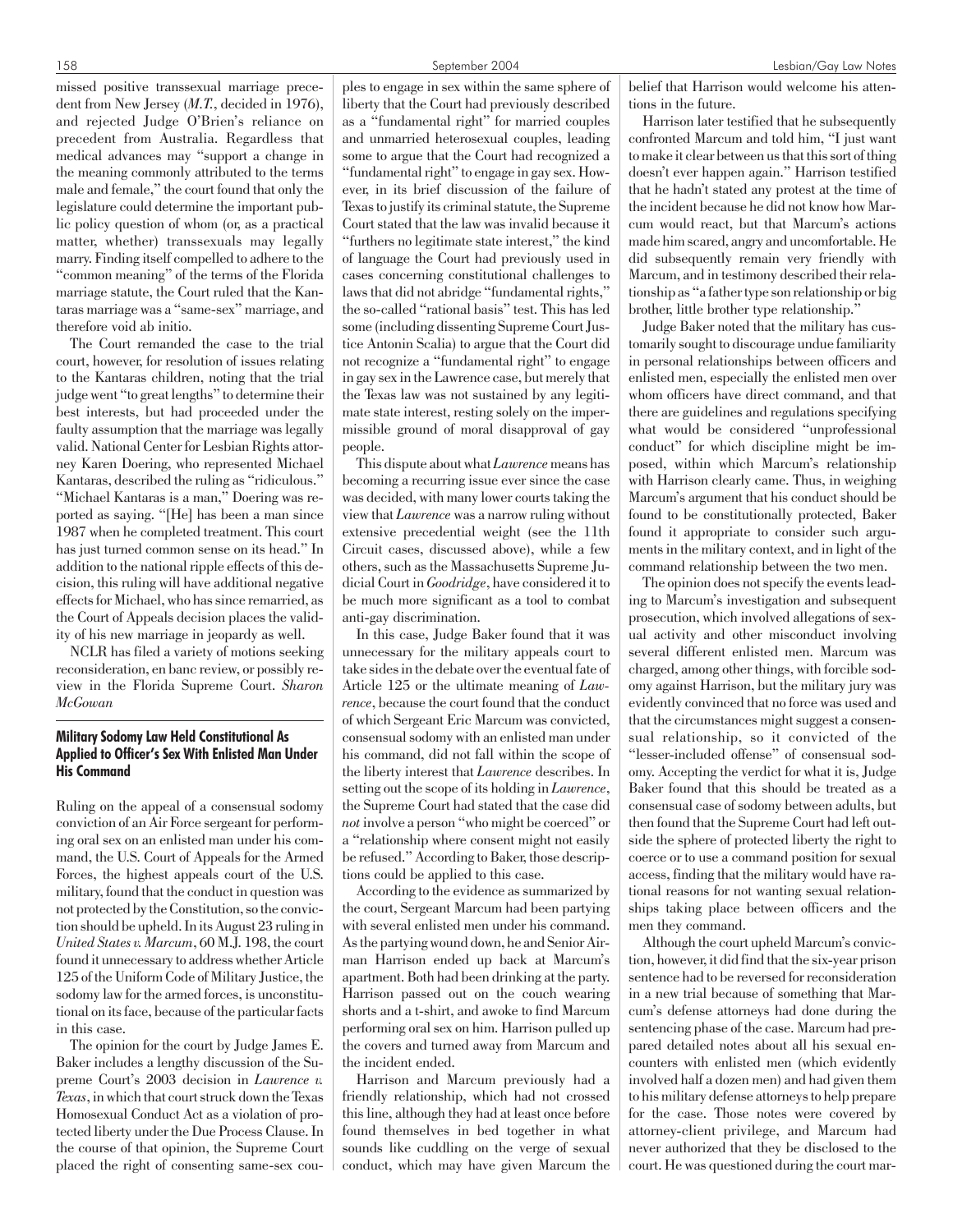tial hearing about sexual encounters with other enlisted men, and testified about the subject, although not in quite the graphic detail reflected by his notes. Marcum was ultimately convicted on several counts.

After he was convicted but before the sentencing hearing could be held, Marcum went AWOL (absent without leave). After the sentencing hearing was postponed several times, his defense attorneys agreed to go ahead with the hearing in his absence, and since he was not available to testify, submitted his notes to the court. The military prosecutor made much of the graphic detail in the notes, arguing for a tough sentence in part based on both the details and the non-repentant attitude projected by comments Marcum made in those notes about the men with whom he had sex.

The appeals court found that Marcum had not authorized his lawyers to disclose these notes to the court as evidence, and that the result had prejudiced his sentencing hearing. One member of the appeals court disagreed with this part of the ruling, agreeing with the government's argument that by going AWOL, Marcum had given up his right to protest the use of those notes at the sentencing hearing.

The bottom line of this case for future military prosecutions seems to be that the Court of Appeals for the Armed Forces has shown a considerable amount of sensitivity in its opinion for the difficult analytical issues raised by *Lawrence v. Texas* in relation to the military sodomy law, and is probably hoping that Congress will get around to restructuring Article 125 in a way that clearly confines the law to avoid the constitutional issues.

The government did raise the "don't ask, don't tell" policy as a ground for upholding Article 125 against constitutional challenge, but the court made short shrift of that argument, noting that the anti-gay personnel policy was adopted in 1993, at a time when *Bowers v. Hardwick* was the law and Congress could presume that any gay conduct was subject to criminal prosecution. The court clearly recognizes that *Lawrence* changes that part of the calculus, so its refusal to tackle the question of Article 125's constitutionality head-on does not necessarily state a position for the court on whether the "don't ask, don't tell" policy is constitutional, a question raised by other pending cases. Indeed, there is even some question, in light of the court's analysis, whether it would find Article 125 constitutional as applied to consensual sexual conduct between military members of equal rank or who were not in a command-subordinate relationship. A.S.L.

#### Washington Superior Court Rules for Plaintiffs in Same-Sex Marriage Case

King County, Washington, Superior Court Judge William L. Downing ruled on August 4 in *Anderson v. King County*, 2004 WL 1738447, that the Washington state marriage law, which specifies that a valid marriage may take place only between one man and one woman, violates the rights of same-sex couples under two provisions of the state's constitution, the Due Process clause and the Privileges and Immunities clause.

Noting that his decision is merely a waystation for a case that will end up in the state's supreme court, Downing refrained from ordering any remedy. However, he clearly felt that the remedy of allowing same-sex couples to marry was preferable to the remedy of creating an alternative status, such as civil unions or domestic partnerships. "The Court is inclined to offer this perhaps gratuitous observation," he wrote. "If there is indeed any outside threat to the institution of marriage, it could well lie in legislative tinkering with the creation of alternative species of quasi-marriage. With the creation of 'civil unions,' 'domestic partnerships' or other variations on the theme including, worst of all, something like a 'five year plan with opt-out,' there could be a real danger. When cohabiting heterosexual couples can sign up for a renewable or revocable fixed term contract to define the terms of their staterecognized relationship, then marriage, as an institution, could be weakened. Better, perhaps (in terms of simplicity, fairness and social policy) to allow all who are up to taking on the heavy responsibilities of marriage, with its exclusivity and its 'till death do us part' commitment, to do so not lightly, but advisedly."

Downing was ruling on a test case brought by eight same-sex couples, represented jointly by Lambda Legal and the Northwest Women's Law Center. The lawsuit was filed in March in the midst of excitement generated by the issuance of marriage licenses in San Francisco and Multnomah County, Oregon, and in the wake of marriages being available to same-sex couples just across the border in British Columbia, Canada, where some Washington couples had been going over the past year to get married. At the oral argument the prior week on the motions for summary judgment filed by all parties in the case (which include King County, the state of Washington, and a group of anti-same-sexmarriage state legislators), Judge Downing, who had obviously been thinking hard about the resolution of this case since the complaint first landed in his court, told the parties he would be ruling quickly, and he was true to his word.

Downing's lively and polished opinion shows every sign of having been worked over for many weeks, and it is undoubtedly one of the most stylishly written opinions to be issued by any court in a same-sex marriage case. One is tempted not to summarize but just to quote big chunks of it but space does not permit. The full 26 page opinion will undoubtedly become quickly available on many websites, including those of Lambda Legal and Northwest Women's Law Center, as well as the many websites devoted to the same-sex marriage issue.

The plaintiffs based their claimed marriage right on three provisions of the Washington Constitution. The Privileges and Immunities Clause, Article 1, Section 12, provides: "No law shall be passed granting to any citizen or class of citizens… privileges or immunities which upon the same terms shall not equally belong to all citizens." This is Washington's version of the federal Equal Protection clause. Article 1, Section 3, the state's Due Process Clause, provides: "No person shall be deprived of life, liberty, or property, without due process of law." As the U.S. Supreme Court has interpreted the federal due process clause to provide substantive protection for individual liberty, so have the Washington courts interpreted their state's Due Process clause. Finally, Article XXXI, Section 1, Washington's Equal Rights Amendment, adopted in 1972, provides: "Equality of rights and responsibility under the law shall not be denied or abridged on account of sex."

Beginning in 1993 with *Baehr v. Lewin*, 852 P.2d 44 (Haw., May 5, 1993), the Hawaii Supreme Court's famous same-sex marriage decision, there has been a growing body of thought that bans on same-sex marriage are a form of sex discrimination, as in that case the Hawaii court found that the state's Equal Rights Amendment was potentially violated. Unfortunately for the parties in the Washington case, back in 1974 in *Singer v. Hara*, 522 P.2d 1187, one of the earliest same-sex marriage cases, the state's court of appeals had rejected the argument that Washington's then-recent adoption of an Equal Rights Amendment meant that same-sex couples were entitled to marry. Because the court of appeals is a higher court than the superior court, Downing felt bound by that decision, and so did not even bother engaging in an analysis of the sex discrimination theory. (Nothing else in that decision bound him, because, apart from the state ERA argument, Singer's lawsuit was premised on federal constitutional law.)

However, Downing produced a very sophisticated and nuanced analysis of the due process issue. In a Due Process challenge, the decisive determination by the court may be the level of specificity at which it examines the right that is claimed to be abridged. Gay litigants argue that they are seeking to vindicate their right to marry, while opponents argue that the plaintiffs are seeking to establish a right of same-sex marriage, and that there is no historic basis for according respect to such a right.

Gay litigants have been relying heavily on a series of United States Supreme Court decisions that hold that the right to marry is a "fundamental right" entitled to serious constitu-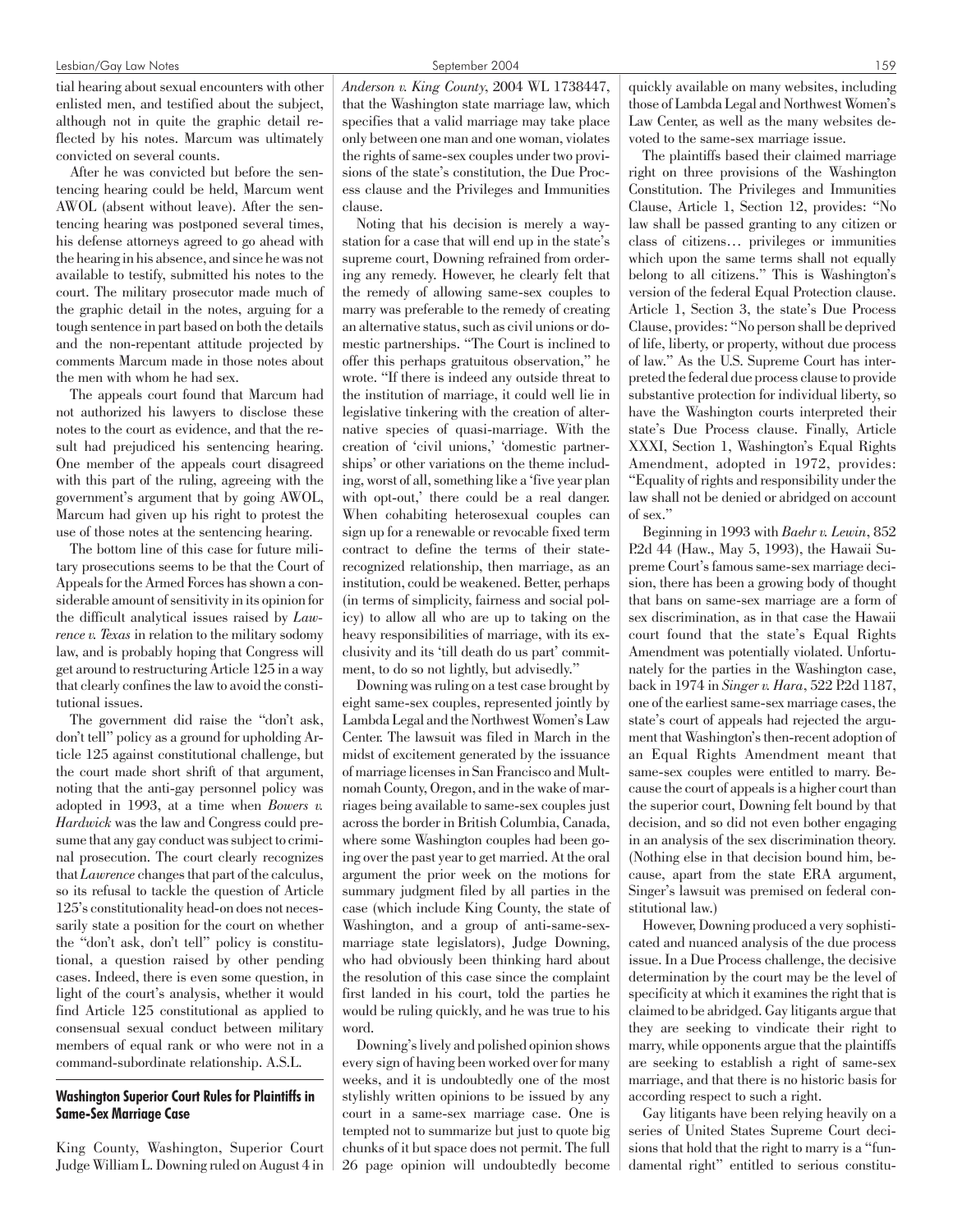tional protection, but all of those decisions involved barriers to marriage being challenged by opposite-sex couples. In *Loving v. Virginia*, 388 U.S. 1 (1967), the Supreme Court struck down a Virginia law against interracial marriages. In *Zablocki v. Redhail*, 434 U.S. 374 (1978), it invalidated a law that denied marriage licenses to parents who had defaulted on child support obligations. In *Turner v. Safley*, 482 U.S. 78 (1987), it struck down a prison regulation barring inmates from marrying. In none of those cases did the Supreme Court specifically address the issue of same-sex marriage.

But Judge Downing found that the Court's reasoning in each of those cases was based on a broad view of marriage as a fundamental right. The Court did not hold that interracial marriage, marriage by deadbeats, or marriage by prisoners is a fundamental right. Rather, it held that the ability to enter the institution of marriage is a fundamental right for a variety of reasons, all of which would apply, in some way, to same-sex couples, including procreation, the reason most often cited for denying same-sex couples the right to marry. Downing noted that many same-sex couples are raising children, and that many people who can't or don't intend to procreate are allowed to marry, so allowing same-sex marriage does not break the link between marriage and children.

Thus, Downing found that the claim to same-sex marriage does involve a fundamental right, and that the state had failed to articulate a compelling reason to deny such a right.

As to the privileges and immunities argument, he reported that the attorneys for the plaintiffs had counted over 300 rights and responsibilities in Washington State law that turned on marital status, so clearly there were many privileges and immunities (for example, immunity from having to testify against a spouse in a legal proceeding) that were not being made equally available to all of Washington's citizens, and there was no valid reason for maintaining the discrimination. Downing clearly and specifically rejected the arguments that majoritarian morality or tradition could serve as legitimate justifications for such discrimination.

Perhaps most meaningfully, Downing saw marriage as something existing on many different levels, of which civil marriage is only one. Reflecting on the biographies and characteristics of the eight same-sex couples who brought the lawsuit, Downing wrote, "The plaintiffs' sworn statements reflect that, within each pair, they have already made a close personal commitment to be joined together in a bond that is intended to be permanent. Thus, in a basic or linguistic sense, they are in fact now married." Tracing the historical development of marriage, Downing found that the stage at which the state began to play a role was the most recent, having followed early stages of social custom and religious tradition, and that the state's role is specifically focused on what could be called "civil marriage," standing distinct and apart from religious marriage, and is concerned with the civil ramifications of marital status.

Last year's U.S. Supreme Court decision in *Lawrence v. Texas*, 539 U.S. 558 (2003), played an important part in Downing's thinking about how to resolve this case, since in *Lawrence* the Court had specifically listed marriage as one of those intensely personal decisions protected by the Due Process Clause, and had pointedly commented that gay people had the same protection for those sorts of decisions as anyone else. Without stooping to the obvious tactic of citing Justice Antonin Scalia's dissenting lament and alarm that the opinion was opening the way for same-sex marriage, Downing focused on the positive statements by Justices Anthony M. Kennedy and Sandra Day O'Connor (in her concurring opinion) about the limited role of moral judgments in questions of constitutional law and the expansive liberty rights that the concept of substantive due process protects.

Downing's pragmatic conclusion suggests that he reasoned his way through the issues after much hard thought and weighing of options. "In the final analysis," he wrote, "the Court must return to the conflicting pole stars offered by the two sides. After long and careful reflection, it is this Court's firm conviction that the effect of today's ruling truly favors \_both\_ the interest of individual liberty and that of future generations. As to the conflicting legal principles at issue, it is true this Court's favoring the equal rights of all citizens (as have courts in Vermont, Hawaii, Oregon, Massachusetts, British Columbia and elsewhere before it and in other jurisdictions to come) may place the judicial branch of government briefly at odds with the legislative. That this may be so is not at all regrettable. Rather, it is fully consistent with sound constitutional principle, with the wise structural design of our government and with the realities of the dynamic of healthy social progress." A.S.L.

# Massachusetts Court Denies Relief Against Ban on Out-of-State Marriages

A Massachusetts trial judge ruled on August 18 in *Cote-Whitacre v. Department of Public Health*, C.A. No. 04–2656–G (Mass. Super. Ct., Suffolk Co.), that the out-of-state same-sex couples who are suing to be able to marry in Massachusetts are unlikely to win their case, and thus not entitled to a preliminary injunction requiring the state to allow them to marry while their case is pending. In a companion ruling issued the same day in Johnstone v. Reilly, C.A. No. 04–2655–G (Mass. Super. Ct., Suffolk Co.), the judge, Superior Court Justice Carol S.

Ball, found that a lawsuit by a group of Massachusetts town clerks, who had sued to be able to issue licenses to out-of-state couples, must be dismissed due to lack of jurisdiction by the court.

The two lawsuits concern Sections 11 and 12 of Chapter 207 of the General Laws of Massachusetts, provisions adopted in 1913 to prevent the issuance of marriage licenses to out-of-state couples whose marriage would be considered "void" or "prohibited" in their home state. In last fall's *Goodridge* decision, in which the Massachusetts Supreme Judicial Court found that same-sex couples have a right to marry under the state constitution, a concurring judge pointed out that there need be no interstate conflicts as a result of the decision, citing this 1913 provision. As the May 17 date for implementation drew near, Governor Mitt Romney seized upon the old statute, never previously enforced, as a way of limiting the number of same-sex couples who could marry. The state instructed clerks to enforce the statute, and issued a manual listing all impediments to marriage on the books in other states, including ages of consent, closeness or relationships, and same-sex couple status.

When several town clerks defied the state and issued licenses, the Attorney General wrote to the town attorneys threatening enforcement action, and ultimately all the towns desisted from issuing licenses. The state refused to accept for filing the marriage certificates of outof-state couples who had received licenses from "renegade" town clerks.

The suit brought by Boston's Gay and Lesbian Advocates and Defenders on behalf of eight out-of-state couples, five of whom had received licenses and three of whom were denied licenses, argued that enforcement of the 1913 statute violates *Goodridge* and discriminates in violation of the federal Privileges and Immunities Clause, which provides that no state may abridge the privileges and immunities of any citizen of the United States.

In rejecting these arguments, Justice Ball emphasized that *Goodridge*repeatedly refers to the rights of Massachusetts residents, and that the court said it was not changing the marriage statute in any way, just adopting a new common law definition of marriage. By implication, then, it was preserving all the other provisions of the marriage law, including the requirements of sections 11 and 12. Ball did acknowledge, however, that the state's application of these sections "violates the spirit of *Goodridge*," and found "troubling the timing of the resurrection of the implementation of section 11 immediately after" the *Goodridge* decision was announced.

Nonetheless, Ball found that, on its face, the statute did not distinguish between same-sex and opposite-sex couples, and that the state had been careful to instruct clerks to enforce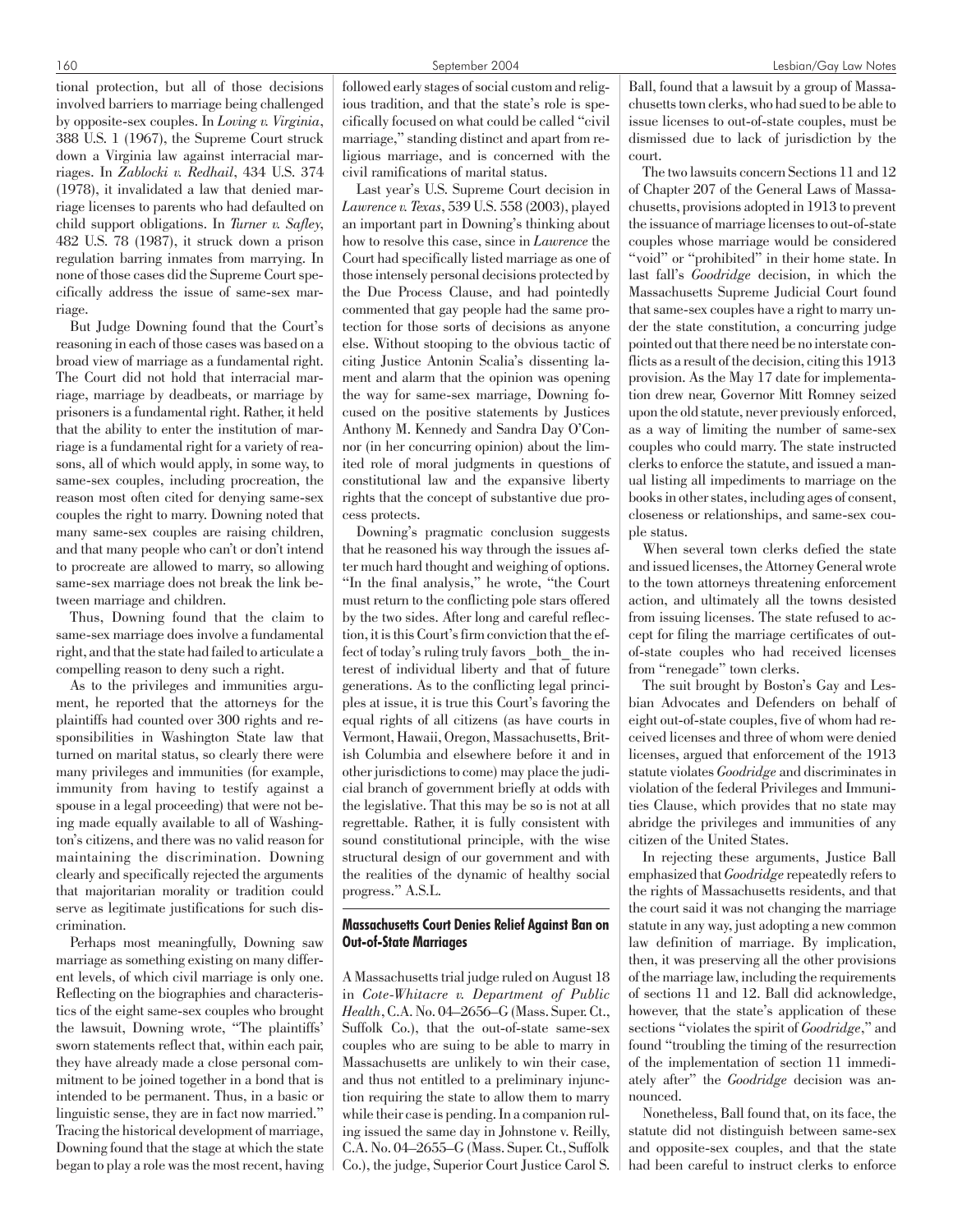#### Lesbian/Gay Law Notes September 2004 161

the law in a non-discriminatory manner. Thus, any out-of-state couple applying to marry in Massachusetts, whose marriage would be prohibited or void in their home state, should be denied a license, not just same-sex couples, vitiating any argument that the facially-neutral statute was discriminatory as applied.

Ball also noted that the *Goodridge* court had not spoken of the right to marry as a "fundamental" right, but instead premised its ruling on the lack of any legitimate, rational reason by the state for opposing same-sex marriages, consequently, the Privileges and Immunities Clause would not be violated if the state had some legitimate reason for refusing licenses to out-of-state couples under these circumstances. Strict scrutiny might apply to the statute if the court could find that out-of-state couples were being denied a fundamental rights to marry, but Ball found no such denial here. Among other things, out-of-state couples who desire to marry under Massachusetts law are welcome to move into the state, and are not required to meet a durational residency requirement.

Ball found that the state has a legitimate interest in not issuing marriage licenses that are purely symbolic, but only those that will carry real rights and governmental recognition, which would not be present for those couples who would return home to states where their marriages would not be honored.

Turning to the clerks' lawsuit, Ball invoked a long line of Massachusetts cases recognizing a "prohibition on constitutional challenges by governmental entities to acts of their creator State." These cases are based on the view that "constitutional protections belong to persons," not to the government entities themselves. "The clerks, as elected or appointed officials rather than individuals, are not among those persons who possess the rights," and thus lack standing, either in person or in their official capacities, to sue to vindicate the rights of couples who might seek marriage licenses from them. Thus, the court lacked jurisdiction, and dismissed the case outright.

Ball's decision in the couples case is a denial of preliminary relief, and does not preclude the plaintiffs from raising new arguments or attempting to appeal to a higher court. She made no finding on the issue of "irreparable injury," which is normally crucial to a decision whether to award preliminary relief, commenting that such a ruling was unnecessary when the plaintiffs were not likely to prevail on the merits of their claim.

Speaking for GLAD in a press release reporting on the decision, staff attorney Michele Granda expressed hope for ultimate success in the case. "This case is still alive," she said. "The trial court will hear further argument on the merits and the case will be decided on appeal. We're confident of our ultimate success." A.S.L.

# Federal Bankruptcy Court Rejects Joint Filing From Lesbian Couple Wed in Canada

In the first reported court decision on possible federal recognition of a Canadian same-sex marriage, U.S. Bankruptcy Judge Paul B. Snyder ruled on August 17 that principles of*comity* governing recognition of foreign marriages would not require the court to allow a same-sex couple married in Canada to file a joint bankruptcy petition as spouses.*In re Lee Kandu and Ann C. Kandu*, 2004 WL 1854112 (U.S. Bankruptcy Court, W.D. Wash.). Finding that the federal Defense of Marriage (DOMA) requires dismissing the petition, Judge Snyder also rejected several arguments that DOMA's application in this case violates the federal constitutional rights of the applicants. The U.S. Bankruptcy Trustee, represented by the Department of Justice, actively opposed the Debtors, who filed pro se; the court's opinion does not specify whether the Debtors were represented by counsel in responding to the Order to Show Cause that the court had issued in response to the filing.

Lee and Ann Kandu were married on August 11, 2003, in British Columbia, and then returned to their home in Washington State. Lee filed a voluntary bankruptcy petition on October 31, 2003, listing Ann as a joint debtor. The court responded to the joint filing by ordering a hearing on the question whether the petition should be rejected for "improper joint filing of unmarried individuals" on December 5, 2003. Unfortunately, Ann Kandu passed away on March 25, 2004, but that did not resolve the matter because Lee sought to have their assets and debts dealt with under the bankruptcy law as a lawfully married couple. The U.S. Bankruptcy Trustee argued that the Bankruptcy Code, which limits joint filings to legal spouses, must be interpreted in line with DOMA, and that public policy expressed by DOMA would justify the Bankruptcy Court in refusing to extend comity to the Canadian marriage. Judge Snyder agreed with the Trustee's arguments.

The United States has no obligation under international law or treaties to recognize marriages performed in other countries, but U.S. courts customarily follow the general rule that a marriage lawfully performed in another country should be honored in the United States unless to do so would violate U.S. public policy. In this case, the court found, federal public policy was declared by Congress when it passed DOMA in 1996, and so general principles of comity would not be strong enough to compel recognition of this marriage. (Of course, if DOMA is unconstitutional, a public policy based on this objection fails.)

The more significant arguments made by Lee Kandu concerned her claim that DOMA's federal definition of marriage is itself unconstitutional, and that her marriage should be recognized by the Bankruptcy Trustee as a matter of U.S. constitutional law.

Kandu's first argument, based on the Tenth Amendment, was that by passing this provision in DOMA, Congress was violating the rights of the states to determine who can marry, and was legislating in a field beyond its normal competence. Prior to 1996, the federal government had never adopted a statutory definition of marriage, normally recognizing as married any couple who would be considered married under the law of their domicile state, and this reflected the understanding that family law in the U.S. is basically state law. But Judge Snyder found that this argument missed the point of the case, in that Kandu's specific claim is for federal recognition of her marriage. States are free to allow same-sex couples to marry, as Massachusetts has now done, and such marriages would be recognized for all purposes of state law. But Snyder found that the federal government has a legitimate interest in defining marriage for purposes of federal law, and this does not violate the allocation between federal and state responsibility under the Tenth Amendment, adopted as part of the Bill of Rights in 1791, which states that "The powers not delegated to the United States by the Constitution, nor prohibited by it to the States, are reserved to the States respectively, or to the people."

While expressing some sympathy for Kandu's arguments, Snyder noted that the state of Washington has enacted its own DOMA, thus adopting a policy consistent with the federal definition and undermining the argument that DOMA should be set aside as a matter of state's rights in this particular case.

Kandu also tried to argue that denying the joint filing was a "seizure" of her property in violation of the Fourth Amendment, but Judge Snyder could not make any sense of this claim, and all parties had agreed that it lacked any sound theoretical basis.

The more important claim was made under the Fifth Amendment, also part of the Bill of Rights, which provides that no person shall "be deprived of life, liberty, or property, without due process of law." This language was the model for the Due Process Clause in the 14th Amendment, which was adopted after the Civil War to ensure that all persons in the United States, including the newly-freed African-American slaves, would be protected against adverse state treatment by federal guarantees for their rights. In cases decided during the 20th century, the Supreme Court ruled that the federal government's obligations to respect the individual liberty of U.S. residents under the Fifth Amendment are co-extensive with the obligations imposed on the states by the 14th Amend-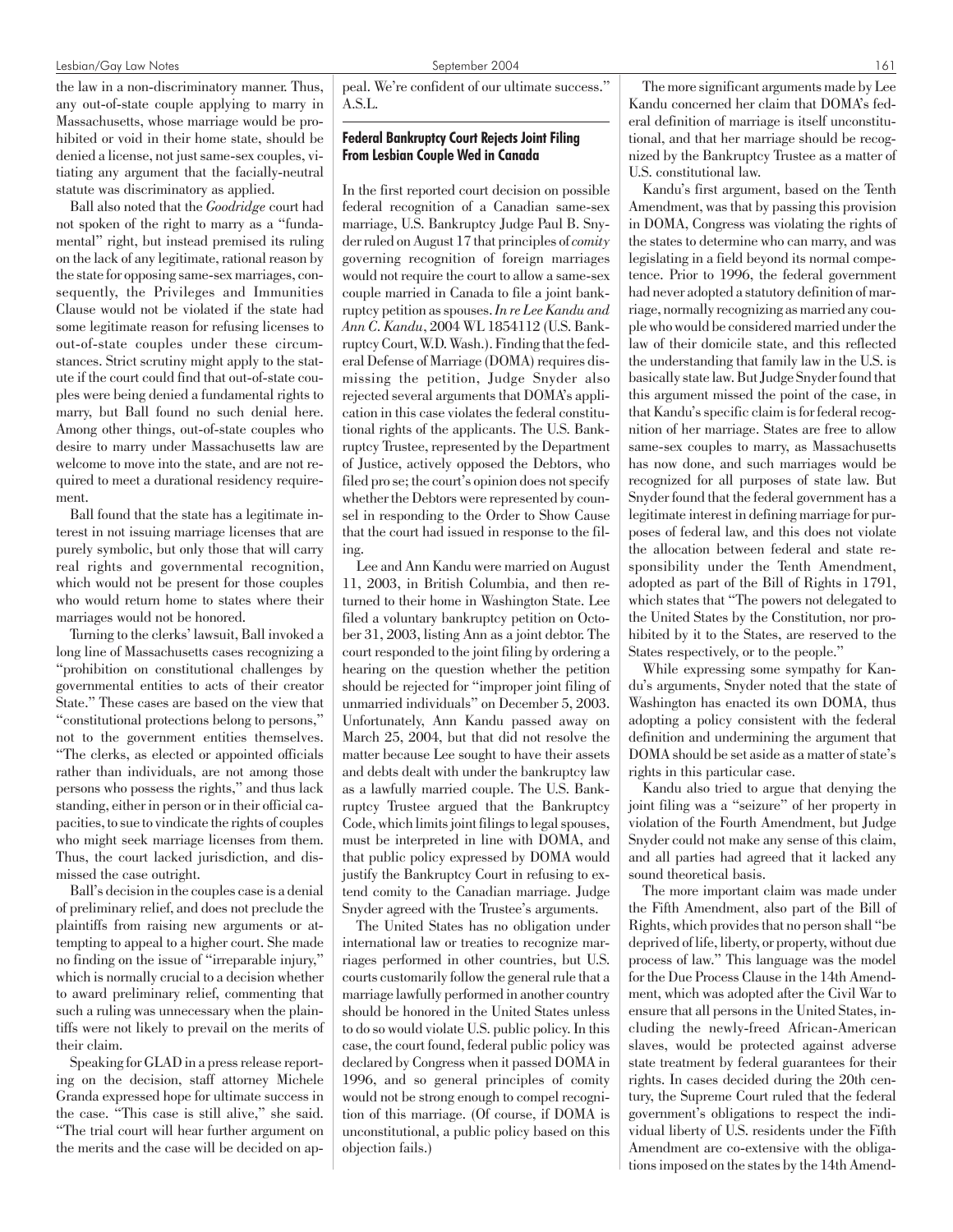ment, including that amendment's Equal Protection of the Laws requirement.

In 1967, the Supreme Court ruled in *Loving v. Virginia* that a state law forbidding interracial marriage violated both aspects of the 14th Amendment, Due Process Liberty and Equal Protection of the Laws. *Loving* has been an important part of the litigation for same-sex marriage ever since, although the first court to find that it provided any support for same-sex marriage claims was the Hawaii Supreme Court in 1993, and then only with respect to the Equal Protection Claim. More recently, in the 2003 *Goodridge* case, the Massachusetts Supreme Judicial Court used both the due process and equal protection rulings in *Loving* to help bolster its determination that the Massachusetts constitution protects the right of same-sex couples to marry.

But the only U.S. Supreme Court decision to present the issue of same-sex marriage directly, *Baker v. Nelson* (1972) from the state of Minnesota, had produced an adverse ruling from the Supreme Court more than thirty years ago. When a same-sex couple lost their marriage litigation in the Minnesota Supreme Court, they filed an appeal to the U.S. Supreme Court. At that time, the U.S. Supreme Court did not have discretion on whether to take appeals from the state courts in cases where it was argued that a state law violated the federal constitution. However, the Court could, and frequently did, truncate the process in such cases by engaging in the practice of "summary affirmance," by which the court would affirm the state court's ruling without hearing oral arguments or accepting full briefing by the parties, based on its conclusion that the appeal did not present a "substantial federal constitutional question." This is what the Court did in *Baker v. Nelson*, thus establishing, or so it is argued, a federal constitutional precedent that same-sex couples are not entitled to marry.

Of course, since *Baker* was a lawsuit against a state government, it was brought under the 14th Amendment, and would not necessarily be a binding precedent on the question of federal constitutional rights to recognition of a lawful state or foreign marriage under the 5th Amendment, which presents a somewhat different constitutional question. The Supreme Court has said that the due process and equal protection rights under both amendments are co-extensive, but *Baker* was decided more than thirty years ago, and gay rights litigation in the Supreme Court has produced significant decisions in the intervening years, especially the 1996 victory in *Romer v. Evans* and the 2003 victory in *Lawrence v. Texas*, so Judge Snyder concluded that whatever weight *Baker* might have had as a precedent, it was not binding for purposes of Kandu's lawsuit.

Kandu argued that the federal constitution's 5th Amendment protects the right of same-sex couples to marry, and is violated by the federal marriage definition in DOMA. She relied heavily on the Supreme Court's decisions in *Romer* and *Lawrence*, which appear to establish that gay people have full rights of U.S. citizenship, including constitutional protection for their liberty and equal protection of the laws.

At this level of broad generality, the *Lawrence* opinion in particular makes powerful statements that have not generally translated into strong precedents for gay litigants in other cases. Most notably, last winter the federal appeals court in Atlanta found *Lawrence*to be essentially irrelevant to the question whether Florida could ban gay people from adopting children, and a few weeks ago the same court found that *Lawrence* had not established a fundamental federal right to sexual privacy, in the Alabama sex toys case (see above). Several courts have rejected the argument that samesex couples have a right to marry by virtue of the *Lawrence* decision, noting that the Court specifically stated that it was not deciding the marriage question. (The Massachusetts decision of last year, which cited and quoted from *Lawrence*, was based solely on the state constitution, as was a state trial court decision in Washington State a few weeks ago.)

Judge Snyder also found that *Lawrence* did not provide a precedent for invalidating DOMA. Finding that the Supreme Court had specifically denied that it was deciding the marriage question, and that as a federal bankruptcy judge, he was not in a position to declare any new fundamental federal rights, he concluded that DOMA could survive a constitutional challenge so long as Congress had some rational basis for adopting a uniform federal definition of marriage in 1996. At that time, Congress was reacting to the Hawaii marriage case, and the trial that was scheduled to take place that fall. Members of Congress expressed fears that if same-sex couples could marry in Hawaii, other states and the federal government might be required to recognize those marriages, and that the meaning of marriage for purposes of federal law would vary from one state to another. Snyder found that it was rational for Congress to seek uniformity in eligibility for federal benefits, and further credited the argument that Congress could rationally desire to extend federal rights only to traditionally married couples, seen as the most desirable families to conceive and raise children.

In considering Snyder's ruling, one must keep in mind that bankruptcy judges have even less authority as constitutional decisionmakers than federal district judges. Their status derives from Article I of the Constitution, which gives Congress the power to establish a uniform bankruptcy law for the United States, and under which Congress decided to set up special courts to handle bankruptcy litigation. They are not "Article III judges," those judges whose general federal judicial authority derives from Article III, the part of the Constitution that establishes the federal judicial power and authorizes Congress to establish federal courts below the level of the Supreme Court. As judges of limited and specialized jurisdiction, they are unlikely to strike out in bold new directions, such as declaring federal laws unconstitutional. That is a role for the appellate courts, and it will be interesting to see whether Kandu's case is appealed within the federal court system. It would certainly present a sympathetic vehicle for bringing before the Supreme Court the question whether DOMA's federal marriage definition suffers from essentially the same flaw as Colorado's Amendment 2, declared invalid by the Court in 1996 in *Romer v. Evans*, although it seems unlikely that the Supreme Court would necessarily grant review to the first lower court case that rejects a constitutional challenge to DOMA.

In *Romer*, the Supreme Court particularly criticized the way that Amendment 2 adopted a sweeping disqualification for gay people from all protection by the state. Similarly, DOMA sweepingly disqualifies same-sex couples who have been lawfully married by a state or a foreign country from any of the several thousand federal rights and protections accorded married couples, without any consideration by Congress of whether there is a good reason to deny same-sex couples recognition for the particular purposes of any one of those federal laws. As with Amendment 2, DOMA may best be explained by generalized animus against gay people, which the Court ruled in*Romer*was not a legitimate basis for legislation.

Kandu's case illustrates the point. Snyder's opinion, rehearsing the arguments that members of Congress made in support of DOMA, talks about preferred settings for raising children, an issue essentially irrelevant to whether it makes sense to allow same-sex couples to file joint bankruptcy petitions when they have intermingled finances and debts and joint property interests that need to be sorted out in a bankruptcy proceeding. Joint bankruptcy filings for spouses were created specifically for this purpose, and it makes little sense to require such couples to initiate separate proceedings, when their creditors have extended loans to them jointly. The cases would have to be dealt with together in any event, and matters would be complicated even further where a member of the couple has died and the representative of their estate would have to be drawn in. In other words, the government's position in this case, and DOMA's application to deny married same-sex couples access to federal bankruptcy law, is highly irrational. A.S.L.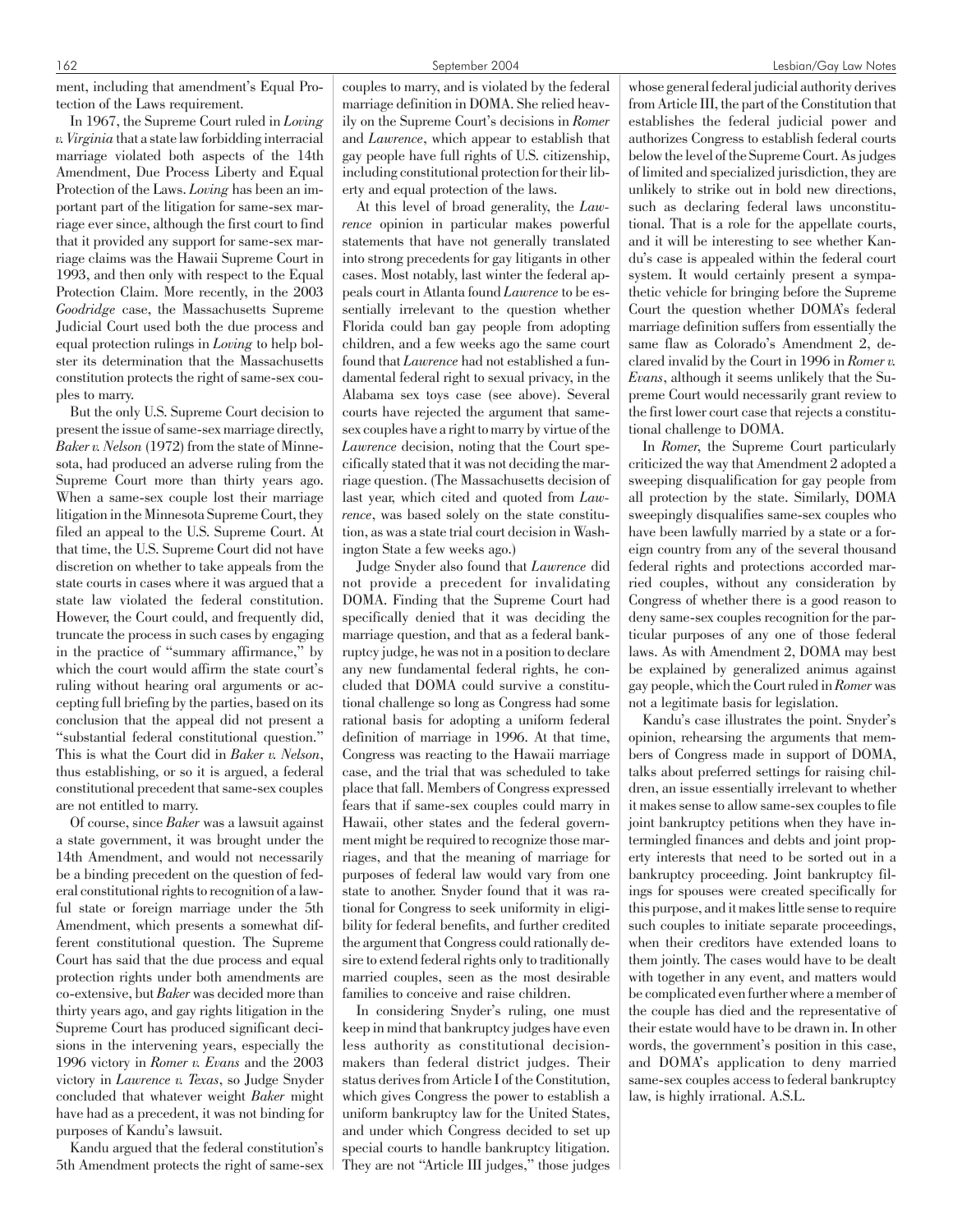# Missouri Appeals Court Questions Restrictions on Mother's Visitation Rights

In *Gould v. Dickens*, 2004 WL 1725690 (Mo. App. E.D. Aug. 3), the Missouri Court of Appeals reversed a trial court decision which specified that a lesbian mother could not sleep with her partner during overnight visitation by her minor child. The appellate court ruled that the trial decision was improper because there was no evidence produced at trial demonstrating that this would be in the best interest of the child, and remanded the matter for a new trial. Because it was unclear the extent to which the mother's relationship and cohabitation with her partner influenced the trial court, the matter of custody was also remanded for a new trial.

It must be noted that the court always referred to the mother's "partner" by her rather gender-vague name (Ty Ruth) or as the mother's "partner," but never by a gender specific pronoun. [Newspaper reports about the case made clear that Gould and Ruth are a same-sex couple.]

The child was born in December 1997 to unwed parents. The child became the subject of heated disputes concerning custody and support, which also involved (unsubstantiated) accusations by both parties of sexual abuse of the child by the other party. Custody of the child changed back and forth. In 2001, the father filed a Declaration of Paternity and sought custody of the child, requesting that the mother only be allowed supervised visitation. The mother filed counterclaims seeking custody and support. A guardian ad litem was appointed. After investigation by the local county's Division of Family Services and a courtappointed psychologist, primary custody was awarded to the father, with allowances for visitation to the mother, provided "that [Mother's] right to overnight visitation shall be subject to the condition that Ty Ruth not occupy a bedroom with [Mother] under the same roof with the minor child."

The appellate court cited this as the error below, for there was nothing in the record to support this restriction. "Best interest of the child" is the guiding light for such a determination, but there was nothing at all in the trial record to support it.

This decision is noteworthy for what it says, and for what it does not say. A lot of time and space is devoted to the state of the law in Missouri concerning what must be considered in a child custody case, the current case law, and the factual background of the case. Nothing at all is said of the relationship of the mother and her "partner." Given the current political climate in Missouri, where voters recently overwhelmingly approved a state constitutional amendment banning same-sex marriages, and the outcome of the appeal, this is, perhaps, no surprise. *Steven Kolodny*

# Another Trial Judge Finds New York Marriage Law Unconstitutional

In a ringing endorsement of marriage equality for same-sex couples, on July 13, 2004, Judge Judith M. Reichler of the Justice Court for the Town of New Paltz, New York, ruled that New York's criminal statute prohibiting individuals from solemnizing marriages without having been presented with a marriage license, as applied to marriages performed for same-sex couples, violates the Equal Protection Clause of the U.S. Constitution. Judge Reichler's decision, in *People v. Greenleaf*, 2004 WL 1717378, was one of a pair of pro-same-sex marriage decisions in New York to be issued in the wake of New Paltz Mayor Jason West's widelypublicized decision earlier this year to begin solemnizing marriages for same-sex couples. That *Greenleaf* was decided on federal, rather than state, constitutional grounds makes the prospect of a challenge to bans on same-sex marriage wending its way to the U.S. Supreme Court in the near term appear likelier than ever.

*Greenleaf* arose from the criminal prosecution of Katherine Greenleaf and Dawn Sangrey, two ordained Unitarian Universalist ministers, for performing marriage ceremonies for 13 same-sex couples who did not have marriage licenses. Greenleaf and Sangrey were charged with violating section 17 of New York's Domestic Relations Law (DRL), which provides that a person who performs a marriage without being presented with a marriage license is guilty of a misdemeanor.

Although DRL Section 17 makes no distinction between same-sex and opposite-sex couples, the New Paltz town clerk announced that New York law only permits marriages between a man and a woman, and on this basis denied marriage licenses to the couples married by Greenleaf and Sangrey.

Initially, the prosecution argued that the constitutionality of New York's ban on same-sex marriage was not raised, and that the only issue properly before Judge Reichler was whether the defendants had violated the plain language of the criminal statute at issue. The court rejected this position, however, agreeing with the defendants that a determination of the rights of the same-sex couples was necessary for Greenleaf's and Sangrey's defense to the criminal charges against them. As Judge Reichler explained, "If it is unconstitutional to prohibit same-sex couples from obtaining marriage licenses, it is unconstitutional to charge defendants with a crime for marrying same-sex couples who are unable to obtain marriage licenses." Consistent with the U.S. Supreme Court's 1996 landmark gay rights decision in *Romer v. Evans*, Judge Reichler subjected Section 17 to the "rational basis" test, the most deferential review for constitutionality, rather than to the stricter forms of scrutiny applied to statutes that discriminate on the basis of gender or race. Under rationality review, in order for a statute to withstand constitutional challenge, the state need only demonstrate the existence of a rational relationship between the challenged statute and the "legitimate" societal interest it purports to promote. Under even this most deferential analysis, however, the court found Section 17 to be constitutionally infirm.

The prosecution advanced two state interests for limiting marriage to opposite-sex couples: tradition and procreation. (Interestingly, New York Attorney General Eliot Spitzer, although afforded an opportunity to do so, did not offer any additional justification for the state's prohibition of same-sex marriage, nor did he otherwise intervene in the proceedings.) With respect to New York's purported interest in "tradition," the prosecution averred that "[t]here is a long tradition of political, cultural, religious, and legal consensus that marriage is understood as the union of male and female." With respect to the State's asserted interest in procreation, the prosecution asserted that statutes prohibiting same-sex marriages encourage "procreation and child-rearing within a marital relationship."

Judge Reichler roundly rejected the prosecution's tradition arguments, expressly finding that á'tradition' is not a legitimate state interest." "Tradition," the court wrote, "does not justify unconstitutional treatment. Slavery was also a traditional institution." First, citing to Justice O'Connor's concurring opinion in *Troxel v. Granville* in 2000, the court observed that "[t]he definition of 'family' has changed so much over the years that it is difficult to speak of an average American family." The court noted, in particular, that the traditional definition of marriage in the U.S. has undergone many changes over time, especially as gender roles have expanded. For example, the court noted, in the not-so-distant past married women were denied the right to own property, and, of course, miscegenation laws provided stiff criminal penalties for persons who married "outside their race." Even as late as 1984, the traditional definition of marriage in New York included the right of a husband to be free of criminal charges for raping his wife. Responding to the prosecution's observation that New York courts have never gone so far as to include same-sex couples within the definition of marriage, Judge Reichler noted that "[t]he fact alone that … discrimination has been sanctioned by the state for many years does not justify it." The court also dismissed the prosecution's suggestion that the State has a legitimate interest in protecting and extending religious traditions which discriminate against same-sex couples. Although Judge Reichler did not explicitly discuss First Amendment principles here, she implicitly invoked the First Amendment's prohibition against the establishment of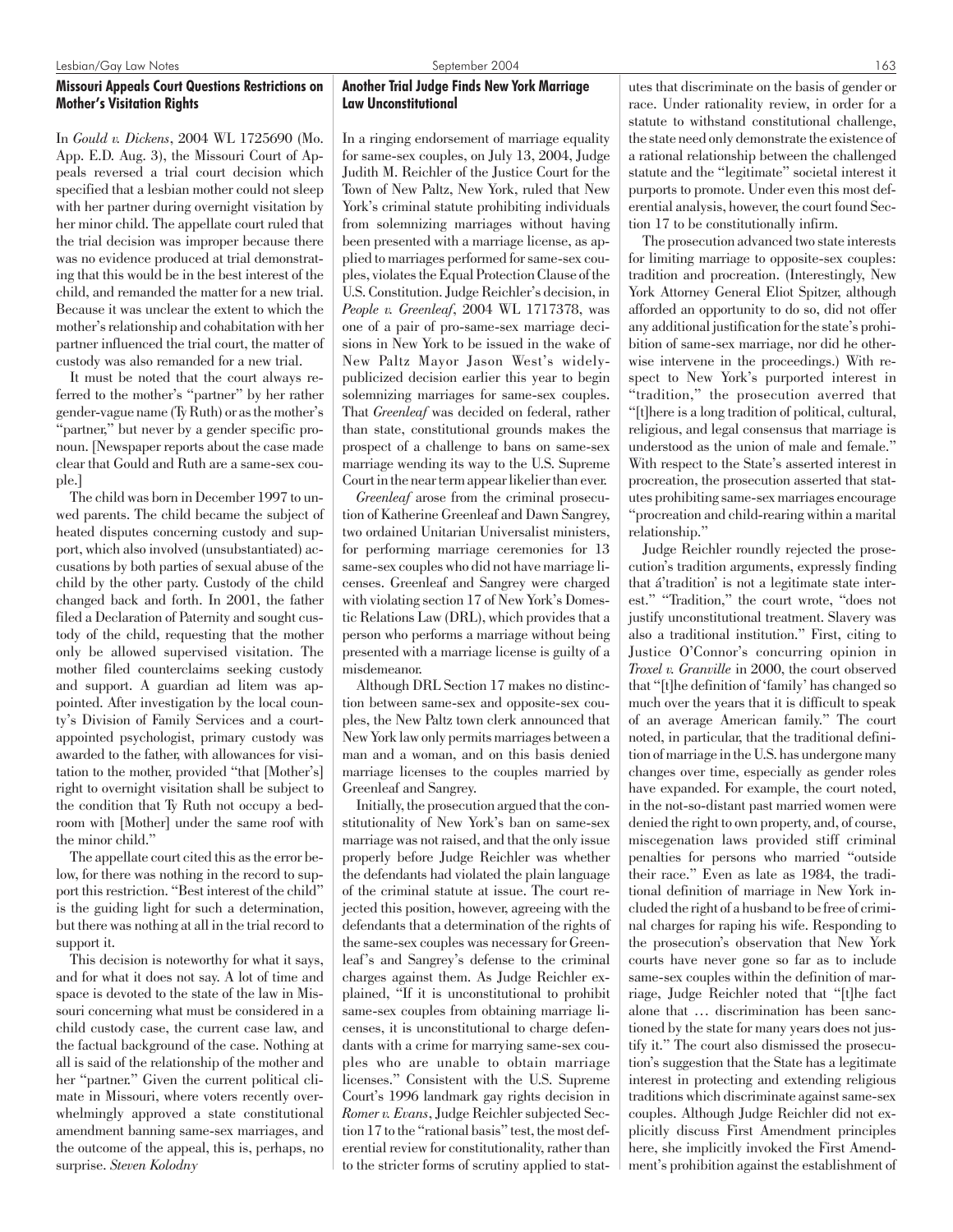religion, observing that, "whatever meaning and sanctity may attach to a religious marriage ceremony, …*marriage is a civil contract, and state marriage laws are entirely civil in nature*. Although the authority to officiate at civil marriage ceremonies has been extended to members of the clergy … , this does not alter the fact that *state-sanctioned marriage is a civil event, not a religious one*." (Emphasis added.) Thus, whatever traditional religious prohibitions of same-sex marriage may exist, they do not justify New York's ban on civil marriages for same-sex couples. For the same reason, the court rejected the defendant's claims that their First Amendment's free religious exercise rights had been infringed by the State's preventing them from officiating at same-sex marriages. Judge Reichler explained that when clergy solemnize marriages, they are acting in the state capacity of officiating at civil ceremonies. Thus, the State does not violate the right to free exercise of religion by imposing valid restrictions on the ability to officiate in this secular capacity.

Turning to the second interest cited by the prosecution in support of New York's prohibition of same-sex marriage, the court found that citing "procreation" as a basis for denying marriage to same-sex couples displayed "an antigay bias, rather than a real desire to provide a favorable environment for procreation and child-rearing. If family and children were truly the priority, the state would take all possible steps to protect them." Judge Reichler pointed out that the State's arguments based on its interest in procreation within the context of marriage are directly undermined by the fact that married people are not required to have children, or even to engage in sexual relations. "No inquiry is ever made into the sexual activities or sexual preferences of a prospective oppositesex couple before a marriage license is issued. In fact, all sorts of people can marry and have children: convicted murderers, child abusers, pedophiles, racketeers, and drug pushers." The court noted, moreover, that whereas many opposite-sex couples do not procreate, many same-sex couples do raise children adopted or conceived by one of the partners. "Excluding same-sex couples from civil marriage," the court concluded, "makes these children less, not more, secure."

The court proceeded to discuss in some detail the myriad economic and legal benefits conferred upon opposite-sex married couples. The court observed that "[r]egardless of the relationship a married couple has, legal privileges are granted to improve their economic, emotional, and physical health simply because of their marital status. There can be no constitutional rationale for denying same-sex couples the right to receive the benefits that are so lavishly bestowed on mixed-sex couples." The marriage benefits discussed by the court occur in all of the following areas: (1) Social Security;

(2) programs to alleviate poverty, such as housing, food stamps, and public assistance; (3) veterans' and military programs; (4) taxation; (5) employment; (6) immigration; (7) criminal and family violence laws; (8) loans and credit; and (9) education. While the court acknowledged that there are many ways, other than the extension of marriage rights to same-sex couples, that these inequities between same-and opposite-sex couples could be remedied, "it is doubtful … that they would completely address the complicated reasons individuals have for wanting to join in marriage."

Having concluded that "tradition" is not a legitimate state interest, and that prohibiting same-sex couples from marrying is not rationally related to furthering the state's legitimate interest in providing a favorable environment for procreation and child-rearing, Judge Reichler declared DRL Section 17 to be unconstitutional as applied against Greenleaf and Sangrey and dismissed the criminal charges against the two defendants.

In a coda to her opinion, Judge Reichler refers approvingly to Justice Scalia's warning, in his bitter dissent to the landmark 2003 gay rights decision in *Lawrence v. Texas*, that *Lawrence* had effectively deprived states of any justification for denying the benefits of marriage to same-sex couples. Once *Greenleaf* and/or another same-sex marriage challenge does finally make its way the Supreme Court, LGBT rights supporters can only hope that Justice Scalia is proven prescient. *Allen Drexel*

#### Same-Sex Marriage & Partnership Legislative **Notes**

*Louisiana* — The Louisiana legislature placed a measure on the ballot for the September 18 primary elections that would add a provision to the state constitution, as follows: "Marriage in the state of Louisiana shall consist only of the union of one man and one woman. No official or court of the state of Louisiana shall construe this constitution or any state law to require that marriage or the legal incidents thereof be conferred upon any member of a union other than the union of one man and one woman. A legal status identical or substantially similar to that of marriage for unmarried individuals shall not be valid or recognized. No official or court of the state of Louisiana shall recognize any marriage contracted in any other jurisdiction which is not the union of one man and one woman." In Louisiana primaries, any candidate who wins a majority of the votes cast in their race is declared the winner, with no need to participate in the general election. Several lawsuits were filed attempting to block a vote on this amendment, raising a host of arguments, including that it violates the requirement that a ballot proposal only present one issue for decision, that it violates the federal constitution's provision bar-

ring states from impairing the obligation of contracts by potentially rendering unenforceable living-together agreements and other contracts between unmarried couples, and that it violates the state constitutional requirement that proposed amendments be voted on at state-wide elections where they are not the only issue on the ballot. During the September 18 primary, there are several election districts without any contested races, with the result that the marriage amendment would be on the only question on the ballot. Three lawsuits were filed, two in New Orleans and one in Baton Rouge, attempting to stop the amendment. The reactions of the lower courts were generally negative towards the lawsuits, although there seemed a possibility that one judge might attempt to block the September 18 vote, but during the last week of August the intermediate appellate courts rejected the possibility, and late on September 1, the Lousiana Supreme Court refused to intervene in the controversy, agreeing with the lower courts that the lawsuits were "premature." If the amendment is approved, the same arguments could be raised in a lawsuit seeking to prevent it from going into effect. (Reporting based on Louisiana and Associated Press newspaper stories published during August and on September 1–3.)

*Missouri* — On August 3, more than 70 percent of those who voted in the Missouri primary approved adding the following section to the state constitution: "Section 33. That to be valid and recognized in this state, a marriage shall exist only between a man and a woman." The amendment had been proposed by the legislature with bipartisan support, but there was a split along party lines over when the vote should take place, with Republicans favoring the November 2 general election date, when they thought it would enhance turnout for the GOP ticket, and the Democrats favoring the August 3 primary date. Ultimately the Democrats prevailed, with the assistance of the state's Supreme Court. Both members of the Democratic national ticket, Senators Kerry and Edwards, stated that they supported the amendment and would have voted for it. The Kerry/Edwards ticket has taken the position that marriage should be reserved for genderdiscordant couples, but that this decision should be made on the state rather than federal level, so they oppose the proposed Federal Marriage Amendment. Sen. Kerry has state his support for the amendment pending in Massachusetts, which may be on the ballot in November 2006 depending on legislative developments; that proposal would specifically authorize the creation of civil unions for same-sex partners. Kerry has announced support for having the federal government treat civil union partners as spouses for purposes of federal law.

*Other state constitutional amendments* — In addition to the September 18 vote in Louisiana,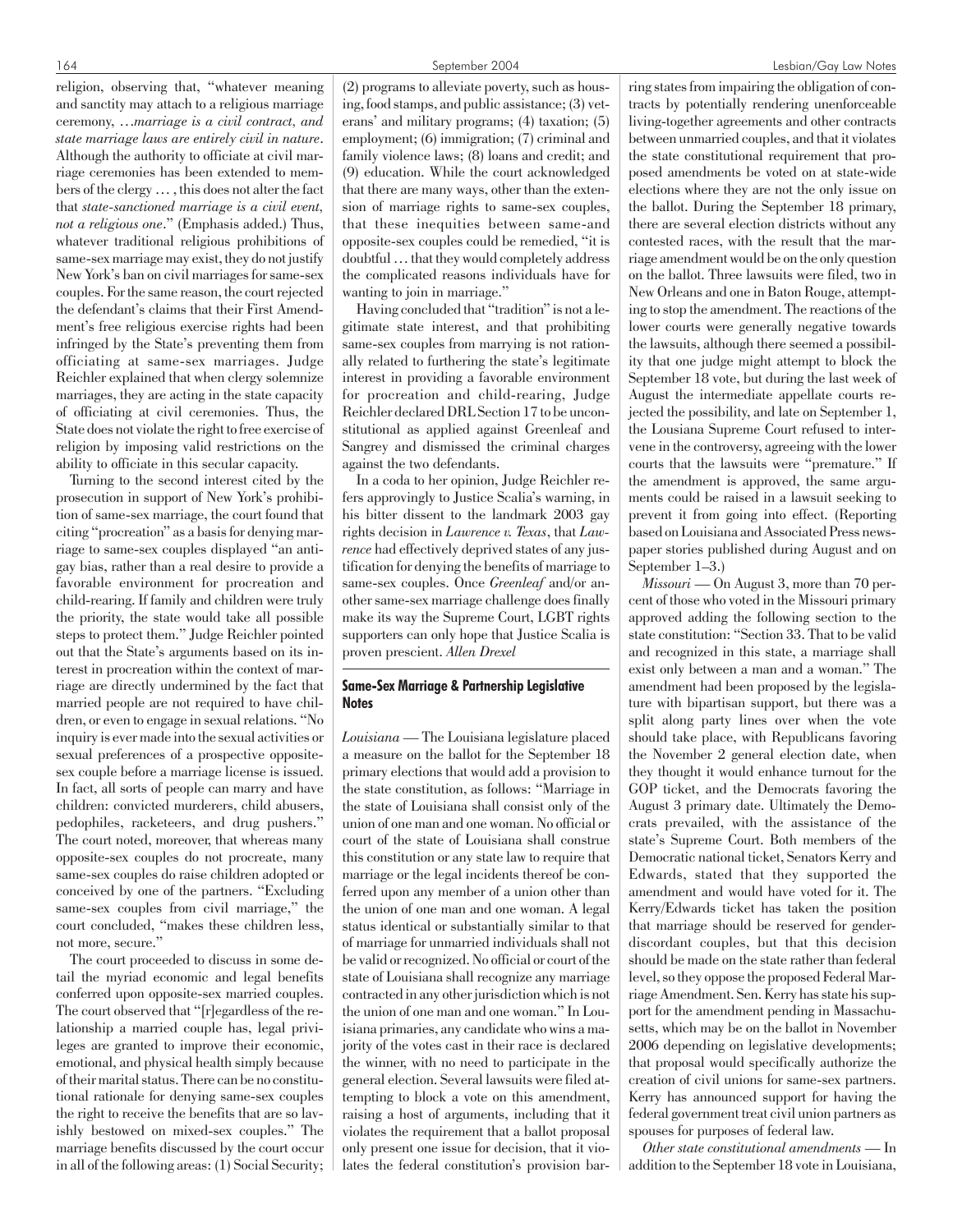state constitutional amendments banning same-sex marriage, and in many cases going further to ban "identical or substantially similar" legal status for unmarried or same-sex couples, may be on the ballot on November 2 in as many as eleven states, including some crucial "swing states" in terms of the presidential campaign and the fierce struggle over control of the U.S. Senate. In Mississippi, Montana and Oregon, the proposed amendments merely address the definition of marriage for the state (and implicitly for recognition of out-of-state marriages), restricting it to gender discordant couples. All of the others Arkansas, Georgia, Kentucky, Michigan, North Dakota, Ohio, Oklahoma, and Utah additionally forbid the creation of any alternative legal structure for unmarried couples that would provide equivalent rights and responsibilities to marriage. In some of these states Kentucky, Ohio, and Oklahoma — constitutional provisions limit proposed amendments that are submitted to the voters to "single subjects," to avoid requiring voters to approve something they don't want in order to get something they do want. The question, as in Louisiana, and possibly in these states, is whether courts would consider these proposals to present two separate questions. Case law construing these amendments tends to be thin and not particularly helpful, but courts have tended in these cases to take a broad view of what comes within the scope of a "single subject," so long as there is a logical relationship between the various provisions of a proposal. ••• At the end of August, there were doubts about whether some of the measures would make it to the ballot. In Michigan, the Board of State Canvassers, a strictly bipartisan agency, voted 2–2, failing to summon a majority to certify the measure for the ballot, even though it appeared to have more than enough petition signatures to qualify. Citizens for the Protection of Marriage, a group organized to petition for the measure, has filed an action in the state court of appeals seeking an order against the board to get the measure certified. *Associated Press*, Aug. 27. In Oklahoma, the ACLU filed suit, asking the state supreme court to keep the proposal off the ballot on numerous grounds: vagueness, violation of civil rights, and violation of the single subject rule. *Associated Press*, Aug. 27. In Arkansas, the Supreme Court set oral arguments for September 23 in an action seeking to block a vote on the proposed constitutional amendment, again brought by the ACLU, relying mainly on a vagueness argument. *Arkansas News Bureau*, Aug. 28. In Ohio, The Secretary of State's Office reported on Aug. 30 that the percentage of petition signatures that had been invalidated so far was high enough that it was likely that the petitioners would fall short. The matter was likely to be resolved in the state supreme court. *Cincinnati Enquirer*, Aug. 31. In Georgia, various groups

were expected to join with the ACLU in challenging the proposed measure. *Southern Voice*, Aug. 13.

*Florida — Miami Beach* — On July 28, Miami Beach commissioners voted to establish a domestic partnership registry that would give unmarried couples a range of legal rights within the city limits, including rights to hospital visitation, participation in health care decisions, and emergency medical notification, as well as funeral decision rights and rights to participate in educational decisions with a partner in the context of the city's public school system. It was claimed that this was broader than the partnership registries that a few other Florida communities have adopted. The measure also provides that persons registered as partners in other jurisdictions will be recognized as such while visiting Miami Beach. *Miami Herald*, July 29.

*New York* — By overwhelming margins, both houses of the New York legislature approved A.B. No. 9872, a measure devised by openlylesbian Assemblymember Deborah Glick to guarantee that domestic partners will not encounter discrimination in visitation rights with partners who are in health care facilities. The Assembly vote on June 3 was 141–1, the Senate vote on August 12, where the measure was championed by Senator Nicholas Spano, a Republican from Yonkers, was 59–0. At press time, we did not know whether Governor George Pataki would sign the measure, allow it to become law without his signature, or veto it. The near-universal support would suggest that the governor would sign, but his national political aspirations in the Republican Party might point in a different direction. The bill provides three alternative definitions of domestic partners: (1) registered partners under any government scheme; (2) formally recognized as a beneficiary or covered person under the others person's employment benefits or health insurance; OR (3) dependent or mutually interdependent on the other person as evidenced by totality of the circumstances, including shared household expenses. Otherwise, the definition tracks that of a New York City domestic partnership ordinance in terms of its qualifications. *Gay City News*, Aug. 19, 2004; 2003 NY A.B. 9872.

*North Carolina*— The Orange County Board of Commissioners has decided to make health insurance coverage available to domestic partners of county employees. Although the Commissioners have not reached a final definition of who will be qualified, they intend to make the benefit available as of January 1, according to an Aug. 25 report in the *Daily Tar Heel*, and it will include both same-sex and opposite-sex partners. This would make Orange the only county in North Carolina to provide such benefits, although two cities, Chapel Hill and Carrboro, have been offering such benefits for many years. A.S.L.

# 11th Circuit Splits Evenly, Denying Rehearing of Florida Adoption Suit

The U.S. Court of Appeals for the 11th Circuit will not rehear en banc an appeal challenging the constitutionality of Florida's statute barring sexually-active lesbians and gay men from adopting children. *Lofton v. Sec'y of the Dep't of Children and Family Servs.*, 377 F.3d 1275 (July 21). The court's 6–6 vote on plaintiffs' petition for rehearing was one vote shy of the simple majority required for rehearing to be granted. The split vote leaves in place a January ruling (reported at 358 F.3d 804 and analyzed in the February 2004 issue of the *Law Notes*) in which a three-judge appellate panel concluded, 2–1, that the statute did not violate the Equal Protection or Due Process Clauses of the 14th Amendment. Two of the twelve judges one in favor of rehearing and one opposed filed lengthy and spirited decisions, sparring over constitutional issues affecting lesbians and gay men that remain unsettled more than a year after the United States Supreme Court's decision in *Lawrence v. Texas*, 539 U.S. 558 (2003), overruled *Bowers v. Hardwick* and struck down the nation's sodomy laws.

The lead plaintiff in the case, Steven Lofton, is a registered pediatric nurse who has raised from infancy three HIV + foster children. A private agency placed the children with Lofton, who has extensive experience treating patients living with HIV. One of the three children, referred to in the case as "John Doe," seroconverted at eighteen months and has tested negative for HIV ever since. Because of his change in HIV status, Doe became eligible for adoption. When Loften filed an adoption petition in September 1994, he refused to answer questions about his "sexual preference" and did not disclose that he lived with his male partner. Ultimately, the Florida Department of Children and Families denied Lofton's adoption petition, on the basis of Florida's statute that prohibits a person from adopting a child "if that person is a homosexual," a term limited by Florida courts to "applicants who are known to engage in current, voluntary homosexual activity."

The State offered Lofton to become Doe's legal guardian, which would have allowed Doe to be removed from the foster care system and the supervision of the Department. Lofton chose not to accept this "compromise," however, unless it was an interim step towards full adoption. The State said it could not accommodate Lofton's condition in light of the anti-gay adoption statute.

A three-judge panel of the 11th Circuit affirmed a judgment from the U.S. District Court for the Southern District of Florida dismissing the plaintiffs' claim that the statute was unconstitutional.

In her dissent from the denial of rehearing en banc, Circuit Judge Rosemary Barkett, a Clin-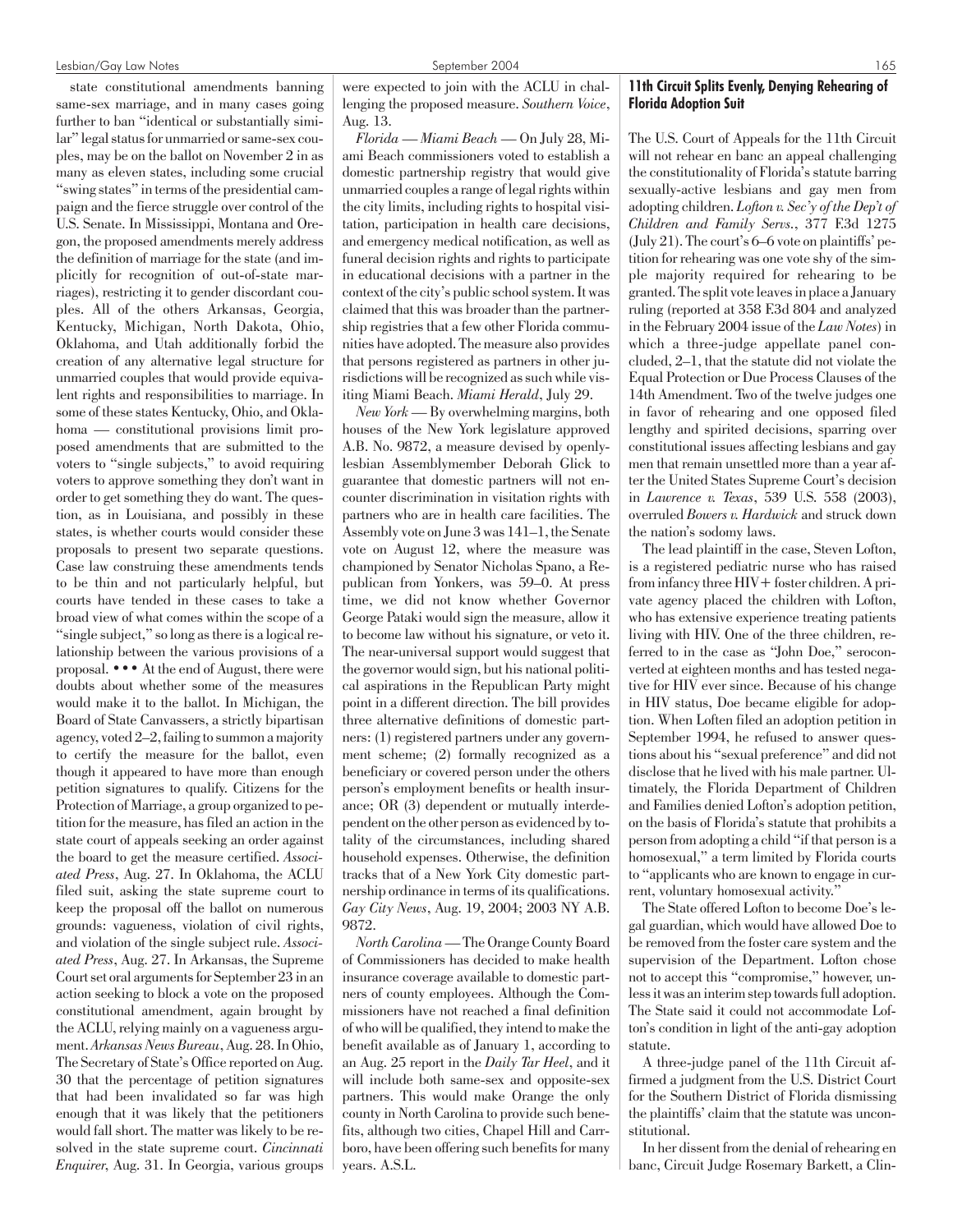ton appointee who was formerly chief justice of Florida's supreme court, traced in detail the legislative history of the Florida statute, offering a compelling account of the anti-gay bias that led to its passage. "The Florida statute was enacted after an organized and relentless antihomosexual campaign led by Anita Bryant, a pop singer who sought to repeal a January 1977 ordinance of the Dade County Metropolitan Commission prohibiting discrimination against homosexuals in the areas of housing, public accommodations, and employment," Judge Burkett noted. She quoted portions of the legislative record in which senators expressly explained the "proposed ban on homosexual adoption would not have arisen without the ruckus over the Dade County antidiscrimination ordinance." Most poignantly, Barkett pointed out that as the state legislature gave its final approval of the anti-gay adoption measure, one of the bill's sponsors stated the legislation was a message to homosexuals that "we're really tired of you. We wish that you would go back into the closet."

On the basis of this legislative history, and Equal Protection precedent from *Romer v. Evans*, 517 U.S. 620 (1996), *City of Cleburne v. Cleburne Living Ctr.*, 473 U.S. 432 (1985), *United States Dep't of Agric. v. Moreno*, 413 U.S. 528 (1973), and *Eisenstadt v. Baird*, 405 U.S. 438 (1972) cases in which Judge Barkett explained the Supreme Court had appeared to apply a more searching form of "rational basis" review to strike down classifications based on animus Barkett concluded that animus towards sexually active lesbians and gay men was not a "legitimate state interest" that could overcome constitutional challenge. She explained: "In all four cases, the Court concluded that the asserted justifications were not rationally related to the classification. Thus, the Court inferred that animus was the motivation behind the legislation and established that such a motivation could not constitute a legitimate state interest… The ban on homosexual adoption at issue here violated the Equal Protection Clause of the Fourteenth Amendment because Florida's proffered rational basis is expressly refused by the state's own law and practice and because a class consisting of all homosexual citizens was targeted solely on the basis of impermissible animus."

Not surprisingly, Circuit Judge Stanley F. Birch an appointee of George H. W. Bush who authored the underlying panel decision and penned an opinion specially concurring in the denial of rehearing en banc sidestepped the legislative history entirely. According to Birch, the actual motivation underlying a statute's passage is irrelevant to federal Equal Protection analysis, as long as a court can articulate after-the-fact any rational, non-discriminatory purpose for the statute. As Judge Birch explained candidly: "While a principled argument can be made on this equal protection animus/analysis that might result in invalidation of this statute, the Lofton panel was not willing to embrace that more adventurous leap and preferred to stay with a more traditional analytical approach that ignored the actual legislative history and instead searched for any rational basis. The real point of disagreement between the Lofton panel and the dissent is whether rational-basis review should always uphold a law as long as there exists some 'conceivable' rational basis or whether there are certain instances that call for a 'more searching' form of rational-basis review that examines the actual motivations underlying the law."

Even if one were to accept this difference in philosophy, the "conceivable rational basis" that Judge Birch and the underlying panel offered was far from satisfying to Judge Barkett and those who joined in her opinion. According to Judge Birch, the panel based its ruling on its observation that "[t]he mainstream of contemporary American family life consists of heterosexual individuals." He went on to ask: "Can it be seriously contended that an arguably rational basis does not exist for placing adoptive children in the mainstream of American family life? And that to do so is irrational? I think not It furthers the legitimate interest the state has in encouraging what it deems to be the optimal family structure, a home that has both a mother and a father, or at least one parent in the heterosexual mainstream of American family life."

Judge Barkett attacked the validity of what she called a "contrived hypothetical offering," pointing out numerous ways in which it cut against actual practice in Florida family courts. For example, Barkett explained that the proffered rationale does not account for the "nonpracticing" homosexuals who may lawfully adopt under current interpretations of Florida's adoption ban, or the fact that Florida courts have ruled custody determinations cannot be based on a parent's sexual orientation. More fundamentally, Judge Barkett explained that "mainstreaming," at least for purposes of parenting, is not a per se legitimate state goal: "Immigrant parents help their children adjust to a word and culture they have not known. It cannot be suggested that such individuals are unfit to parent any more than it could be suggested that a mother is unfit to parent a son or that a white person is unfit to parent an African-American child Ultimately, the breadth of the categorical adoption bad 'outruns and belies' the state's asserted justifications. Child abusers, terrorists, drug dealers, rapists and murderers are not categorically barred by the adoption statute from consideration for adoptive parenthood in Florida The Equal Protection Clause does not permit a classification for its own sake."

The Due Process analysis of Judge Barkett and the underlying panel differed most con-

cretely in the way each interpreted the Supreme Court's decision in *Lawrence v. Texas*. As Judge Birch acknowledged, the Lofton panel gave *Lawrence*the most narrow application possible, concluding its holding was limited to finding that "substantive due process does not permit a state to impose a criminal prohibition on private consensual homosexual conduct To read Lawrence's holding any broader would be to assume that the Court departed from the established principle of minimalism in deciding constitutional matters."

Based on this reading of *Lawrence*, Judge Birch explained that he and the panel felt "constrained" to leave it to the Supreme Court to clarify any gray areas it had "left for another day," including the question of whether the high court believed that there is a substantive due process right to sexual intimacy. Judge Birch went on to note that "even if Lawrence's dicta did acknowledge a constitutional liberty interest in private sexual intimacy, this liberty interest does not rise to the level of a fundamental right nor does it necessarily trigger strict scrutiny." In the *Lofton* panel's estimation, the hypothetical efforts to achieve "mainstreaming" and "optimal family structures" were sufficient to overcome any Due Process challenge.

Judge Barkett chided Judge Birch and the *Lofton* panel for attempting to "artificially downgrade" the *Lawrence* decision to a rational-basis holding. She explained: "Lawrence held that consenting adults have a right under the Due Process Clause to engage in private sexual conduct, including homosexual conduct. Because Florida's law punishes the exercise of this right by denying all active homosexuals the ability to be considered as adoptive parents, we are required to subject Florida's law to heightened scrutiny not the cursory, attempted rational-basis analysis the panel employs." Barkett rejected the *Lofton* panel's attempts to avoid applying heightened scrutiny to Florida's adoption statute on grounds that adoption is a "privilege" and not a "right," and the fact that the anti-gay adoption ban is a civil law rather than a criminal law. Judge Barkett pointed out that the Supreme Court had abandoned these types of distinctions decades ago. In the final analysis, Judge Barkett concluded that whatever level of scrutiny one applied to the Florida statute, it violated the Due Process Clause because it requires lesbians and gay men to "forego the consideration given to all others to be adoptive parents in order to engage in conduct protected by the Fourteenth Amendment."

In a separate, one paragraph dissenting opinion, Circuit Judge Marcus, joined by two other judges, explained that rehearing en banc should have been granted because of a "serious and substantial question" as to whether Florida can constitutionally bar sexually active lesbians and gay men from adopting while simulta-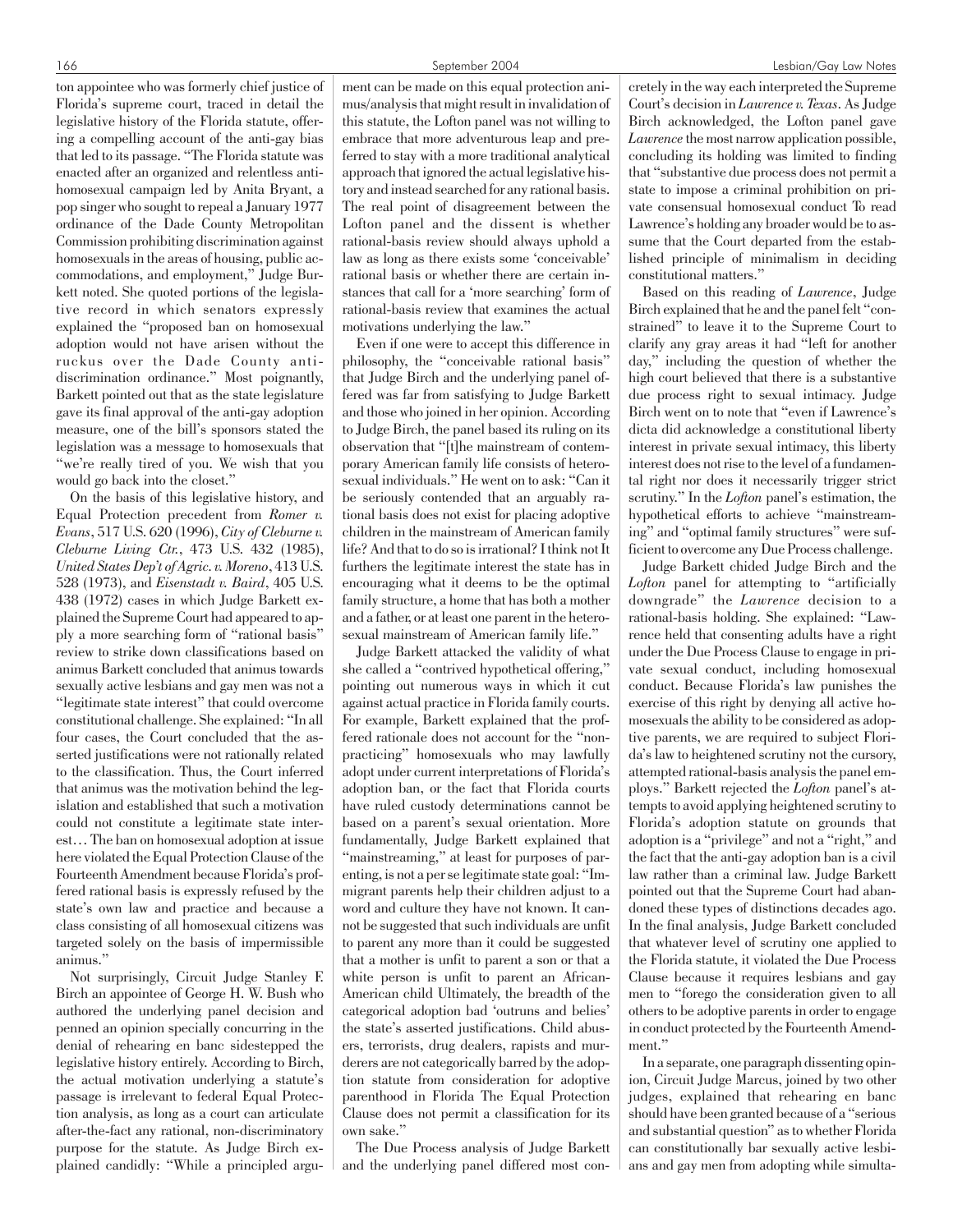#### Lesbian/Gay Law Notes and the September 2004 167 september 2004 167 september 2004 167 september 2004 167 september 2004 167 september 2004 167 september 2004 167 september 2004 167 september 2004 167 september 2004 167 se

neously allowing them to be permanent foster parents and not barring other groups, such as convicted felons and drug addicts, from adopting. "There is undeniably an important question whether this statutory scheme meets a minimal standard of rational basis review," Judge Marcus stated.

The plaintiffs were represented by Randall C. Marshall of the American Civil Liberties Union of Florida; Leslie Cooper of the American Civil Liberties Union of New York. *Ian Chesir-Teran*

[Editor's Note: The tie-vote included one vote cast against rehearing by Judge William H. Pryor, recently given a recess appointment to the 11th Circuit when the Senate was unable to achieve cloture and bring his nomination to a vote, due to determined opposition by the Democratic members due to Judge Pryor's record as Attorney General of Alabama. Senator Edward Kennedy has filed a lawsuit challenging the recess appointment, which will expire at the end of the current session of Congress if Pryor is not confirmed by the Senate, on the ground that the Senate was not in recess and had merely adjourned for a holiday break when President Bush made the appointment. Had the vote on rehearing been confined to active judges of the 11th Circuit whose appointments were duly confirmed by the Senate, the vote would have been to rehear the case en banc and, perhaps, to reverse the District Court. A.S.L.]

# No Constitutional Right to Sexual Privacy in Eleventh Circuit, Despite Lawrence; Alabama Statute Outlawing Sale of Sex Toys Upheld

The Eleventh Circuit Court of Appeals, declining to find a fundamental right to sexual privacy under the Constitution, has ruled that there is no fundamental right to buy or sell sex toys, and that a state legislature may outlaw such transactions in the interest of public morality. (In *dicta*, the court admits that there is a right to possess such devices.) The panel split 2–1, with Judges Stanley F. Birch (appointed by President Bush I) and James C. Hill (appointed by President Ford) writing the majority opinion, and Judge Rosemary Barkett (appointed by President Clinton) writing a piercing dissent. *Williams v. Attorney General of Alabama*, 2004 WL 1681149 (11th Cir. July 28, 2004).

The underlying facts were related in *Law Notes* of November 2002 (by Fred A. Bernstein): In 1998, the Alabama legislature made it a crime to sell "any device designed or marketed as useful primarily for the stimulation of human genital organs." A group of women who used such devices, and two Alabama businesspeople who sold them, brought constitutional challenges under the due process clause. In 1999, the district court judge found that the statute had no rational basis and enjoined its enforcement. *Williams v. Pryor*, 41 F. Supp. 2d 1257 (N.D. Ala. 1999) (*Williams I*). However, the district court also held that there was no fundamental right to use sexual devices and "declined the ACLU's invitation" to create such a right.

[Note that throughout these decisions, the courts refer to the plaintiffs as "the ACLU," as though that organization did not merely represent the plaintiffs, but *was* the plaintiff in fact. Hence, the court casts the ACLU rather than individual plaintiffs as the opponent to the Alabama legislature in challenging the law.]

On appeal, the Eleventh Circuit reversed in part and affirmed in part. *Williams v. Pryor*, 240 F.3d 944 (11th Cir. 2001) (*Williams II*). The appellate court reversed the district court's conclusion that the statute lacked a rational basis, and held that the promotion and preservation of public morality provides a rational basis. The court affirmed the district court's rejection of the "ACLU's" facial fundamental-rights challenge to the statute, and remanded the action to the district court for further consideration of an as-applied fundamental-rights challenge. (The court stated that a facial fundamental-rights challenge, to be successful, must establish that no set of circumstances exists under which the statute would be valid. Unless the statute is unconstitutional in all of its applications, an "asapplied" challenge is appropriate to attack its constitutionality.)

On remand, the district court again struck down the statute.*Williams v. Pryor*, 220 F. Supp. 2d 1257 (N.D. Ala. 2002) (*Williams III*). The court held that the statute unconstitutionally burdened the right to use sexual devices within private adult, consensual sexual relationships. The court framed that right as part of a fundamental right to sexual privacy. In coming to this conclusion, the district court traced the history of mechanical genital stimulation in America, studding the opinion with references to Foucault, sexual historian Rachel Maines, the *Sharper Image* catalog, and former Senator Bob Dole's *Viagra* commercials (according to Mr. Bernstein's summary). Finding that the right to use sexual devices at least by heterosexuals is "deeply-rooted" in U.S. history, the court struck down Alabama's statute and enjoined its enforcement.

It its July 2004 decision (*Williams IV*), discussed herein, the Eleventh Circuit reversed the district court, and declared that there is no fundamental constitutional right to sexual privacy. It interpreted *Lawrence v. Texas*, 539 U.S. 558 (2003), as having invalidated the Texas sodomy statute because it lacked a rational basis, rather than because it violatted a fundamental right to sexual privacy. The majority determined that any such fundamental privacy right discovered by the *Lawrence* court is inferred from dicta, and not contained in the reasoning or holdings of the opinion, which failed

to make a fundamental rights inquiry as required by the precedent of *Washington v. Glucksberg*, 521 U.S. 702 (1997), which declined to find a fundamental right to doctorassisted suicide.

Because it considered *Lawrence*to be essentially irrelevant to the case, the court, in a *de novo* review (permitted because the ruling below was on summary judgment), reframed the issue as whether the right asserted "by the ACLU" falls within the parameters of any presently recognized fundamental right, or whether it instead requires the court to recognize a thus far unarticulated fundamental right. The Supreme Court "has never indicated that the mere fact that an activity is sexual and private entitled it to protection as a fundamental right," wrote Judge Birch, citing *Carey v. Population Servs. Int'l*, 431 U.S. 678 n.5 (1977) (contraceptives); *Planned Parenthood v. Casey*, 505 U.S. 833 (1992) (abortion).

The Eleventh Circuit therefore applied the *Glucksberg* (assisted suicide) two-part analysis, which it claims is essential for discovering previously unrecognized fundamental rights. (The Supreme Court did not utilize this analysis in *Lawrence*, therefore, it could not have found any fundamental right in that case, according to the syllogism created by the Eleventh Circuit.) The two parts are: (1) Carefully describe the asserted right; and (2) Determine whether this asserted right is a fundamental right or liberty that is, objectively, deeply rooted in the nation's history and tradition, and is implicit in the concept of ordered liberty, such that neither liberty nor justice would exist if it were sacrificed.

The asserted right here, under part 1 of the *Glucksberg*-style analysis, is "whether the concept of a constitutionally protected right to privacy protects an individual's liberty to use sexual devices when engaging in lawful, private, sexual activity." The district court found such a right; however, if the Eleventh Circuit were to recognize the right, wrote Brich, it would have to encompass such activities as prostitution, obscenity, and adult incest if they were limited to consenting adults. "The state statute books are replete with constitutionally unchallenged laws against prostitution, suicide, voluntary self-mutilation, brutalizing bare fist prize fights, and duels, although these crimes may only directly involve consenting adults," wrote Birch, citing*Paris Adult Theatre I v. Slaton*, 413 U.S. 49, 68 (1973). The mere fact that a product functions within the privacy of the bedroom, or that it enhances intimate conduct, does not in itself bring the use of that article within the right to privacy. If it were otherwise, individuals whose sexual gratification requires other types of material or instrumentalities — hallucinogenic substances, depictions of child pornography or bestiality, or the services of a willing prostitute likewise would have a colorable argument that prohibitions on such activities and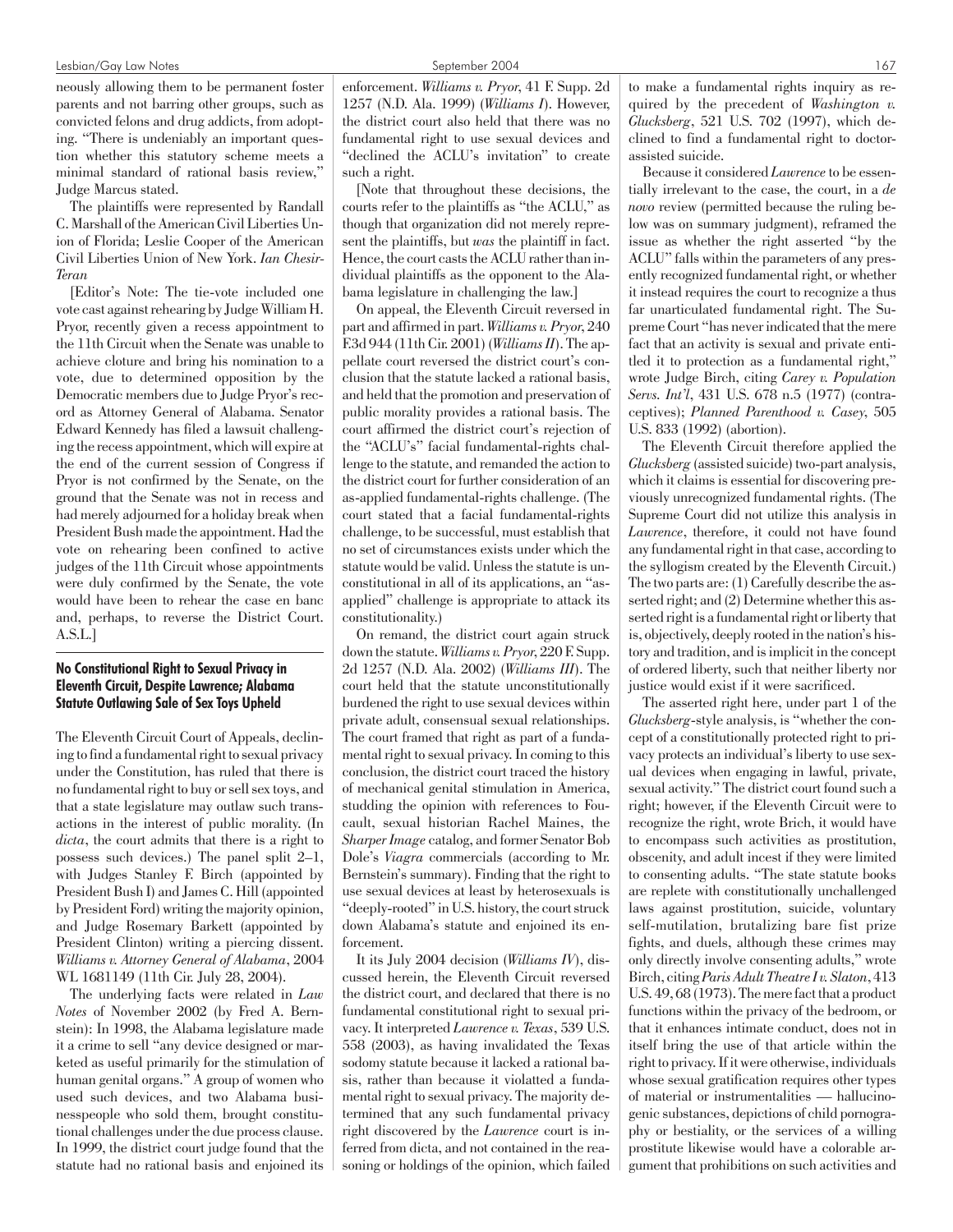materials interfere with their privacy in the bedchamber. Thus, without getting to part 2 of the *Glucksberg* analysis, the Eleventh Circuit pooh-poohed the issue as framed.

The lower court had found that the asserted right was based on the history and tradition of the activity, as required by part 2 of the *Glucksberg* analysis. The appeals court disagreed, and enumerating four errors. They are:

(a) The district court framed the asserted right in an over-broad manner. The district court's "history and tradition" analysis consisted largely of an irrelevant exploration of the history of sex in America. The court erred in undertaking to find a general right to sexual privacy. "Hunting expeditions that seek trophy game in the fundamental-rights forest must heed the maxim 'look before you shoot.' Such excursions, if embarked upon recklessly, endanger the very ecosystem in which such liberties thrive our republican democracy," insisted Judge Birch.

(b) The lower court placed too much weight on contemporary practice and attitudes with respect to sexual conduct and sexual devices. Rather, the court should have looked at the official actions of public bodies as reflected by statutes, debates, voter initiatives, and the findings of commissions. Bob Dole's Viagra commercials, in this context, were not relevant.

(c) Rather than look for a history and tradition of *protection* of the asserted right, the district court asked whether there was a history and tradition of state *non-interference* with the right. The fact that the government has, for the most part, not interfered with the use of vibrators, dildos, anal beads, and artificial vaginas does not demonstrate the use of such objects is a protected right. In fact, to the extent that sex toys have attracted the attention of the law, it has been in the context of proscription, not protection. Sex toys have often been outlawed or regulated.

(d) The district court's uncritical reliance on certain expert declarations in interpreting the historical record was flawed, and its reliance on certain "concessions" by the state was unfounded. Rachel Maines' exposition on the history of sex toys, and the state's decision not to dispute this version of history, do not make her assertions true, nor are they relevant to finding a fundamental right, rooted in history and tradition, to freely use sex toys.

Therefore, the district court committed reversible error in concluding that the due process clause encompasses a right to use sexual devices. The Eleventh Circuit further rejected "the ACLU's" request that it redefine the constitutional right to privacy to cover the commercial distribution of sex toys. The district court's decision, therefore, was reversed and remanded.

The dissent by Judge Rosemary Barkett was in almost complete disagreement with the majority opinion. Judge Barkett would have held that *Lawrence* compels the conclusion that the due process clause protects a right to sexual privacy that encompasses the use of sexual devices; that the majority ignored *Lawrence*'s teaching regarding the proper framing of a liberty interest and the appropriate use of history and tradition; and that public morality, under *Lawrence*, cannot be deemed a legitimate governmental purpose for using a criminal statute to burden private sexual activity. Therefore, she would uphold the lower court. The stark differences between the two opinions led the majority to insert numerous footnotes attempting to refute the dissent, and the dissent to insert footnotes challenging the majority opinion. In some respects, this appeared a sequal to the lengthy debate over the meaning of *Lawrence* (and *Romer v. Evans*) that the same two judges conducted several days earlier in *Lofton*, see above. This case appears to have legs: it is likely it will need to be heard by the circuit en banc and eventually the Supreme Court. *Alan J. Jacobs*

# How Much of Louisiana's Sex Crimes Laws Survive *Lawrence v. Texas*?

According to an Aug. 27 article in the *New Orleans Times-Picayune*, Judge Robert Murphy of the 24th Judicial District Court has made permanent a preliminary order issued in 1998 against enforcement of Louisiana's "crimes against nature" sodomy law. The ruling came in a case that has been pending since 1996, in which Louisiana Electorate for Gays and Lesbians had sued the Jefferson Parish District Attorney's Office, seeking to get the entire law struck down. Giving a strict reading to the U.S. Supreme Court's decision in *Lawrence v. Texas*, Judge Murphy left untouched those portions of the law that deal with bestiality, solicitation of anal or oral sex, and aggravated crime against nature (cases in which consent is not present or participants are underage). Murphy also refused to strike down another statute targeted by the lawsuit, which authorizes prosecutors to go after organizations or corporations that are "formed for the purpose of organized homosexuality, prostitution, narcotics distribution" and some other specified activities. The plaintiffs sought the removal of "homosexuality" from that list as well. John Rawls, attorney for the plaintiffs, accounted Murphy's ruling a "loss" because it left intact parts of the law that are frequently invoked by police to arrest gay people, especially gay men in cruising situations. (There is case law from other jurisdictions suggesting that once the law against consensual adult sodomy is eliminated, solicitation to engage in such conduct cannot be made criminal as such without raising serious First Amendment concerns.) Rawls indicated he would appeal that portion of Murphy's ruling that failed to throw out any parts of the law other than those strictly defined by*Lawrence*. A.S.L.

# Yukon Judge Finds Nationwide Precedent for Canadian Marriages

Finding that prior decisions by three provincial courts of appeals, which the federal government has refused to appeal, have made a national precedent, Yukon Territory Supreme Court Justice Peter McIntyre ordered that a marriage license be issued to Stephen Dunbar and Robert Edge. *Dunbar and Edge v. Government of the Yukon Territory*, 2004 YKSC 54 (July 14, 2004). McIntyre issued his decision orally from the bench on July 14, and then released an edited version on July 30. In effect, McIntrye declared, the common law definition of marriage in Canada has changed for the whole country, not just for the provinces of British Columbia, Ontario and Quebec, where the appeals courts had ruled.

Dunbar and Edge desired to be married on July 17, but when they sought a license in January 2004 from the territorial Vital Statistics Office, they were told that Yukon still followed the federal common law definition of marriage as the union of one man and one woman, and would do so until either Parliament acted or a court instructed to the contrary. However, noting that under Canadian law a marriage can proceed without a license and then be submitted for registration after the fact, the Territorial Registrar advised Dunbar and Edge to go ahead and have banns published, have their ceremony, and then the Territory would accept their application for filing retroactive to their desired date of July 17 if either Parliament or the Supreme Court acted.

Dunbar and Edge were unwilling to settle for less than equal treatment, however, and filed suit. McIntyre, who presides part-time in Yukon when not filling his full-time position as a Supreme Court Justice in the province of Alberta, refused to accept the government's view that there was any good reason to refuse a license to the applicants, since the government itself has conceded that the common law rule violates the Canadian Charter of Rights and Freedoms.

Furthermore, he noted the British Columbia Court of Appeals ruling a year ago, when it revisited its earlier decision and abandoned its original remedy. When the B.C. court had first found the common law rule invalid in the spring of 2003, it accepted the government's request to stay its remedy until July 2004 to give Parliament time to act. Then the Ontario court issued its historic decision, refusing the government's request for a stay and ordering an immediate remedy. When the B.C. parties returned to court shortly thereafter, they successfully persuaded the court that to allow same-sex marriages in Ontario while residents of British Co-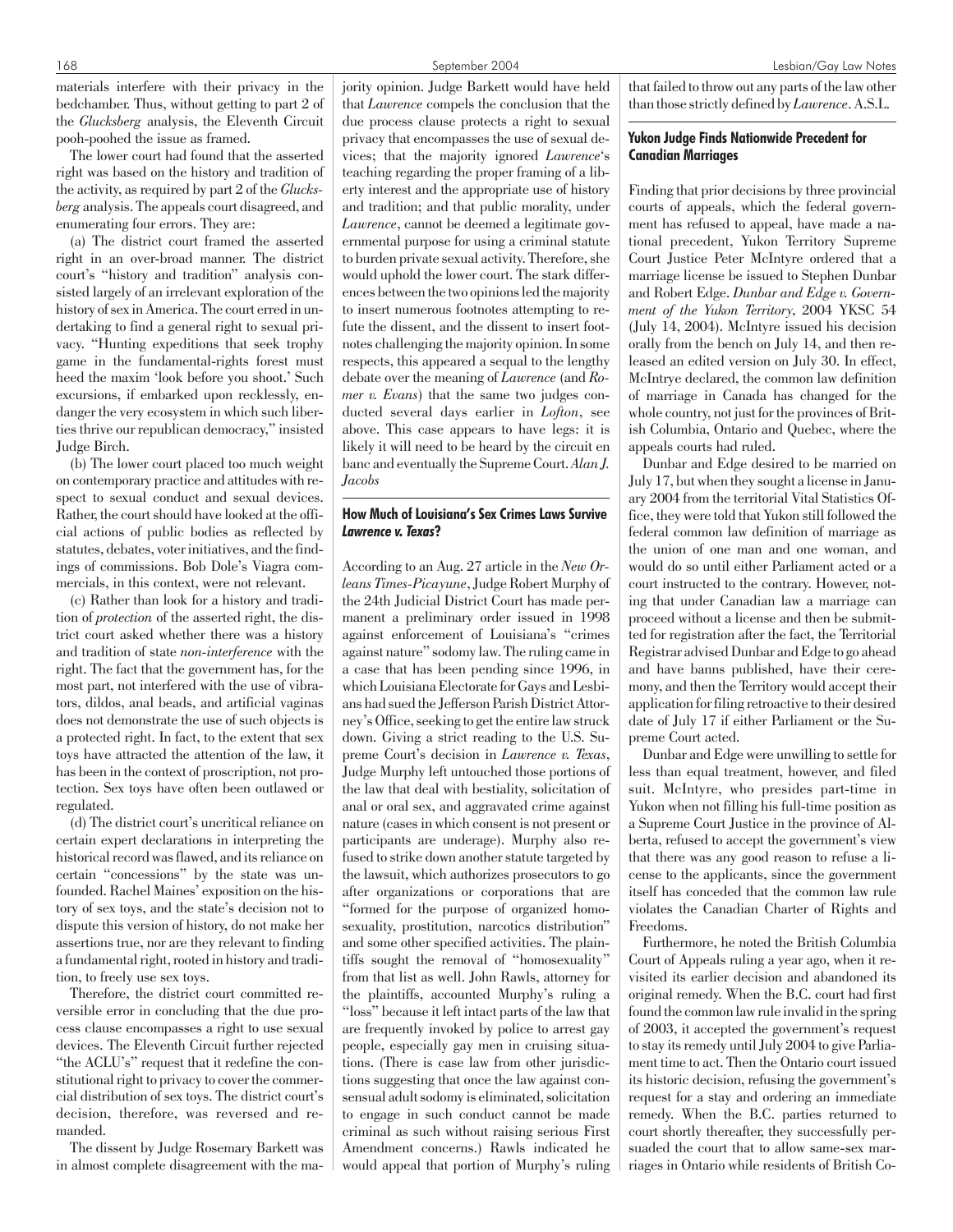#### Lesbian/Gay Law Notes September 2004 169

lumbia had to wait another year was inequitable and itself a violation of the Charter. Then the Quebec Court of Appeals, earlier this year, accepted the same argument and refused to stay its decision, even though in the interim the governments of first Jean Chretien and then Paul Martin had submitted questions to the Supreme Court of Canada for advisory rulings concerning a proposed new marriage law.

In light of these developments, McIntyre saw no need to wait, and was even somewhat scornful of the position of the Attorney General of Canada, who had intervened in the Yukon case in support of the local government's effort to delay a remedy, for its inconsistencies. "I do not consider it open to the Attorney General of Canada to ask this court to defer to the Reference and to Parliament," he wrote. "The Attorney General of Canada is not divisible by province. The office of the Attorney General of Canada is responsible for federal law. The capacity to marry is a federal issue.… It is legally unacceptable in a federal constitution area involving the Attorney General of Canada for a provision to be inapplicable in one province and in force in all others. As a result of the action or inaction of the Attorney General of Canada, in my view were I to agree with the request for an adjournment, a legally unacceptable result would be perpetuated in the Yukon."

McIntyre also rejected the government's suggestion that he needed to conduct a full trial on the merits of the constitutionality of the old common law rule, finding that with three provincial appeals courts having found it unconstitutional, and the government having waived its right to appeal directly to the Supreme Court of Canada, the issue has effectively been decided.

Matters are complicated logically by an extra question that Prime Minister Martin added to those that had been submitted to the Supreme Court by Chretien last fall. Martin specifically asked the court whether the existing common law definition violates the Charter, in effect attempting to stage an end-run around the earlier decisions, made before he became Prime Minister, not to appeal the Ontario and British Columbia rulings. Martin's move was widely seen as an attempt to get the Court to delay responding to the questions until after the national elections, which were held in June. Nonetheless, the Court has accepted the reference of the questions and, playing into Martin's game, postponed deciding the case in order to give all interested parties time to brief the additional question. The Supreme Court is expected to take up the issue this fall or winter.

But all this did not give pause to Justice McIntyre, who pointed out that the government's "reference" to the Supreme Court "is, of course, a question of consultation," and the ultimate outcome could not be predicted. What McIntyre faced was an immediate case pending before him, and a situation where the over-

whelming majority of Canadians now live in places where marriage licenses are being issued to same-sex couples. (The three provinces are the largest in Canada by population, containing well over 70 percent of the nation's population.) In light of this, simple justice required extending the same right to Dunbar and Edge, and any other same-sex couple in Yukon.

The matter appeared so clear-cut to McIntyre that he also ordered the government to pay the costs of the lawsuit, over the (somewhat pro forma) protests of both the territorial and national attorneys who appeared at the July 14 hearing. And so Dunbar and Edge got their wish and married on July 17.

Alberta is the province that has been most resolutely opposed to same-sex marriage, at least at the level of the elected political leaders, so it will be interesting to see what happens if same-sex couples now apply for licenses in Alberta, where McIntyre is a full-time judge. A.S.L.

# State Gay Rights Suit May be Preempted by Federal Law

The U.S. Court of Appeals for the 1st Circuit ruled in *Local Union No. 12004, United Steelworkers of America v. Commonwealth of Massachusetts*, 377 F.3d 64 (July 30, 2004), that a gay discrimination claim brought against a labor union and its members before a state agency may be preempted because of federal labor relations law. The court's opinion, by Circuit Judge Sandra Lynch, did not reach a definitive conclusion, sending the case back to U.S. District Judge Nancy Gertner for further findings. Gay & Lesbian Advocates & Defenders and the Massachusetts Lesbian and Gay Bar Association filed amicus briefs in the case.

The case involves Peter D. McGrath, an openly gay man who is a manager for commercial and industrial sales at Commonwealth Gas's Southboro, Massachusetts, headquarters office. In April 1996, Commonwealth Gas locked out its union employees after collective bargaining had stalled on a new labor agreement and the old one had expired. Commonwealth dispatched some of its office workers, including McGrath, to help perform work that was usually done by the locked-out employees. The union picketed the work, and pickets directed a stream of homophobic slurs and threats at McGrath.

Among other things, the pickets called McGrath a "faggot" and called out comments such as "Nice earring, faggot, do you have a lot more at home?", "Look in the hole, two scabs and a faggot," "Nice ass, are you going to wear a speedo when you go to Provincetown this summer?," "Hey, watch out, he's got AIDS, he has probably given half you guys AIDS by now," and "Look how small these guys are. You look like little boys. You and Pete should get together because he likes little guys." McGrath also claimed that union members followed him in their cars and shouted physical threats, and on one occasion a union member poured some kind of liquid onto his back, which caused a burning sensation.

McGrath responded to this, with the company's help, by filing a lawsuit against the individual union members claiming violations of state law, and he filed a discrimination claim with the Massachusetts Commission Against Discrimination (MCAD), which enforces the state's civil rights law. That law bans sexual orientation discrimination, and specifically applies to unions and individuals who engage in discriminatory conduct, allowing the filing of charges against individual union members as well as unions.

As part of the agreement that settled the strike, all lawsuits were withdrawn from the courts, but McGrath persisted in pursuing his discrimination claim before the MCAD. The union and the individual employees who were named in the discrimination claim filed a new lawsuit in federal court, seeking an injunction against the MCAD proceeding with the discrimination case. They claimed that the conduct involved is covered by federal labor law and thus exempt from state prosecution. Judge Gertner dismissed the case, finding that the federal court lacked jurisdiction, and the plaintiffs appealed.

The United States Constitution contains a Supremacy Clause under which federal law is "the supreme law of the land" and takes priority over state and local law. This has given rise to a rather complicated body of law about federal preemption, circumstances where a state is ousted from acting in order to avoid interference with federal policy. One area of federal law where the courts have found broad preemption is the area of labor relations in industries affecting interstate commerce, which is subject to a complex body of federal regulatory law.

In this case, the union and its members were relying on provisions of the National Labor Relations Act (NLRA), which is the basic source of federal law governing union-management relations and the rights of individual employees to engage in collective action in the workplace. The NLRA provides protection for employees who are engaged in picketing and other activities in support of their union's collective bargaining efforts, but it also provides protection for employers and management officials against certain kinds of coercive union activities.

To avoid state interference with the federal law governing labor relations, the Supreme Court has adopted a preemption theory, first stated in *San Diego Building Trades Council v. Garmon*, 359 U.S. 236 (1959), under which conduct that is either arguably protected or prohibited by federal labor law comes within the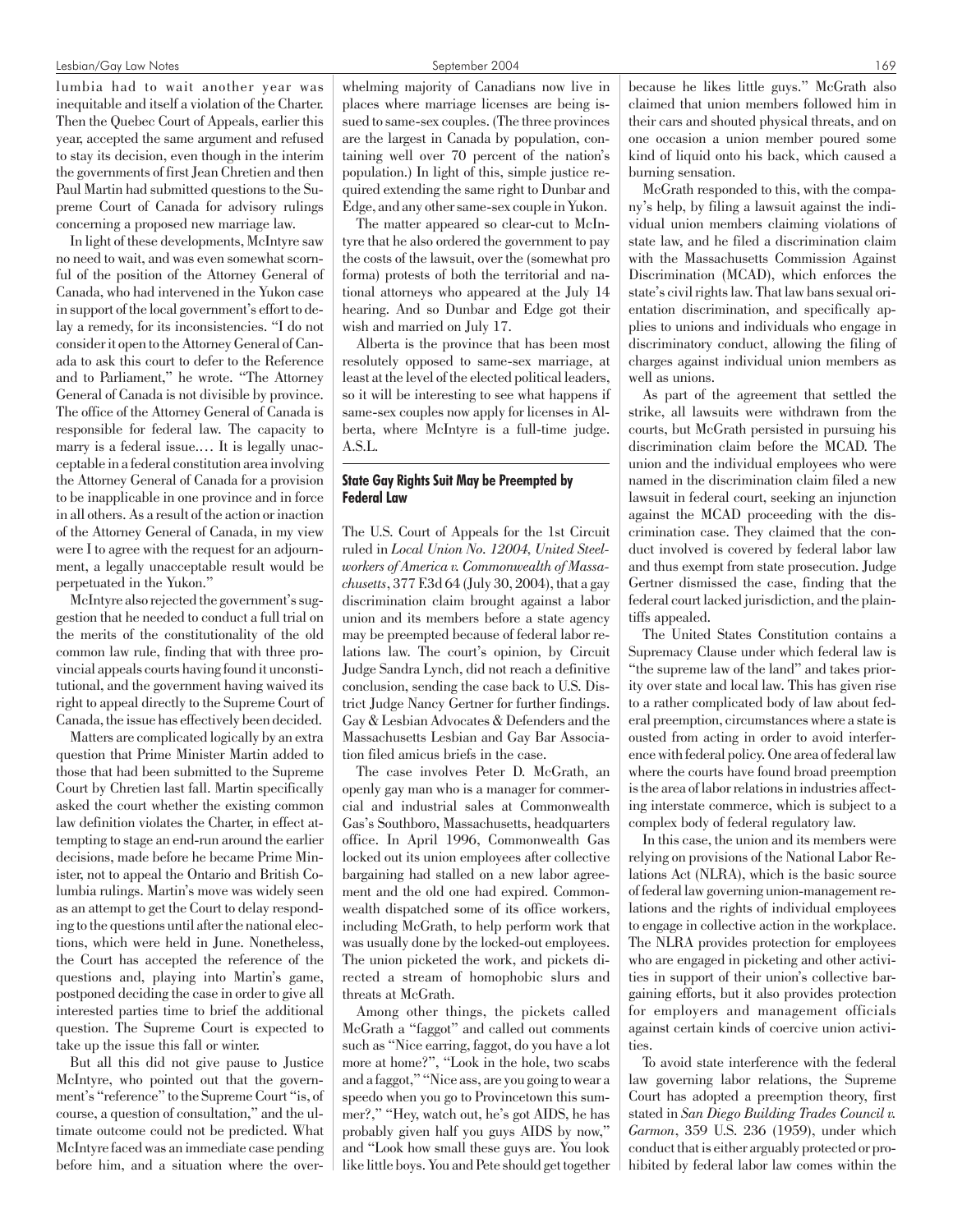exclusive jurisdiction of the National Labor Relations Board (NLRB), and generally may not be the subject of legal proceedings at the state or local level. In McGrath's case, the union claimed that the conduct of the pickets was either arguably protected or prohibited by federal law, and thus McGrath's only remedy would be to file an unfair labor practice charge with the NLRB. The union also noted that Commonwealth Gas was financing McGrath's discrimination case, thus making this look more like part of a union-management dispute than an individual discrimination claim.

In dismissing the union's case, Judge Gertner had ruled that in this instance preemption is a defensive argument, which would not by itself be sufficient to give the federal district court jurisdiction to hear the case. Normally, a federal case must rest on the assertion of some affirmative right based on federal law, and a case can't get into federal court solely because the defendant may have a defense to the plaintiff's state law claim based on federal law. She pointed out that the union could raise the defense of federal preemption before the MCAD. As it happens, the union did raise that defense, and the MCAD had rejected it, observing that the National Labor Relations Act did not privilege union employees to engage in anti-gay slurs and threats against a management employee. The Court of Appeals disagreed with both the MCAD's conclusion and with Judge Gertner's jurisdictional ruling, in an opinion by Circuit Judge Sandra L. Lynch.

Lynch found that the U.S. Supreme Court had stated in a 1983 case that "it is beyond dispute that federal courts have jurisdiction over suits to enjoin state officials from interfering with federal rights." Thus, if the union members had a federal right to engage in homophobic slurs and threats against McGrath in furtherance of their labor dispute with Commonwealth Gas, the court could enjoin the MCAD from proceeding with the case.

The appeals court concluded that the MCAD's conclusion that federal law could not possibly protect this kind of homophobic conduct had been too hasty. In the past, federal courts have upheld a variety of racist and sexist speech when it occurred in the context of a labor dispute, especially in cases of picket lines against non-union employees performing work that was regularly performed by union members at a time when the union members were "locked out" by management as part of its negotiation strategy against the union. Tempers tend to flare up at such times, and the courts have tolerated rather outrageous statements as part of the "economic warfare" characteristic of hard-fought labor disputes.

In this lawsuit, the state of Massachusetts is the lead defendant, and the state argued that it has a compelling interest in protecting its citizens against homophobic threats. It also noted that the statements about McGrath having AIDS and passing it on to others, as well as statements that he was interested in "little boys," were defamatory, and in the past the Supreme Court has held that federal labor law preemption does not deprive the states of jurisdiction to consider claims of libel arising out of a labor dispute.

Ultimately, the court of appeals concluded that the only issue it had to decide on this appeal, in light of Judge Gertner's ruling, was whether she was mistaken about the issue of jurisdiction, and all other contested issues in the case are open to further fact-finding and resolution. Lynch's opinion included extensive comments about federal labor law preemption and another doctrine, called the *Younger* abstention doctrine, under which federal courts are generally supposed to avoid interfering with ongoing state judicial proceedings unless certain conditions are met, but these comments were merely intended to provide guidance to Judge Gertner in her further consideration of the case and are not a binding resolution of those issues. Therefore, the court of appeals reversed Gertner's jurisdictional dismissal and left it to Gertner to determine whether federal preemption applies to this dispute and whether the abstention doctrine nonetheless would apply to keep the court from enjoining the MCAD proceeding.

If federal law directly addressed anti-gay discrimination, of course, the issues would be quite different, since federal employment discrimination law also applies to the actions of labor unions and their members, and issues of the clash between collective bargaining rights and federal employment discrimination rights are resolved at the federal level using a completely different method of analysis. A.S.L.

#### Sexually Explicit Materials for Prisoners?

In what appears to be a peephole of opportunity in the 3rd Circuit, a panel of the court of appeals has ruled in *Ramirez v. Pugh*, 2004 WL 1794714 (August 12, 2004), that sexually explicit material might become available to prisoners.

Marc Ramirez, a prisoner, originally brought suit unsuccessfully in the federal district court to challenge the Ensign Amendment, which is Congress's ban on using federal funds to distribute sexually explicit material, and its implementing regulation, Pub.L. No. 104–208, § 614, 110 Stat. 3009–66 (1996). The 3rd Circuit reversed and remanded on the District Court's grant of summary judgment to the government. The court determined that the district court erred when it applied the first prong of the four-part test for constitutional challenges to prison regulations set out in *Turner v. Safley*, 482 U.S. 78, 89, 107 S.Ct. 2254, 96 L.Ed.2d 64 (1987), and simply concluded that the amendment was valid and rationally related to a pe-

nological interest without a sufficiently developed record.

The court also held that the district court should sufficiently describe the specific rehabilitative goal or goals furthered by the restriction on sexually explicit materials. Common sense alone was an insufficient avenue to finding a rational relationship except in limited cases. See e.g., Waterman v. Farmer, 183 F.3d 208 (3d Cir. 1999) (upholding a New Jersey statute that restricted prisoners' access to pornographic materials at a facility for sex offenders who exhibited "repetitive and compulsive" behavior). *Leo L. Wong*

# California Appeal Court Affirms Dismissal of Sexual Orientation Discrimination Complaint

In *Sanchez v. Thomas Weisel Partners*, 2004 WL 1730841 (Cal. App., Dist. 1, Aug. 3, 2004) (not officially published), the Court of Appeal affirmed a decision by the San Francisco Superior Court to dismiss a sexual orientation discrimination filed by Alexander Sanchez, a former employee of TWP. Sanchez, who had remained closeted at work from the time of his hiring in February 2000 until January 2001, alleged that he was discharged just weeks after "coming out" to TWP's Human Resources Director during the course of an investigation into a claim of harassment made by another gay TWP employee.

According to Sanchez's allegations, he had tried to cover up being gay by participating in the widespread swapping of heterosexual pornography among employees using the company's email system. A former employee had told Human Resources that he had been subjected to sexual harassment, and had provided a heterosexual porn email he had received from Sanchez as part of his evidence. When Sanchez was called in by the Human Resources Director to investigate the other employee's complaint, he was confronted with the email and, evidently on the spur of the moment, decided to "come out" in the interview, and claimed that he had himself been the subject of harassment by another male employee. The HR Director asked for the details so she could investigate, and asked Sanchez not to talk about the matter to other employees.

Sanchez did talk to other employees, to the consternation of the HR Director, who found no confirmation of Sanchez's charges of being harassed by another employee. The company postponed and then cancelled a transfer that Sanchez had been promised to its London office, and launched an investigation of the internal e-porn distribution, which violated the company's technology policies. It discovered that Sanchez was one of the top offenders in terms of such distribution. The company sent a warning notice to various employees caught up in the investigation, including Sanchez, asking them to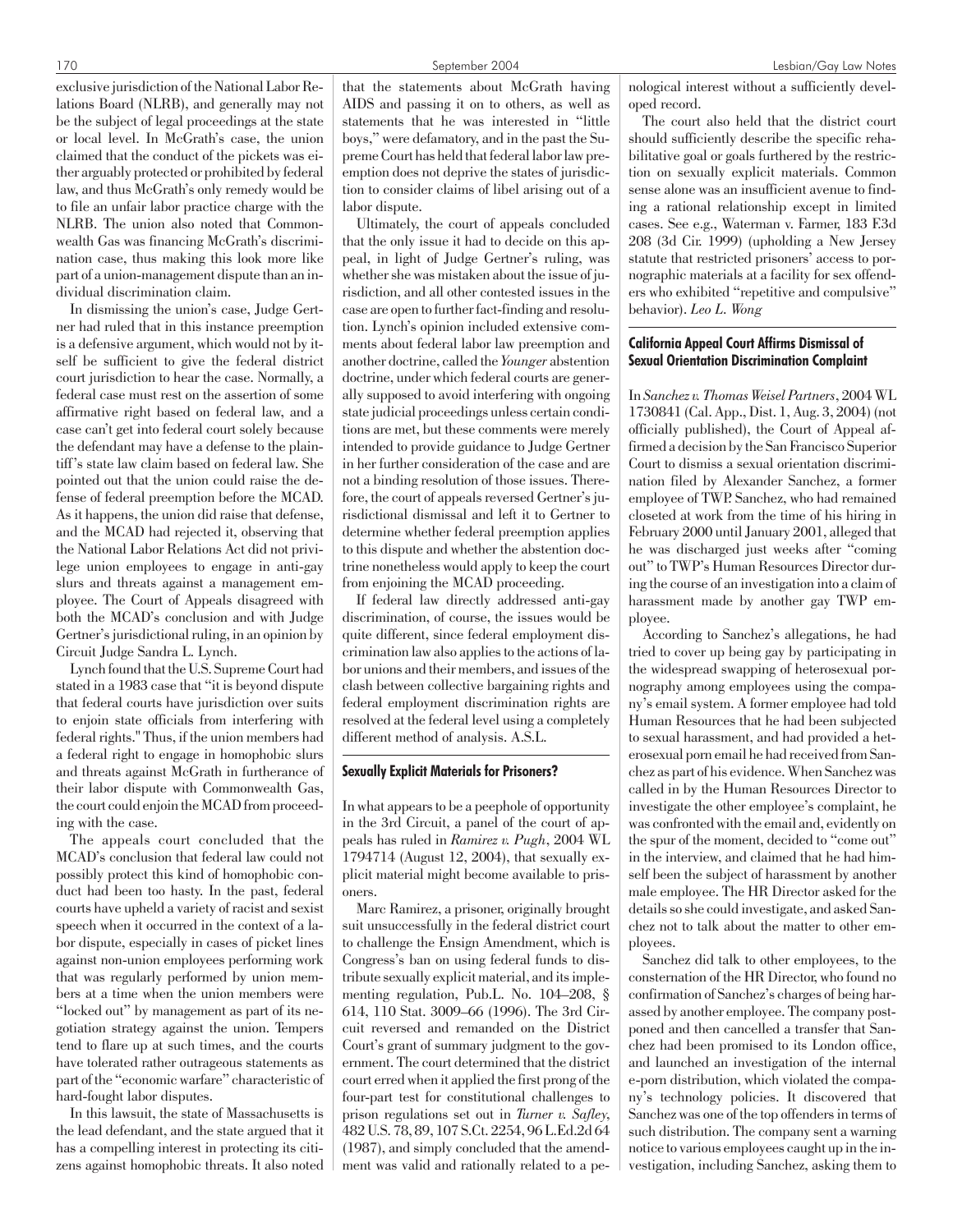#### Lesbian/Gay Law Notes September 2004 171

sign and return in acknowledgment of the technology rules and their undertaking not to violate them. Sanchez allegedly called other employees urging them not to sign. He had been placed on suspension, and was not supposed to be contacting other employees. When he blew off a request to come in to see the HR Director, claiming he was sick, he received a termination notice.

The company indicated that Sanchez was fired because they had basically lost confidence in him, and that it had nothing to do with him being gay. The Superior Court found that this was a valid non-discriminatory reason for discharge, which effectively rebutted the prima facie case Sanchez had alleged, which was based largely on the timing of his discharge after his "coming out." The Court of Appeal agreed, noting the detailed set of reasons offered by the company, none having to do directly with Sanchez's sexual orientation, including his subverting the investigative process and refusing the HR Director's order to keep the investigation confidential while it was ongoing. A.S.L.

# New York Appeals Court Orders Closure of Manhattan Gay Bathhouse

A unanimous panel of the N.Y. Appellate Division, First Department, ordered the closure of the Wall Street Sauna on July 8. *City of New York v. Wall Street Sauna, Inc., One Maiden Lane, LLC*, NYLJ, July 12, 2004, p. 28. The Appellate Division panel was reversing a decision by Acting Supreme Court Justice Louis B. York, who had issued a preliminary injunction at the request of the city health department on February 23, ordering the management of WSS to stop its patrons from engaging in specified sexual activity enumerated in the state's public health regulations.

In 1994, the state Health Department adopted an amendment to the Sanitary Code, Sec. 24–2.2, providing: "No establishment shall make facilities available for the purpose of sexual activities where anal intercourse, vaginal intercourse or fellatio take place. Such facilities shall constitute a threat to the public health." This regulation was criticized by AIDS activists as failing to take account of the different levels of risk posed by the activities listed (including the reputedly very low risk of HIV transmission during oral sex), as well as a failure to distinguish between activities where barrier contraception was used, which substantially reduces the risk of transmission of HIV and other sexually-transmitted disease agents.

Most of the city's gay bathhouses that had flourished prior to the AIDS epidemic closed due to lack of business, but the City had closed down the St. Marks Baths using this regulation, in what was seen at the time as retribution against the establishment's owner, who had the audacity to publish his opposition to the regulation in newspaper op-ed pieces. For some reason, the city allowed several bathhouses to remain open without much enforcement activity, including the Wall Street Sauna.

When the city health department filed its enforcement action against WSS last winter, the owner assured Justice York that a new manager would crack down on sexual activity, so York issued an injunction against such activity rather than the more drastic step of closing the facility. However, the city brought in more evidence of continuing sexual activity, so on May 26, York ordered the upper floor of the establishment closed. The city appealed both orders, seeking total closure, which the Appellate Division granted on July 8.

Wrote the panel: "The record of proceedings on the original motion establish to our satisfaction that high-risk conduct was so pervasive at this establishment that the new management's promises cannot be deemed a sufficient safeguard against their continuation. We note that the court's limitation of the closing directive in its subsequent order to only a portion of the premises would probably cause the high-risk conduct to migrate to the portion of the premises permitted to remain open, espeically in view of the demonstrated unreliability of WSS's prior representations."

There was no word whether the city would proceed against the two other bathhouses in Manhattan that are reputedly owned by the same proprietor, the East Side and West Side Saunas. A.S.L.

# New York Judge Says Surviving Lesbian Partner of 9/11 Victim Should Get Something From Federal Fund

New York Supreme Court Justice Yvonne Lewis has ruled that the surviving lesbian partner of a victim of the World Trade Center disaster on September 11, 2001, should probably receive at least a portion of the \$531,541.42 awarded by Special Master Kenneth Feinberg to her partner's sole surviving relative, a brother. *Cruz v. McAneney*, NYLJ, 7/16/2004, p. 18, col. 3 (N.Y.Sup.Ct., Kings Co., July 2, 2004). Margaret Cruz filed the lawsuit against her partner's brother, James McAneney, after he refused to share any of the money awarded to him by the federal 9/11 Fund, even though Cruz and Patricia McAneney had lived together as domestic partners since 1985.

Justice Lewis wrote, "In light of the plaintiff's relationship with the deceased, it would seem equitable that she should receive a portion of any 9/11 fund." Justice Lewis rejected James McAneney's motion to dismiss Cruz's lawsuit, and also continued in effect a preliminary injunction that she had issued last October requiring McAneney not to spend any more of the money he had received from the federal fund until the court can make a final ruling on the merits of the case. (He had spent about \$13,000 before the injunction was issued.)

Under the federal statute and guidelines governing the operation of the 9/11 Fund, the main purpose of the Fund was to substitute payments from the Fund for money that surviving relatives of 9/11 victims might seek by suing the airlines whose planes were hijacked on 9/11, and in line with that purpose, eligibility for compensation was based on whether somebody would have been able to bring a wrongful death action under state law.

By contrast, New York State decided to expand the definition of who could be compensated out of state funds, which included both the Workers Compensation Law (for those whose loved ones were at work at the World Trade Center when they were killed) and the state fund that compensates crime victims. Under the New York approach, those who could prove they were domestic partners would be entitled to compensation. Margaret Cruz was able to meet the state criteria, based on her evidence of their joint residency and financially interdependent lives, and she was awarded some compensation by New York State.

However, under the federal compensation scheme, the Special Master of the Fund would appoint a surviving legal spouse or relative as the official representative of the Trade Center victim, and in this case Feinberg appointed Patricia's brother, her sole surviving relative, who submitted a claim for compensation, and the original calculation based on his submission was for \$278,087.42. Cruz filed her own separate statement of interest with the Special Master, detailing the nature of her relationship with Patricia. After receiving Cruz's statement, Feinberg increased the total award on behalf of Patricia McAneney to \$531,541,42, about \$250,000 more than originally calculated, but paid out that sum to James McAneney as the official representative. Presumably Feinberg expected that Cruz would be receiving some or all of that money, but he issued no statement to that effect when disbursing the funds to McAneney.

In her lawsuit, Cruz claims that McAneney is a fiduciary or trustee of that money which is supposed to go to her as the surviving partner, or at least that she should received the difference between what was originally calculated and what was finally awarded after her statement of interest had been received.

James McAneney's response was to argue the lack of any legal relationship between Cruz and his sister, and the lack of any provision under New York law entitling Cruz to sue for Patricia's death or to inherit from Patricia's estate. Unfortunately, Patricia died without leaving a will, and the women had never taken any formal steps to create legal ties between themselves, such as a domestic partnership registration. Since their home, in Pomona, New York, was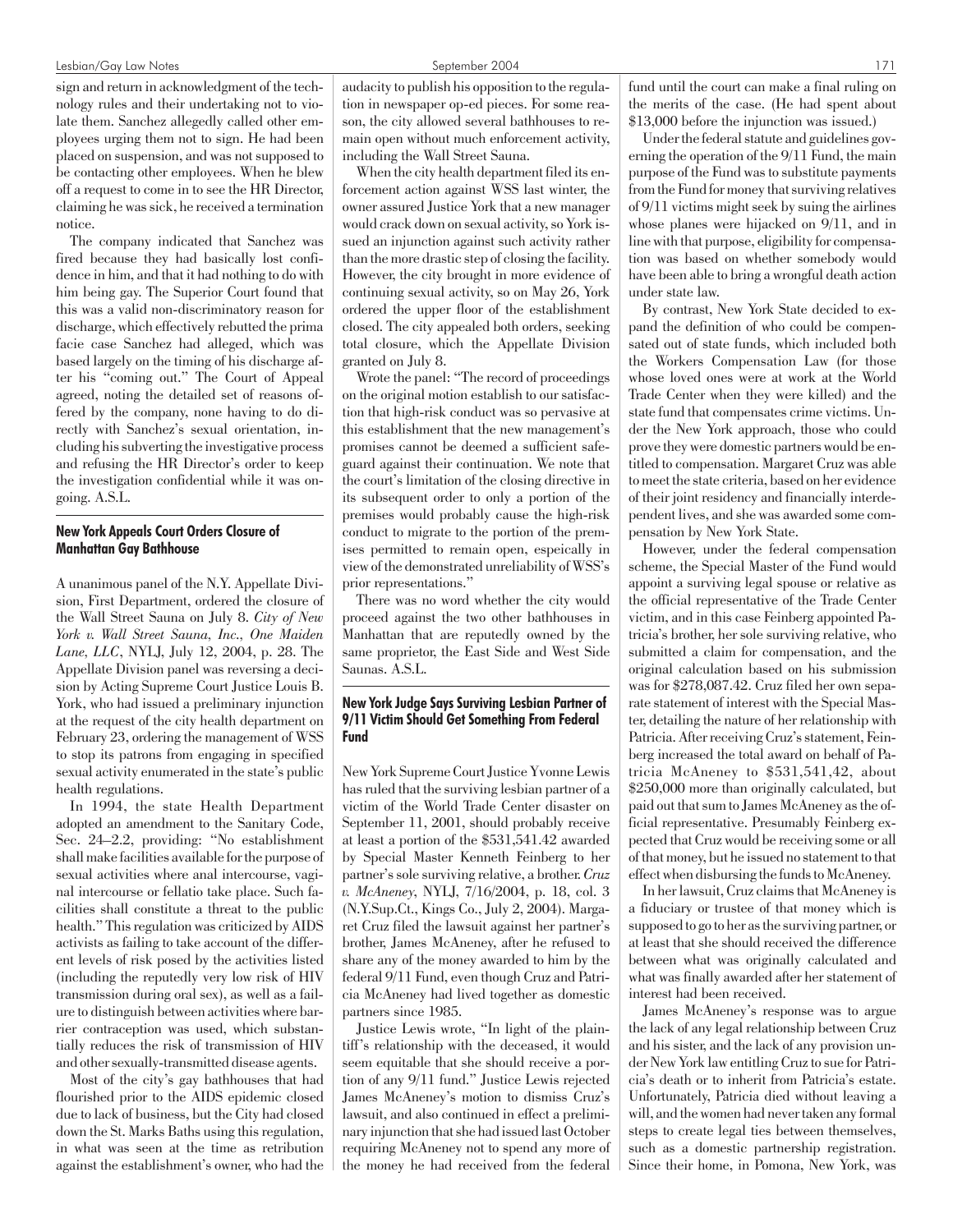outside of New York City, such registration may not have been available to them. They had not gone to Vermont to become civil union partners, an option that was available during the summer of 2001. In another lawsuit pending in the New York state appellate courts (not arising from the 9/11 events), *Langan v. St. Vincent's Hospital*, State Supreme Court Justice John Dunne, Nassau County, ruled that a surviving Vermont civil union partner could be considered a spouse for purposes of the N.Y. Wrongful Death Statute. Had Cruz and Patricia McAneney become Vermont civil union partners, Cruz might try to make an argument based on that relationship and the likelihood that New York courts would accord that relationship some significance in considering the right to sue the airlines for wrongful death.

Justice Lewis confronted a difficult decision, because Cruz did not literally meet the requirements of the federal law, but had presented a very strong factual case that she should be entitled to some of the money as a matter of fairness. The big puzzle is whether Feinberg intended or expected that Cruz would get all or some of the money. The timing suggests that the amount awarded was adjusted upward in response to Cruz's statement of interest, with Feinberg recalculating the losses based on the existence of a two-person household rather than a single person. On the other hand, Feinberg released the money to James McAneney without any written statement suggesting that it should go to anybody else.

Commenting that this is a matter of first impression for the court, Justice Lewis concluded that no final determination should be made without first seeking some guidance from Feinberg about the purpose for the increase in the award. "The problem here," she wrote, " is that the federal fund defers to New York State Law, which appears to have no law of general applicability that allows for domestic partners to inherit. In addition, this Court finds that the defendant (James McAneney) has not convincingly established that the increased portion of the award was the intended distribution without regard to the defendant's claim and, therefore, has not demonstrated an equitable basis to retain the same outright. Therefore, this Court finds that prior to resolving the issue as to whom the ultimate award is to be distributed pursuant to state law, there needs to be a clear determination as to how the award amount was established. According, this Court directs that the defendant is to obtain a ruling from the Special Master as to his basis for the award amount, whereupon this Court will make its final finding with regard to its distribution."

Since the preliminary injunction remains in effect, James McAneney cannot spend any of the money until this case is resolved, so he has a strong incentive to find Kenneth Feinberg (who has closed down the Special Master's office) to

obtain a formal explanation of whether the additional money was calculated based on the assumption that Cruz was to have some or all of the award. A.S.L.

# 7th Circuit Upholds Lifetime Ban of Pedophile from Municipal Park System

A panel of eleven judges of the 7th Circuit Court of Appeals voted 8–3 to reject a constitutional challenge to a lifetime ban on entering recreational facilities of the city of Lafayette, Indiana, imposed unilaterally by the city's Chief of Police on a pedophile who had followed his urge to watch teens playing in the park while under treatment for his pedophilia. *Doe v. City of Lafayette*, 2004 WL 1698309. The July 30 ruling drew a sharp dissenting opinion from three judges, who argued that the John Doe plaintiff was being punished by the city for his status as a pedophile and his impure thoughts, in violation of his rights to liberty and freedom of thought.

According to the majority opinion by Judge Kenneth F. Ripple and the dissent by Judge Ann C. Williams, John Doe had been convicted of a variety of sexual offenses towards children from 1978 through 1991, none involving violence or physical injury to the children, and was under a psychologist's care as well as participating in a sexual addiction support group. He has not been charged with any actual sexual offenses since 1991. However, while driving home from work one day in 2001, he followed his urge to drive to a city park and watch teenagers playing softball. When he realized he might break down and attempt a sexual interaction, he fled from the park and called his psychologist, who recommended talking through the incident with his support group.

But an anonymous caller tipped off the police department about Doe being seen watching children play ball in the park. The Chief of Police, after speaking about the matter with various other city officials, sent Doe a letter instructing him to refrain from entering any park facilities of the city of Lafayette. The city's park system, to which the ban applies, includes, according to Judge Williams, "several large parks, many smaller neighborhood parks, a zoo, a golf course, a sports complex, a baseball stadium, and several pools." In the past, shortterm finite bans had been imposed on people for vandalism or disruptive activity. By contrast, all Doe did was look and the ban had no specified date of termination.

Doe sued the city, claiming that he was being "punished" for his thoughts, and that this violated his rights under the 1st and 14th Amendments of the Constitution. During his deposition, under questioning from city attorneys, he admitted that he had not actually tried to have sex with the teens he was watching, a group of four, because he had concluded it would not be

"realistic" to approach that large a group in a wide-open park space, but that he had gone to the park in a "cruising" mood. U.S. District Judge Allen Sharp, in Hammond, Indiana, granted the city's motion for summary judgment. A three-judge panel of the circuit court reversed in June 2003, in an opinion by Judge Williams that featured an angry dissent by Judge Ripple. The circuit court voted for reargument before all the active judges of the court, producing the 8–3 vote affirming the trial court on July 30, with Ripple and Williams changing places as decision-writer and dissenter.

Ripple decisively rejected the contention that the city was "punishing" Doe for his "thought." Instead, he saw this as an entirely reasonable action to take, in light of Doe's past criminal record and professional testimony that pedophilia cannot be cured, just controlled, and that nobody could guarantee that a pedophile would not re-offend. "The City has not banned him from having sexual fantasies about children," wrote Ripple. "The inescapable reality is that Mr. Doe did not simply entertain thoughts; he brought himself to the brink of committing child molestation. He had sexual urges directed toward children, and he took dangerous steps toward gratifying his urges by going to a place where he was likely to find children in a vulnerable situation." Ripple saw Doe's actions as a potentially harmful lack of control, signaling the need for an appropriate response by the city, even though the incident was characterized by Doe's psychologist in a contrary way. She had opined that it showed that Doe had failed to give in to temptation, and his subsequent upset about having gone to the park, which led him to call his psychologist for advice, was a useful incident in reinforcing his awareness of the need to control his actions. However, she did concede under crossexamination that no guarantee could be given that Doe would not molest a child if given the opportunity.

Although comments can be found in U.S. Supreme Court cases exalting the right of individuals to stroll freely about and generally not to have to account to the government for their wandering, Ripple found those cases distinguishable because of the peculiar nature of the interests at stake, especially the state interest in protecting "innocent" youth. He rejected the idea that there is a fundamental right to use a public park, contending that only the deferential rationality test should be used to evaluate the city's actions, but contended that the compelling interest in protecting young people from sexual molestation would even meet the test of strict scrutiny in this case.

In a passionate dissent, Judge Williams argued that this was indeed punishment, and that punishment cannot be inflicted, consistent with the constitution, for thoughts unaccompanied by significant action towards fulfilling the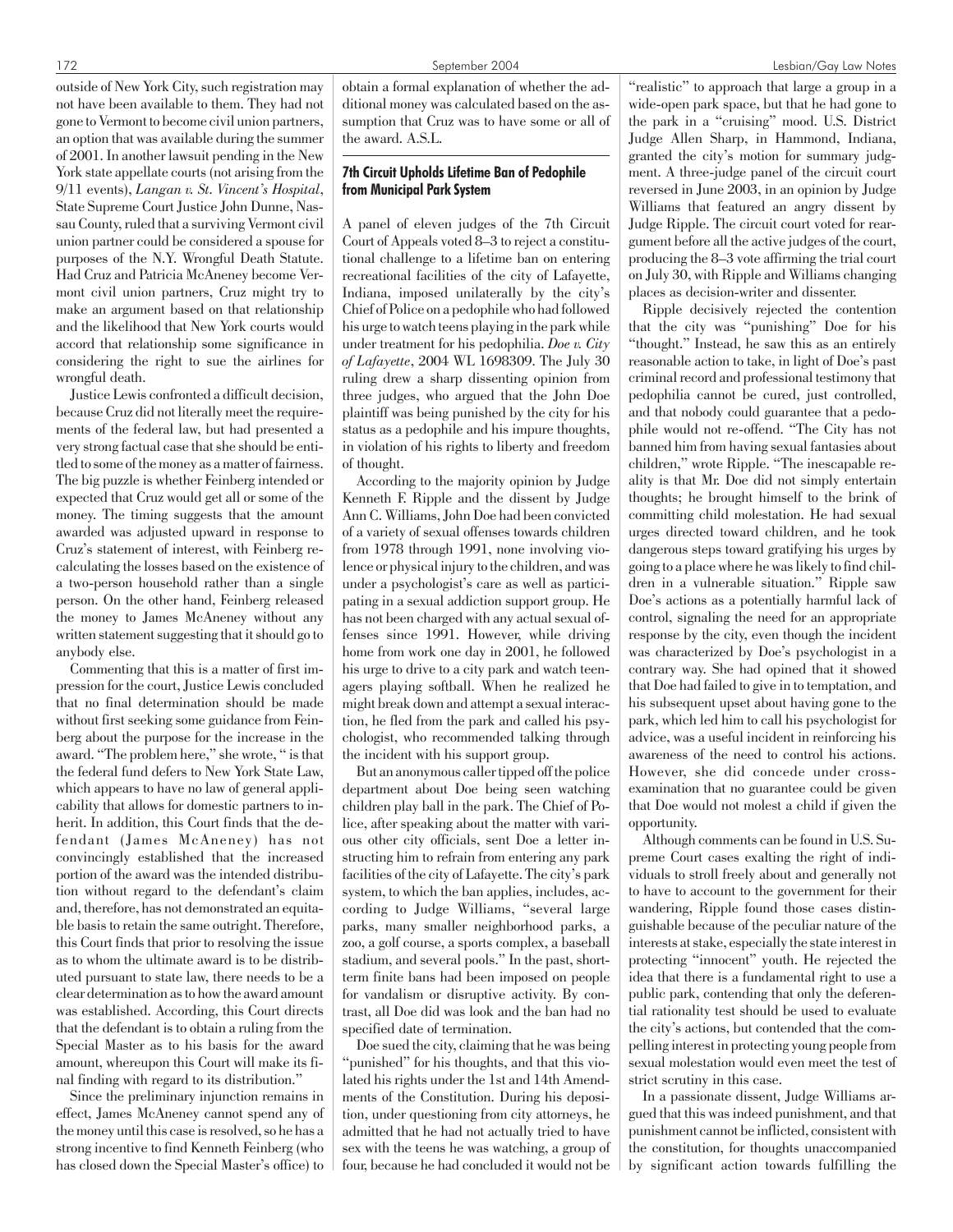#### Lesbian/Gay Law Notes September 2004 173

criminal act. Calling upon a recent decision in which the Supreme Court struck down a federal statutory ban on the possession of "virtual" child pornography, Williams observed that the Court has been very consistent over the years in rejecting punishment for "thought crimes," even when the thoughts involved would strike many as reprehensible and even somewhat dangerous.

Even more significantly, Williams saw this as an instance of punishment being imposed because of somebody's status, something the Supreme Court rejected more than forty years ago in *Robinson v. California*, 370 U.S. 660 (1962), when it struck down a state law that made it a crime to be present in the state while addicted to controlled substances (recreational drugs). The Court has held that it violates the 8th Amendment's ban on cruel and unusual punishment to impose a deprivation of liberty on somebody because of who they are, rather than what they have recently done.

While Ripple accepted the city's argument that Doe's actions on the day in question were sufficiently threatening to the welfare of children to justify the lifetime ban, Williams derisively rejected them, comparing this to a prosecution of a person with a criminal record of robbery, "simply because she or he stood in the parking lot of a bank and thought about robbing it."

Doe's only further appeal at this time would be to the U.S. Supreme Court. He is being represented by the American Civil Liberties Union of Indiana. A.S.L.

# New Horizons in Tort Law: Wife's Premises Liability for Husband's Pedophilia

Considering its history of bizarre rulings where homosexuality involving minors is concerned (see, e.g., *Limon v. State*, 83 P.3d 229 (Kan.Ct.App. 2004), rev. granted 5/25/2004), it is perhaps not too surprising that the Kansas Court of Appeals reversed a grant of summary judgment and allowed a negligence action, based on premises liability, to continue on behalf of a young man who claims that at age 16 he was seduced into a homosexual relationship with a man for whom he was doing lawnmowing chores, and that the man's wife should be liable to him for failing to prevent this from happening. *D.W. v. Bliss*, 2004 WL 1716441 (Kans. App., July 30, 2004) (unpublished disposition). Somehow, we are not surprised that the court decided not to publish this odd decision, or that it issued a per curiam, no single judge being willing to claim authorship for this opinion. (But we can't resist naming them. The panel consisted of Appeals Judges Henry W. Green, Jr., Lee A. Johnson and District Judge Fred Lorentz.)

According to the complaint by D.W., Richard Bliss approached him in May 1998, when D.W. was under 16 years old, about mowing Richard's lawn. During that summer, D.W. did the lawnmowing for the Blisses and developed a friendly relationship with Richard, which included playing racquetball, fishing, shopping, and "hanging out" together, including in a guest room on the top floor of the Bliss house. By the end of the summer, Richard and D.W. were masturbating each other, and these sessions continued for some time. There is no indication that Richard's wife, Carol, was aware of any of this activity, which usually took place on Saturday afternoons when she was out shopping. At some point D.W. brought this activity to the attention of the police and Richard was prosecuted and convicted in 2001. Then D.W. filed his negligence action against Richard and Carol. Carol filed a motion for summary judgment, claiming that she had no duty to D.W. upon which to base a negligence claim. After the trial court granted Carol's motion, D.W. agreed to dismiss Richard as a defendant, and appealed the summary judgment to Carol.

D.W.'s case had been based on evidence that twice before, Richard had befriended teenage boys, got them to do chores around his house, let them "hang out" in the upstairs bedroom (and eventually, in both cases, let them move in and live there for a period of time) and, after each boy had turned 18, initiated a sexual relationship with him. Evidently these sexual relationships had not come to the attention of the police (Kansas had a sodomy law at the time, so these relationships could have given rise to criminal charges even though the boys were 18), since Richard had no prior prosecutions. Both of these young men were deposed in connection with the summary judgment motion, and recounted incidents in which it is possible that Carol had become aware that Richard was having sex with them, but the proof was neither clear-cut nor direct, and she claimed, in support of her motion, that she had no idea that her husband had been initiating sexual relationships with the teenage boys who were doing chores on the property and hanging out or living in the spare bedroom. She was just generally aware that Richard liked to "mentor" young men. She also argued that even if she had known about these sexual relationships, neither had involved a minor, so neither would have put her on notice that Richard might initiate a sexual relationship with D.W., who was under 16. But most importantly, she argued, and the trial court had agreed, that she had no particular duty to protect these boys from her husband.

Disagreeing, the court of appeals said that as a co-owner of property, Carol could be liable for negligence to prevent harm being perpetrated on a person lawfully present on the premises due to a known danger there. Drawing an analogy from a Kansas case involving a guest who was injured by a physical defect on a staircase,

the court wrote: "Can we reasonably distinguish between the danger posed by a partially concealed stairwell and the latent danger posed by a cotenant with the propensity to engage in sex with boys? The sexually abused child has been harmed no less than if the child had tumbled down the stairs. One would perceive that most, if not all, parents would reasonably expect Carol to protect their children from both dangers while a social guest in her home." Of course, foreseeability of harm to the lawful entrant on the property is a necessary component of the duty. Although Carol staunchly denied any knowledge of her husband's propensities, the court of appeals found that the deposition testimony by the two young men who had preceded D.W. in Richard's affections created an issue of fact about Carol's knowledge, since it seems possible she had perhaps stumbled on the truth several times but fed herself innocent explanations for possibly compromising situations. In any event, the court held that in light of the deposition testimony, it is possible that a jury could find Richard's misconduct foreseeable to Carol, and thus the grant of summary judgment was improper.

Thus Kansas blazes new horizons in tort law. A.S.L.

#### Marriage & Partnership Litigation Notes

*Connecticut* On August 25, Gay and Lesbian Advocates and Defenders filed suit in New Haven, Connecticut, on behalf of seven same-sex couples seeking marriage licenses. *Kerrigan-Mock v. State of Connecticut*, Ct. Super. Ct., New Haven District. The suit demands declaratory and injunctive relief, and is premised on Connecticut constitutional guarantees of equal protection, due process, and intimate and expressive association. As in GLAD's prior successful cases in Vermont and Massachusetts, the plaintiff group was carefully assembled to include both male and female couples, from a variety of backgrounds, some with children, some who have taken various steps to protect their relationships short of marriage, and representing different areas of the state. All of the couples have been together for at least a decade and most for substantially longer. Copies of the complaint are available from GLAD's website.

*Florida* — Florida PI lawyer Ellis Rubin is making his own cottage industry in same-sex marriage litigation. In addition to filing several lawsuits around the state on behalf of same-sex couples seeking marriage licenses, he has filed lawsuits on behalf of same-sex couples who married in Canada and in Massachusetts, seeking Florida state recognition for those suits and a declaration that the Defense of Marriage Act is unconstitutional. As with his original marriage lawsuits, Rubin filed against the wishes of gay rights organizations, which are trying to "cool things" just now with national elections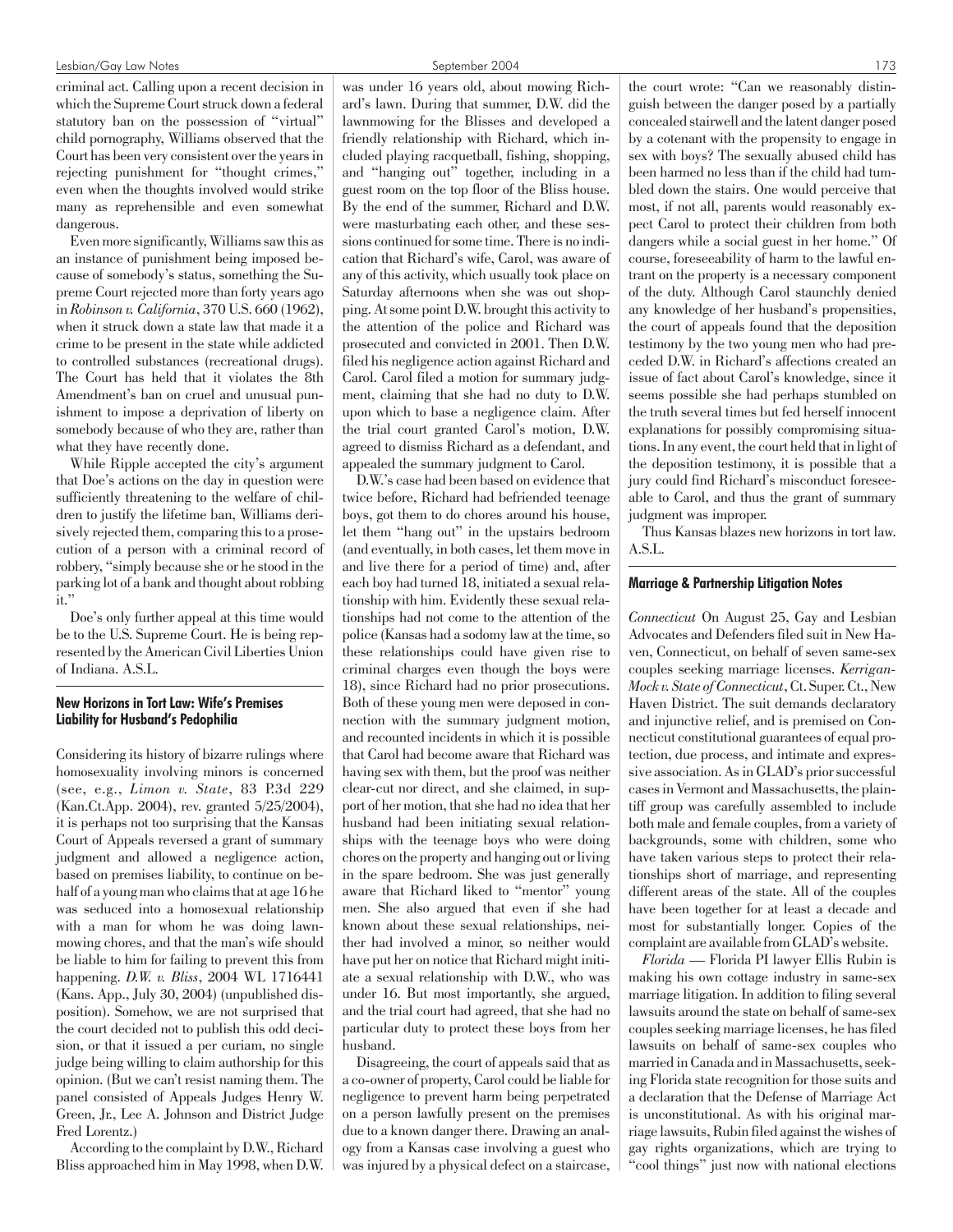going on and marriage emerging as a wedge issue at the instance of the national Republican Party. According to an Aug. 12 article in the *Washington Times*, Rubin now has eight lawsuits on file over same-sex marriage issues, five in state court and three in federal court, and that he has handling all of the cases on a pro bono basis. Rubin had been an opponent and litigant against gay rights in the 1970s, but claims he has had a change of heart as a result of acquiring gay friends and listening to his "liberal son." Rubin's activities have not escaped the attention of opponents of same-sex marriage: Liberty Counsel, the right-wing public interest law firm that is litigating against gay rights all across the country, has filed countersuits on behalf of local clerks, notary publics and churchs, seeking declaratory judgments that same-sex couples are not entitled to marry under Florida law. *Associated Press*, July 20; Aug. 5.

*New Mexico* — On Aug. 25, State District Judge Louis McDonald rejected an attempt by Sandoval County Clerk Victoria Dunlap to dissolve a preliminary injunction barring her from issuing marriage licenses to same-sex couples. The injunction had been issued on an application from state Attorney General Patricia Madrid, who argued that the local clerk had no authority to issue the licenses under state law. Dunlap still had some time to answer the complaint in the case. *365Gay.com*, Aug. 27.

*Oregon* — Benton County Senior Judge Wayne Harris issued an order on Aug. 25 requiring Benton County to resume issuing marriage licenses to opposite-sex couples. The super-egalitarian county government had decided, our of solidarity with the county's lesbian and gay residents, that if they could not give marriage licenses to same-sex couples, then they should not give marriage licenses to anybody. A couple from Monroe, Orin Nusbaum and Amanda Fanger, sued the county, claiming that it was unfair that they had to travel to a neighboring county to get a marriage license, and Judge Harris agreed, stating that the county has a duty under state law to provide the service. *Associated Press*, Aug. 27.

*Texas* — William Ross, surviving partner of John Green, is embroiled in litigation in the Harris County (Houston) courts with Scott Goldstein, a Florida businessman and Green's surviving son, over the rights to property that Green had owned. Green died intestate, owning a town house in Houston, a house under renovation in the suburb of Katy, and stock worth about \$88,000. Ross claims Green intended to leave him the Katy house and had made out a notarized deed a month before he died, but the deed had not been filed, and Goldstein claims Green had been too ill to have the requisite capacity to deed the land. Goldstein sued Ross, claiming he had unlawfully claimed the Katy house, spent money from the estate and kept Green's car. Ross countersued, saying that he and Green had a "marriage-like relationship" that the court should recognize. Harris County Probate Judge Russell Austin will have to sort the whole thing out. Texas has a Defense of Marriage Act. *Associated Press*, Sept. 2.

*Virginia*— A Virginia trial judge has refused to recognize any legal significance to a Vermont civil union in a pending child custody and visitation case. According to news reports, Frederick County Circuit Judge John R. Prosser has asserted jurisdiction in a dispute over child visitation rights between Lisa Miller-Jenkins and Janet Miller-Jenkins, who had a civil union in Vermont that was dissolved by a Vermont court. Lisa is the birth mother of the child, and was living in Virginia when the child was born while the parents were still civilly united. The Vermont court gave sole parental rights to Janet, performing a best interests analysis as between the two legal parents, but Lisa is seeking a visitation order from the Virginia court. Prosser accepted the argument that a Virginia court would not be bound by the decisions of a Vermont court under the Vermont Civil Union Act, in light of Virginia's enactment of a strong statute forbidding any recognition of same-sex unions of any type. Janet's attorney had argued that the Virginia court lacked jurisdiction since a legal proceeding was already under way in Vermont, and announced he would appeal the ruling. *Chicago Tribune*, Aug. 25. A.S.L.

#### Marriage & Partnership Legislative Notes

*Federal — U.S. Senate* — Realizing that they did not have the votes either to end debate or to approve the proposal, Republican leaders in the Senate nonetheless attempted to force a floor vote on the proposed Federal Marriage Amendment on July 14, two weeks before the Democratic National Convention, in an effort to get Democratic Senators "on the record" prior to the fall election season. Proponents said that the amendment, which would for the first time adopt a national legal definition of marriage and exclude same-sex couples from any of the "incidents" of marriage, at least through judicial interpretation, was necessary to protect traditional marriage from the emerging trend in the state courts of finding that gay people's rights to equal protection of the laws were offended by being excluded from marriage. Opponents argued that the definition of marriage is preeminently a matter of state law, and it would be inappropriate to amend the Constitution to take this authority away from the states. The vote to end floor debate was 48–50, twelve short of cutting off debate and far short of the super-majority necessary to approve a proposed constitutional amendment. Two members were absent from the vote: Senators John Kerry and John Edwards, who were to be nominated by the party at the end of July to run for President and Vice-President. Both had previously stated their opposition to the Amendment, although they both have also stated their opposition to same-sex marriage. Kerry has stated that if elected he would work to make available to committed same-sex partners all the federal legal rights enjoyed by married couples, but that he was opposed to making legal marriage, as such, available. *New York Times*, July 15. Consistent with this position, both Kerry and Edwards stated agreement with the voters of Missouri who adopted a state constitutional amendment early in August banning same-sex marriage in their state. An interesting dissenter in the federal amendment debate was Vice President Dick Cheney, who responded to a question at a public appearance on Aug. 24 by indicating his view that the issue of defining marriage should be handled at the state level, the same position that he had articulated in the 2000 Vice President candidates' debate, and the position that his wife had articulated publicly around the time of the Senate vote. *New York Times*, Aug. 25.

*Federal — House of Representatives* — Realizing the unlikelihood of getting the Federal Marriage Amendment passed by Congress and ratified by the states anytime soon, U.S. Rep. Tom DeLay, the Republican leader in the House, got the Judiciary Committee to take up active consideration of the Marriage Protection Act, H.R. 3313, a measure introduced last October by Rep. Hostettler, that would limit the jurisdiction of federal courts (including the Supreme Court) to exclude "any question pertaining to the interpretation" of the Defense of Marriage Act. In an amended version of July 19, 2004, that explicitly revokes jurisdiction to consider "constitutionality" as well but limits operation of the bill to the portion of DOMA that purports to remove from the Full Faith and Credit Clause any requirement for states to recognize same-sex marriages performed in other states, the bill passed the House on July 22 by a vote of 233–194. Whether the Congress has the authority to deprive the Supreme Court of the ability to consider a constitutional challenge to a federal statute is an open question, although Congress's power to remove the jurisdiction of the lower federal courts is relatively beyond doubt. Article III, Sec. 2, of the constitution appears to provide Congress with authority to make "exceptions" to the appellate jurisdiction of the Supreme Court, but there is no track record on this, as past proposals to exclude particular subjects, such as abortion, from the jurisdiction of the Court have not gotten beyond the consideration stage in Congress. There is also the argument that this Exceptions Clause may be modified by the subsequent adoption of the Bill of Rights and the 14th Amendment, so that, as a matter of structure and logic, there must remain a mechanism for ultimate determinations as to whether particular statutes violate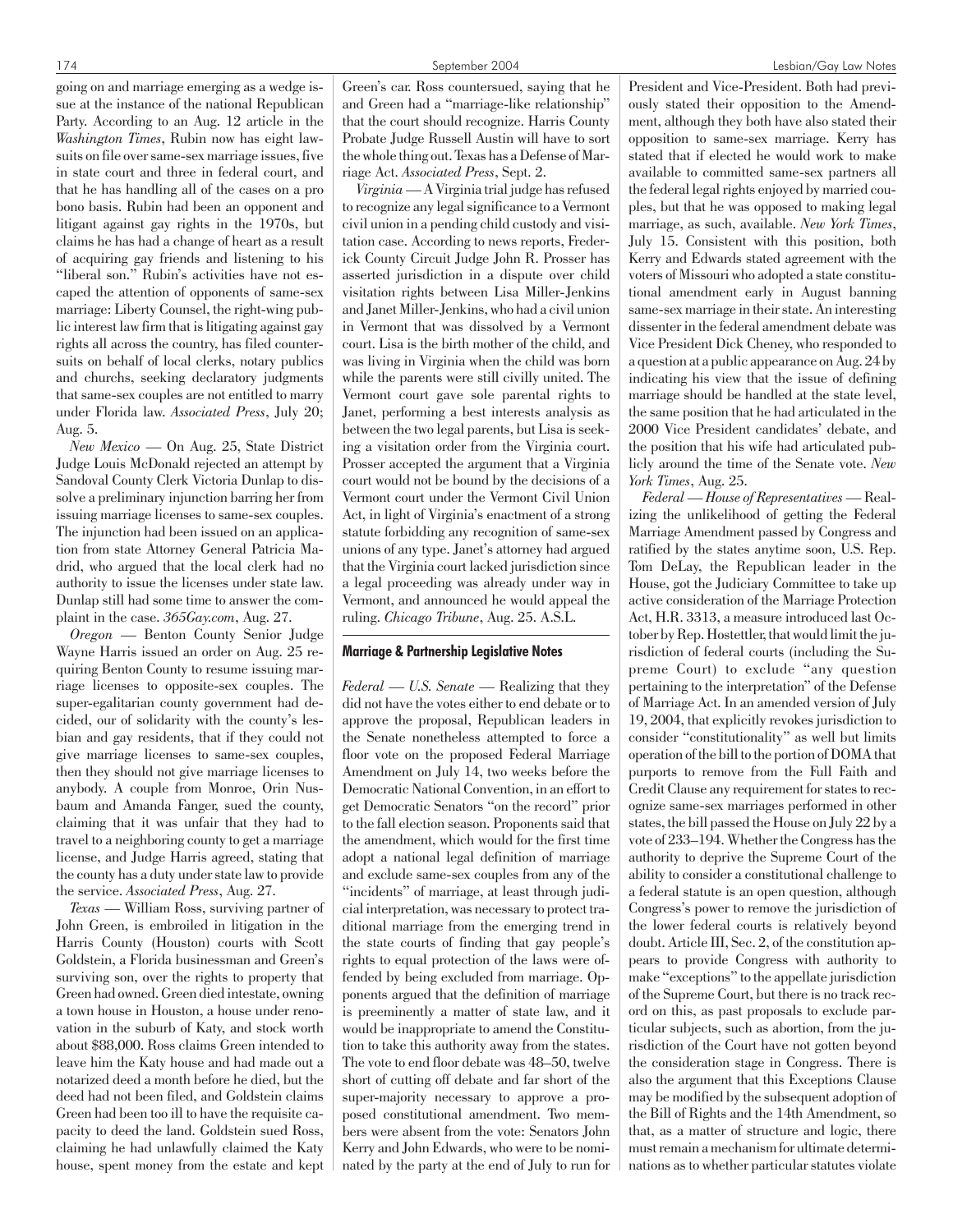the limitations on the powers of the federal government that were added to the constitution subsequent to its ratification. If it were finally enacted and found to preclude Supreme Court review of the interstate recognition provision of DOMA, the only federal constitutional challenge would have to be mounted in state courts (which do have, of course, concurrent jurisdiction to consider issues of federal law). This may not seem much of a loss, since virtually all interstate recognition cases could have been brought in state courts in any event, and the state courts are fully competent to find DOMA unconstitutional. The major loss would be deprivation of U.S. Supreme Court review, but that would work two ways, as a state that lost the case in its highest court would not have any further appeal either. Of course, the bill does not limit the jurisdiction of federal courts to determine whether *it* is unconstitutional, either. At bottom, this was probably as much as symbolic vote as the Senate cloture vote on the Federal Marriage Amendment. ••• Impatient with this approach, Rep. Ernest Istook, an Oklahoma Republican, decided to just cut to the chase, and introduced a bill called the National Marriage Law, which would supercede state laws and establish a uniform national definition of marriage. It would retroactively invalidate same-sex marriages from Massachusetts, and preclude any U.S. jurisdiction from recognizing same-sex marriages contracted elsewhere in the world, such as Canada or the Netherlands. The bill also provides that the only court that can hear challenges to it would be the U.S. Supreme Court. *Baptist Press*, July 23.

*National — States* The Massachusetts same-sex marriage situation has brought on an epidemic of ballot measures around the country, most timed to coincide with the general elections on November 2.

*California* — The state legislature approved five bills during the current session concerning aspects of lesbian and gay rights, several of which concern partnership rights. AB 2208, the California Insurance Equality Act, would amend the Insurance and Health & Safety Codes to prohibit issuance of insurance policies that discriminate against domestic partners, requiring that all policies and plans that include coverage for spouses provide coverage on the same basis for domestic partners. (In California, domestic partners can register with the state to establish that status.) AB 2900, the Omnibus Labor and Employment Non-Discrimination Act, is intended to harmonize all the non-discrimination provisions found throughout the vast body of California statutory law with the requirements of the Fair Employment and Housing Act, which specifically includes sexual orientation. SB 1234, the Omnibus Hate Crimes Act, makes various improvements in the state's hate crimes laws, including training for law enforcement officials and treatment opportunities for victims. AJR 60 puts the California legislature on record as endorsing the pending Permanent Partners Immigration Act in the US Congress, which would provide a special immigration status for foreign nationals who are domestic partners of U.S. legal residents and citizens. AJR 85 puts the legislature on record as opposing adoption of the proposed Federal Marriage Amendment. It was hoped that Governor Schwarzenegger would approve all of this legislation, but its ultimate fate was not known as we went to press. *Equality California* press advisory, Aug. 26.

*California — Los Angeles* — The Los Angeles City Council unanimously passed a resolution on August 5 calling on the U.S. Congress to pass the Permanent Partners Immigration Act, which would extend recognition to committed same-sex partners under U.S. immigration law. *The Advocate*, Aug. 6, 2004 (online edition).

*Maryland — Takoma Park* — On July 12, the Takoma Park, Maryland, City Council passed a resolution declaring the attempt to amend the U.S. Constitution to ban same-sex marriages to be "repugnant," endorsed samesex marriage, and called on the city attorney to file an amicus brief in support of the plaintiffs in a pending case seeking orders against several Maryland city clerks to issue marriage licenses to same-sex partners. *Maryland Gazette Newspapers*, July 14.

*New York — North Hempstead* — On Aug. 31, the North Hempstead Town Council voted 6–0 to create a domestic partnership registry for the town, becoming the first town in Nassau County, Long Island, to establish such a registry. (Four towns in Suffolk County have adopted registries, and the Town of Riverhead scheduled a hearing on the issue for September 7.) Unmarried cohabitants who are both at least 18 years old and at least one of whom is a North Hempstead legal resident or employee are eligible to register at the town clerk's office. Registration confers no government benefits, but may be used as evidence of domestic partnership in dealing with employers, landlords, hospitals and other businesses. *Newsday*, Sept. 1. A.S.L.

# Marriage & Partnership Law & Policy Notes

*Federal* — One practical problem stemming from same-sex marriages in Massachusetts is dealing with federal agencies over the consequences of marriage. The Associated Press reported on July 27 about the travails of Donald Henneberger, formerly Donald Smith, who married his partner Arthur Henneberger in May and elected to take his partner's surname, as Massachusetts law provides through a simple check-off on the marriage license form. Henneberger then filed a name change and requested a new card from the federal Social Security Administration, and encountered no problem. But when he requested a passport in his new name, the National Passport Center in Portsmouth, N.H., rejected his application on the ground that under the Defense of Marriage Act (DOMA), the federal government does not recognize same-sex marriages. This is, of course, absurd, since the issue is not whether he is married but just whether his legal surname is now Henneberger, which it is as a matter of Massachusetts law. The problem is that the Passport Center will not accept his marriage license as evidence of a new surname, and is asking for proof in the form of a Probate Court decision authorizing the change of name. When Henneberger first went to Probate Court seeking some sort of official document, the clerk expressed puzzlement: "What do you want to do -change your name to Henneberger? It's already Henneberger." Henneberger objects to having to pay the \$180 fee required for namechanges (apart from those that come automatically by checking the box on the marriage license, which costs \$15), asserting that this is "discriminatory."

*Immigration Issues* — William R. Yates, Associate Director for Operations of the U.S. Citizenship and Immigration Services (CIS) in the Department of Homeland Security, has circulated an interoffice memorandum, apparently anticipating a flood of applications, especially now that the European Court of Human Rights has ruled on the matter and the U.K. recently adopted a law on legal status of transsexuals, holding that in determining spousal and fianc, immigration petitions, the agency will not recognize a marriage or intended marriage where either party claims to be transsexual. CIS is taking the position that under the Defense of Marriage Act, it is bound not to recognize same-sex marriages, and in any marriage involving a transsexual wedding a person of their former sex, CIS would consider it to be a same-sex marriage, which is valid nowhere as a matter of federal law (and only in Massachusetts as a matter of state law, but under DOMA, CIS will not recognize Massachusetts same-sex marriages). *Visalaw.com*, Aug. 2.

*Corporate Bestiality* — At the end of August, Human Rights Campaign issued a news release condemning Sprint, Home Depot, Waste Management and Ecolab, all major employers, for providing health insurance for employees' pets but not for their domestic partners. A Sprint spokesperson claimed that HRC had misunderstood the policy; Sprint had a relationship with a pet insurance company that allows employees to buy that insurance at discounted rates, but Sprint does not pay for the insurance. The spokesperson also said that Sprint is undergoing its annual internal benefits review and considering whether to extend domestic partnership benefits.

*Southern Illinois University* — Campuses of Southern Illinois University in Carbondale and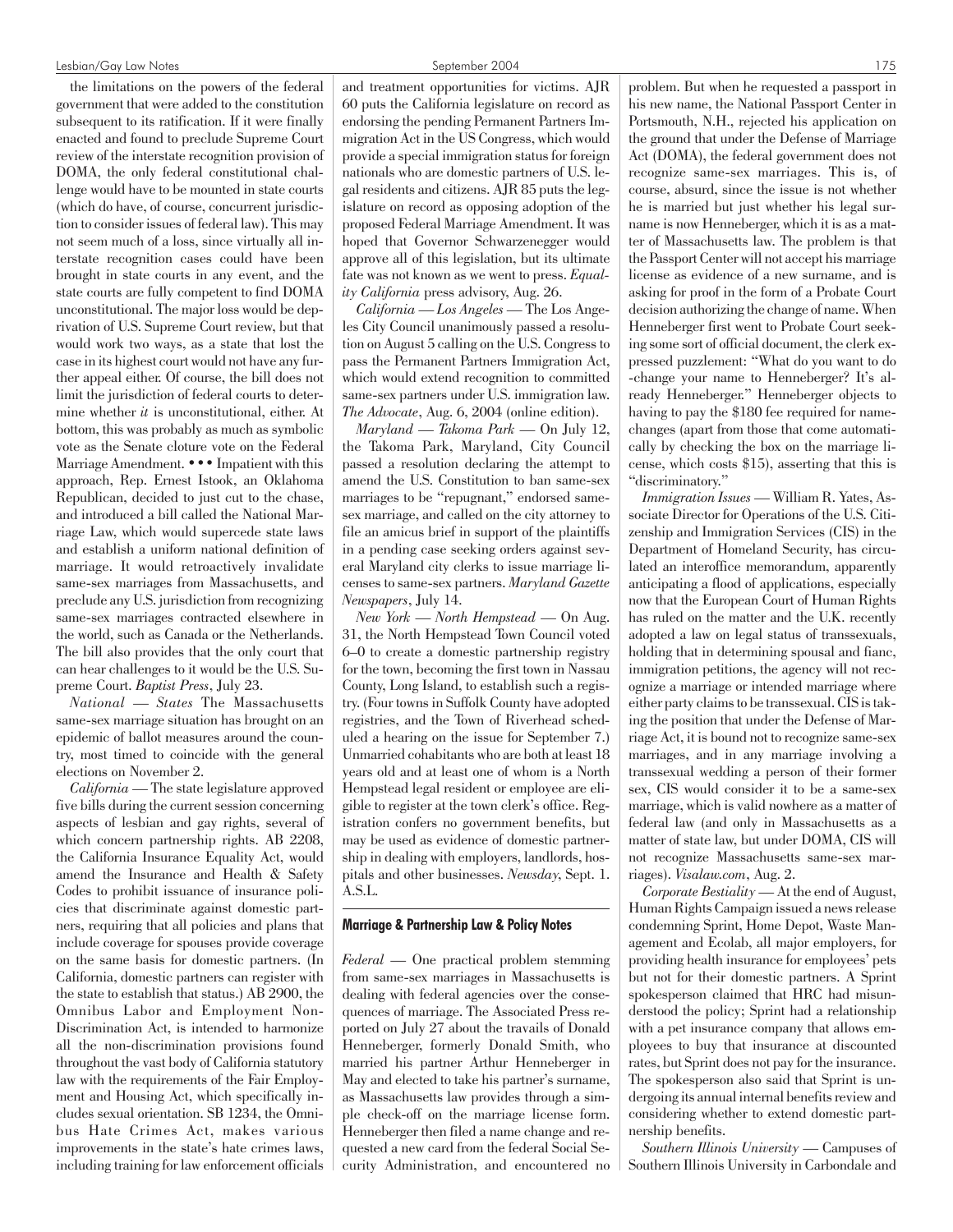Edwardsville have both announced that they will adopt domestic partnership benefits plans for the partners of gay employees. Under the plans, the school will make partial reimbursement for the costs of buying insurance policies for same-sex partners of their staff members. Although the partners will not be covered directly under the University's insurance policy, the amount of the reimbursement will be equal to the cost of covering heterosexual spouses under the University's plan. Earlier this summer, both Illinois State University and Western Illinois University had adopted similar programs. *Belleville News-Democrat*, Aug. 22 and 28. The *News-Democrat* referenced an article in the *Chronicle of Higher Education* reporting that of

the top 62 research universities, 46 now have some sort of program for health care coverage for same-sex partners of staff members. *University of Pittsburgh* — The University of

Pittsburgh, which spent eight years and many thousands of dollars in attorneys fees to oppose a demand by faculty members that it adopt a domestic partnership policy, has decided to offer health insurance coverage to same-sex partners of employees, starting January 1, 2005. According to a memo to employees from the chancellor of the University, the decision was based on the University's concerns about being competitive in the University job market, and not a response to the litigation, which had actually resulted in a court order against the city human rights agency proceeding with the case. In other words, the University decided to respond to its legal victory by throwing in the towel! Giving credibility to the competitiveness concern, the chancellor cited two crucial statistics: 80 percent of the member schools in the Association of American Universities and two-thirds of Fortune 100 companies have domestic partnership benefits plans. The chancellor noted that the University will become the first of Pennsylvania's public universities to provide such benefits. *Associated Press*, Sept. 1.

*Massachusetts* — Shortly after same-sex partners began marrying in Massachusetts, it appeared that there would be a stampede by employers to throw overboard their existing domestic partnership benefits plans and to require gay employees to get married if they wanted benefits for their partners. But the stampede has petered out, according to an Aug. 22 article in the *Boston Globe*. Beth Israel Deaconess Medical Center, which made a big media splash by being the first to announce it would rescind its DP benefits plan, had a change of heart after employees complained, and has decided to retain the benefits plan. The hospital's senior vice president for human resources told the *Globe* that ending the benefits "was never meant to be a punitive thing." Business spokespersons told the *Globe* that maintaining the benefits programs was a business decision, and a poll of New England human re-

sources professionals by the Northeast Human Resources Association discovered that over 90 percent of the employers that had such plans intended to keep them in effect.

*New York — Suffolk County* — By-passing the county legislature, a Suffolk County labormanagement committee consisting of union leaders and appointees of county executive Steve Levy has approved extending health benefits to domestic partners of county employees, effective September 1. However, the county legislature must still approve the union contract, and some Republican members have already stated their opposition. Nassau County extended similar benefits to its employees last year in a labor agreement covering the bargaining unit represented by the Civil Service Employees Association, and in New York City, the policy was extended in response to a lawsuit by the Gay Teachers Association, with the extension ultimately ratified in the adoption of an omnibus domestic partnership ordinance in the city. *Newsday*, July 28.

*Ohio* — On July 10, the board of trustees of Ohio State University voted to extend full benefits to same-sex domestic partners of faculty and staff members, as well as their children, according to a July 11 article in the *Columbus Post-Dispatch*. A university spokesperson said that the benefit would be funded without using state money, and that the university would pay 85 percent of the cost, as it does for the marital spouses of employees. Students who want to purchase coverage for their same-sex partners and children will be eligible to participate on the same contributory basis as married students, i.e., at their own expense. The university spokesperson said that the adoption of the benefits plan was necessary to keep Ohio State competitive in faculty recruitment.

*Impact Debate* — Canada's *National Post* ran dueling op-ed pieces on August 11 on the possible consequences for society of allowing same-sex marriages. A group of four Dutch scholars contended, in an article titled "Good for Gays, Bad for Marriage," that recent rends in the Netherlands show that since same-sex marriage became legal, there has been a decline in opposite-sex marriage and an increase in children being born out of wedlock. An opposing article by a Dutch scholar and U.S. scholar M.V. Lee Badgett took a contrary position, in an article titled "Equality doesn't harm 'family values'," observing that any recent declines are actually part of long-term trends seen widely in Europe, not isolated to the Netherlands, and even observed in countries that have not taken significant steps to allow legal recognition to same-sex partners.

*Corporate Policy* — The *Atlanta Journal* (July 20) reported that Winn-Dixie stores, a grocery chain with 1,070 supermarkets in 12 U.S. states, has agreed to add "sexual orientation" to its company non-discrimination policy,

in response to a request by two New York City public employee pension funds that hold \$1.57 million stock investments in the company.

*Professional Endorsement* — The council of representatives of the American Psychological Association voted on July 28 to endorse a resolution in support of same-sex marriage, and opposing discrimination against same-sex couples. The policy statement was drafted by the APA Working Group on Same-Sex Families and Relationships. The statement also asserted that same-sex and heterosexual couples are remarkably similar in their family dynamics, and that parental sexual orientation bears no relationship to parenting effectiveness and the psychological well-being of children. Full text of the Resolutions can be found on the APA's website, and was summarized in a July 28 press release. A.S.L.

# Federal Appeals Court Awards Benefits in Autoerotic Asphyxiation Case in Surprise Reversal

Revoking a decision it had issued a year ago, a three-judge panel of the U.S. Court of Appeals in Manhattan ruled in *Critchlow v. First Unum Life Insurance Company of N.Y.*, 2004 WL 1773550 (August 9, 2004), that the mother of a man who accidentally killed himself while performing autoerotic asphyxiation was entitled to death benefits under an accidental death insurance policy provided by the deceased man's employer.

Writing for the court, Circuit Judge Amalya Kearse concluded that all the evidence at the scene showed that David Critchlow, then 32 years old, had not intended to kill himself, so suicide was ruled out in this case. She also found, based on expert psychological testimony from reports submitted by both parties in the case, that practitioners of autoerotic asphyxiation, a practice of producing partial strangulation while masturbating in order to heighten the sensation, believe that if they are performing this act carefully they will not cause permanent injury to themselves, and that the proportion of such acts that result in death is so small that this is an objectively reasonable belief.

Critchlow had rigged up a set of cords and counterweights that were supposed to relieve the pressure on his throat in the event that the process went too far, but his set-up failed. Police investigators at the scene when his body was found also noted that newly-purchased groceries were set out on the kitchen counter, showing that he was planning to prepare dinner for himself afterwards, also supporting the conclusion that he was not suicidal. Critchlow's parents also testified that he had done this in the past, beginning as a teenager.

The insurance company argued that even if Critchlow was not suicidal, he had voluntarily undertaken a highly risky activity that could result in death, and that the partial strangulation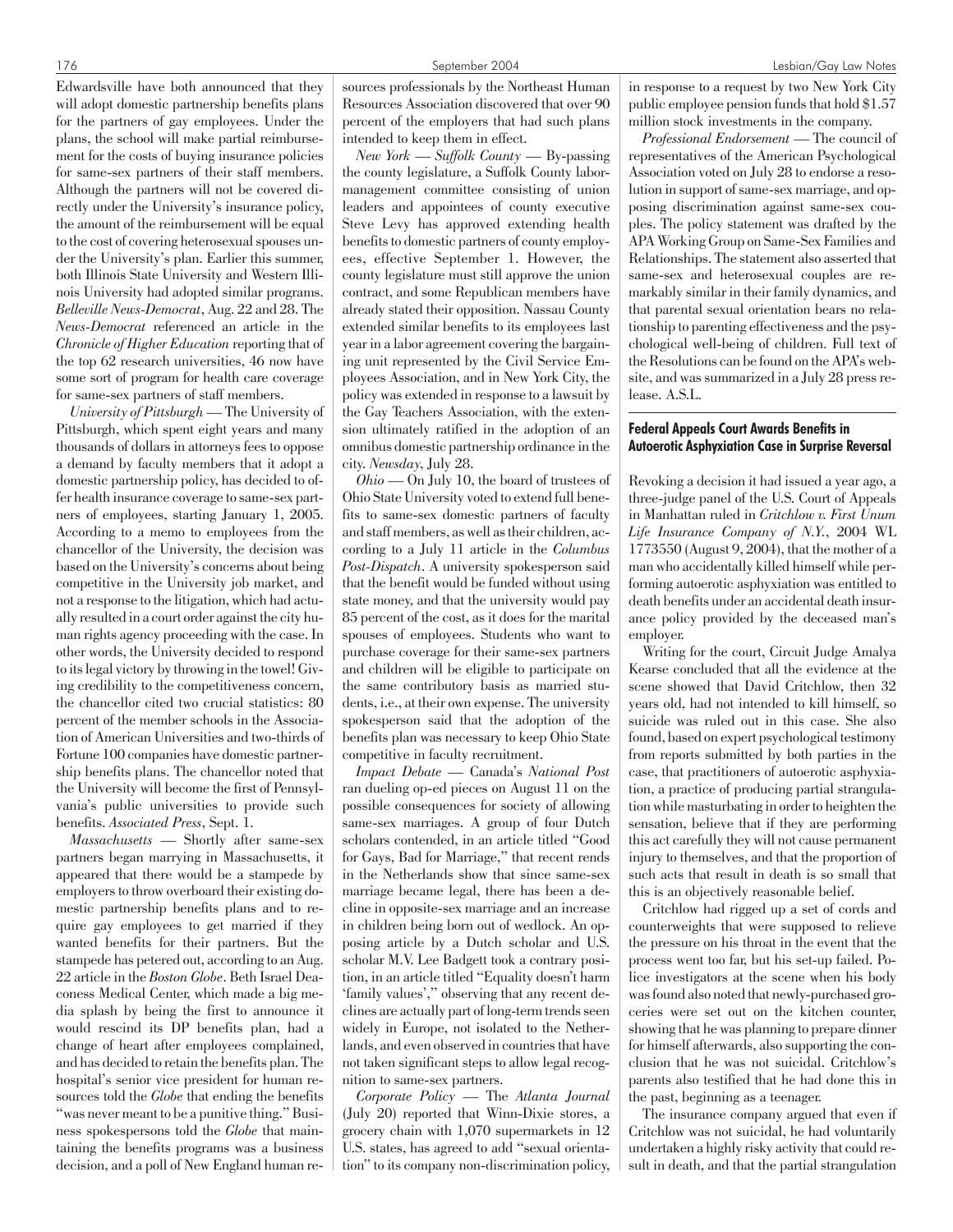#### Lesbian/Gay Law Notes September 2004 177

that accompanies the act is a self-inflicted injury. Kearse rejected this reasoning, noting the medical testimony that a successful act of autoerotic asphyxiation does not cause any injury to the individual and leaves no permanent marks on the body. Only if something goes wrong will permanent injury and death occur. Furthermore, the insurance exclusion as written in the policy would not rule out coverage for accidental death while sky-diving or participating in other "high risk" sports, which are riskier than autoerotic asphyxiation, based on the fatality statistics.

The insurance company also seized upon an entry in the Diagnostic & Statistical Manual, 4th edition, commonly known as DSM-IV, in which the psychiatric profession catalogues the various disorders and conditions known to the profession. DSM-IV treats a person who engages in this activity as having a disorder. The insurance policy excluded claims for death caused by illness or disease, and the insurer argued that Critchlow's death was a result of a psychiatric disorder, and thus excluded from coverage. In rejecting this argument, Judge Kearse noted that something labeled as a disorder in DSM-IV is not necessarily an illness or a disease. For example, DSM-IV treats as a disorder the condition of being unable to deal with mathematical concepts, or having very poor verbal skills, but nobody would characterize those disorders as illness or disease.

Senior Circuit Judge Ellsworth Van Graafeiland, who had written the original opinion of the court a year ago, filed a short dissenting opinion, stating "until someone, whose opinion I respect, honestly informs me that as a general proposition, he or she would not hesitate to undergo a session of autoerotic asphyxiation through strangulation, I will not change my mind. Partial strangulation is an injury. A suicidal motive is not required."

The changed result was due to reconsideration of his views by Circuit Judge Barrington Parker, who had originally sided with Van Graafeiland, but was apparently persuaded by Kearse's original dissenting opinion. Courts do not usually revoke and revise opinions in this manner, but in this case Mrs. Critchlow had filed a petition for rehearing by the full Court of Appeals, and it was while the petition was pending that Judge Parker reconsidered and signaled his change of heart.

Federal courts are divided on how to handle these cases, but based on the summary of the decisions produced by Judge Kearse, it appears that insurance coverage is more likely if the insurance was provided as part of an employee benefits plan, since federal law, which governs the interpretation of employee benefit plans, requires ambiguities of coverage to be resolved in favor of the beneficiary. Some cases that have been decided under state law, involving individual insurance policies, have gone the other way, applying state contract law principles. A.S.L.

# Federal Civil Litigation Notes

*3rd Circuit* — A 3rd Circuit panel ruled in *Shore Regional High School Board of Education v. P.S.*, 2004 WL 1859814 (Aug. 20, 2004), that U.S. District Judge Mary L. Cooper (D.N.J.) had improperly failed to give "due weight" to an administrative law judge determination that the respondent school district had failed to provide a "free appropriate public education" to a young lad who so suffered from homophobic harassment from his classmates that he was unable to complete his studies. P.S. was teased starting in the 8th grade by other children who viewed him as "girlish," and this continued as he went from middle school to high school. The school, as described in the opinion, was not particularly helpful. Judge Alito gives a lengthy factual recitation, which for purposes of space here can be boiled down to a sad saga of a kid who was basically hounded out of school, and then the school district tried to prevent him from transferring to another high school at their expense by filing an action to declare their lack of responsibility. An ALJ from the federal Department of Education ruled in P.S.'s favor, but the district court had overturned that ruling on the school district's appeal. Now the court of appeals has reversed and remanded for summary judgment in favor of P.S. When will these school districts learn? Read this one and be outraged.

*6th Circuit* — The 6th Circuit has issued an amended opinion in its historic ruling in *Smith v. City of Salem, Ohio*, 378 F.3d 566 (6th Cir. 2004), superseding the earlier opinion that was published at 369 F.3d 912. The court does not back away from the core holding of the prior opinion: anti-transsexual discrimination is by definition discrimination on account of gender and sex-stereotyping, and thus cognizable under Title VII of the Civil Rights Act of 1964.

*Connecticut* — Senior U.S. District Judge Warren Eginton has rejected a request by the Boy Scouts of America that upon termination of an escrow account containing funds intended for the Scouts by state employees who participated in past years in a charitable campaign from which the Scouts are now barred due to their anti-gay policies, the donors should be told they could still donate refunded money to the Boy Scouts and advised as to how to make such donations. *Boy Scouts of America v. Wyman*, 2004 WL 1730346 (D. Conn. July 20, 2004). Eginton found that the state's decision to drop the Scouts from the campaign had been upheld at all levels, as the Supreme Court had refused to review the 2nd Circuit's decision upholding Eginton's prior rulings in the case. The Scouts may discriminate, pursuant to *Boy Scouts of America v. Dale*, but the state is not obligated to be complicit in any way, and is not required to assist the Scouts in any financial way.

*Colorado (10th Circuit Court of Appeals)* — A unanimous 10th Circuit panel rejected disability and sex discrimination claims from Virginia Moraga, a lesbian who was employed as a correctional officer at the federal prison in Florence, Colorado, in *Moraga v. Ashcroft*, 2004 WL 1895128 (2004). Moraga, who required arthroscopic knee surgery as a result of an injury that predated her hiring, was found by her doctor not to be fit to return to her job. She argued that she could work with certain accommodations, and pointed out that the prison had allowed other officers with knee problems to get around on scooters or to do desk jobs, but she was let go. In her original administrative complaint, she alleged sexual orientation and disability discrimination, but when filing in federal court, she argued sex and disability discrimination. The district court found she was not qualified for work, and thus not protected under the ADA, and that her sex discrimination claim was barred because at the administrative level she had not argued sex discrimination. Under Title VII, the applicable statute, sexual orientation discrimination is not actionable.

*Illinois* — When "Jane Doe", a closeted lesbian junior high school science teacher in Napier, was attending a skate-boarding competition with a friend, she gave permission to somebody to take a photograph of herself and her friend. She was later distraught to learn that the photograph had appeared in a magazine advertisement, publicizing the release of a videotape entitled "Sucking the Life," about the adventures of the Toy Machine skateboarding team. (No, we've never heard of this, either…) At the bottom of the ad, persons interested in ordering a videotape where instructed: "Write to: I am gay in a happy way not a sexual one" to a particular address. Somehow, Doe got the idea that she had been "outed" by this advertisement. She spoke to her principal and viceprincipal about the advertisement, but never said anything to anybody at school about being a lesbian. She did, however, suffer emotional distress, or so she claimed in suing the producer of the video. While District Judge Holderman was willing to accept plaintiff's argument that the public disclosure of a private individual's sexual orientation could constitute a tort of invasion of privacy — public disclosure of private facts, Holderman did not find that this is what occurred in the instant case, granting defendants' motion for summary judgment on the tort claims. At the same time, while allowing a claim of unauthorized use of plaintiff's photograph for commercial purposes to continue, Holderman rejected the idea that punitive damages could be awarded on that claim, and urged the parties to try to settle the case.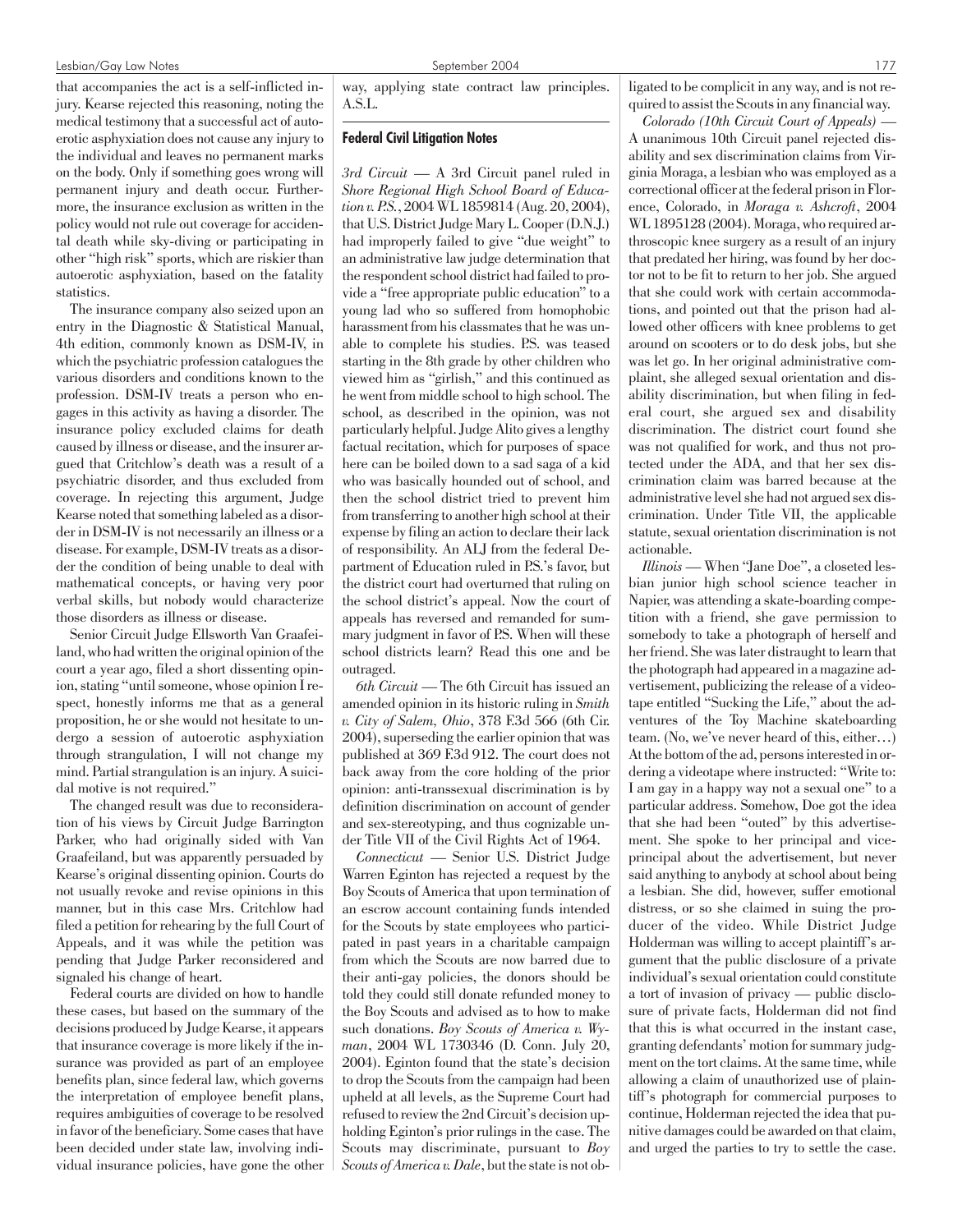*Doe v. Templeton*, 2004 WL 1882436 (N.D. Ill., Aug. 6, 2004).

*Illinois* — Gay folks are not the only ones disadvantaged by the lack of laws against sexual orientation discrimination. Danielle Howell learned this the hard way on Aug. 17, when U.S. Magistrate Judge Denlow of the Northern District of Illinois refused to alter or amend a prior magistrate's decision that dismissed her discrimination complaint in *Howell v. North Central College*, 2004 WL 1858514. The problem is that Danielle claims she was discriminated against in the women's basketball program because she is a (stage whisper) heterosexual. It seems the lesbians have taken this program over and made life hell for the hets, to hear Danielle tell it. Danielle complained that the program is violating Title IX of the Educational Amendments Act of 1972, which bans sex discrimination by educational institutions that get federal money. But, as Danielle learned, many courts still distinguish between sex discrimination and sexual orientation discrimination, and do not allow claims for the later. Since she is *not* claiming that she is being discriminated against for failing to conform to gender stereotypes, she can't bring a sex discrimination case. (Of course, if her attorney was really creative, she could argue that Danielle is failing to comply with the gender stereotype for female varsity basketball players because she is too femme … but we are uncertain how far that kind of creativity would get her in a federal district court. But when the movie inspired by this case is made, we see Reese Witherspoon as Danielle, definitely!)

*Massachusetts* — Why do we need workplace sensitivity training and strict antiharassment enforcement? To protect sensitive straight people from homophobic harassment, of course! That's the lesson of *Cerqueira v. Corning Net Optix*, 2004 WL 1932758 (D. Mass., Aug. 13, 2004), in which District Judge Woodlock granted the employer's motion to dismiss a hostile environment sexual harassment claim brought by the survivors of a straight male employee who became so depressed and distraught at being subjected to homophobic slurs and ridicule that he committed suicide. Reading Judge Woodlock's summary of the factual allegations, it appears that the main ringleader who instigated the harassment confessed everything when confronted by management, but it was already too late to save Mr. Cerqueira who, fearful about his job, was reluctant to point fingers at individuals and thus unduly prolonged the company's investigation into his own complaints. The narrative sounds like a tale of well-meaning but somewhat clueless company officials who tried to figure out exactly what was bothering Cerqueira but, through failures of communication and inadequate perceptions about the way he was responding to the situation, failed to prevent the ultimate tragedy. However, the court found that the company did not endorse harassment and tried to investigate Cerqueira's complaints in good faith, and thus could not be held liable for discrimination or the death of Mr. Cerqueira. The judge described this as an "extraordinarily sad case." Indeed.

*New York*— A gay plaintiff probably does not get very far alleging sexual orientation discrimination against an employer who has lots of openly-gay employees working for her in prominent positions, especially when the plaintiff was replaced with another openly gay man. This is one obvious teaching of U.S. District Judge Denny Chin's ruling in *Hester v. Rich*, 2004 WL 1872296 (S.D.N.Y., Aug. 19, 2004). Hester tried to make something out of claims that Rich's attorney, who met with Hester to discuss placing him on probationary status with a reduction in pay, was "homophobic," but Chin was unwilling to credit such an allegation in the absence of any specifics. Hester's more serious charge was that he was dismissed in violation of the Americans With Disabilities Act, as the discharge occurred shortly after he learned (and told his boss) that he was HIV+. But Chin credited the employer's claim that the timing was coincidental, as dissatisfaction with Hester's work (including a sexual harassment charge that had been filed against him by a former employee) had set the wheels in motion for Hester to be placed on probation well before the employer learned of his HIV infection, and it was Hester's refusal to accept the terms of the probation (including a pay cut) that led to his replacement.

*New York* — A gay African-American police officer's claims of sex and sexual orientation discrimination and retaliation in violation of his constitutional rights as well as state and local employment discrimination law failed to survive the city's motion for summary judgment in *Alexander v. City of New York*, 2004 WL 1907432 (S.D.N.Y., Aug. 25, 2004). District Judge Griesa found, in effect, that plaintiff Raymond Alexander's claims of discrimination had been investigated by appropriate police department personnel and found not to be meritorious. From Judge Griesa's recounting of the summary judgment record, it sounds like Alexander is a sensitive individual who did not take well to the rough-and-ready attitudes of his fellow officers and supervisors, and who was ready to find harassment and criticism in events and incidents that might be considered innocuous by others. There were several incidents where Alexander accounted graffiti at his various station houses that identified him as "gay," but based on his own description the graffiti did no more than that, did not employ course language or other offensive statements, and were promptly attended to when he complained. Alexander claimed that a homophobic sergeant had given him inferior assignments because he

was gay, but this ran up against the lack of an comparative data from Alexander comparing his assignments to those of other officers. Judge Griesa specifically refused to give any weight to an affidavit from an "expert," a retired police officer who is a lesbian, about how the NYPD is pervaded with homophobia, finding that the affidavit was full of conclusory statements and that there was no showing that its author had any particular professional expertise.

*Pennsylvania* — In *Burbank v. Rumsfeld*, 2004 WL 1925532 (E.D. Pa., Aug. 26, 2004), U.S. Senior District Judge John P. Fullam ruled that a lawsuit by some faculty, students, and a student organization from the University of Pennsylvania Law School may proceed on First Amendment and Administrative Procedure Act claims against the U.S. Defense Department over the application of the Solomon Amendment, a federal provision that authorizes suspension of certain kinds of federal financial assistance to institutions of higher education that do not allow military recruiters access to students on campus. Penn Law School has had a sexual orientation anti-discrimination policy in its Career Services office for many years, and there is an ongoing dispute with the military over whether Penn is in compliance with the Solomon Amendment. Although military recruiters meet with law students at the University's central Career Services office, they have been barred from meeting with students in the law school's facility (where other recruiters who certify their non-discrimination policies do meet with students). Judge Fullam found that the plaintiffs have standing to assert First Amendment and ADA claims on their own behalf, but not on behalf of the school, and that those claims are significant enough to withstand the government's dismissal motion. However, Fullam dismissed claims under the 5th Amendment, and refused to grant summary judgment to either party on any of the claims, on the ground that there has not yet been discovery and that there are contested factual issues about the law school's purported compliance with Solomon.

*Pennsylvania* — U.S. District Judge Jan E. Dubois ruled on August 30 in a property dispute between two lesbians who used to be domestic partners. *Swails v. Haberer*, 2004 WL 1941245 (E.D.Pa.). The case was in federal court on diversity grounds. Phyllis Swails and Karen Haberer were already living as partners in Florida when Haberer moved to Pennsylvania to take a job, soon to be followed by Swails. They bought a house together as joint tenants with right of survivorship, but the downpayment came from Haberer, who also was their main source of support, since Swails did not find a job and her only income was the \$450 a month she was getting for renting out a trailer home she owned in Florida. Swails was an ardent motorcyclist, and during their partnership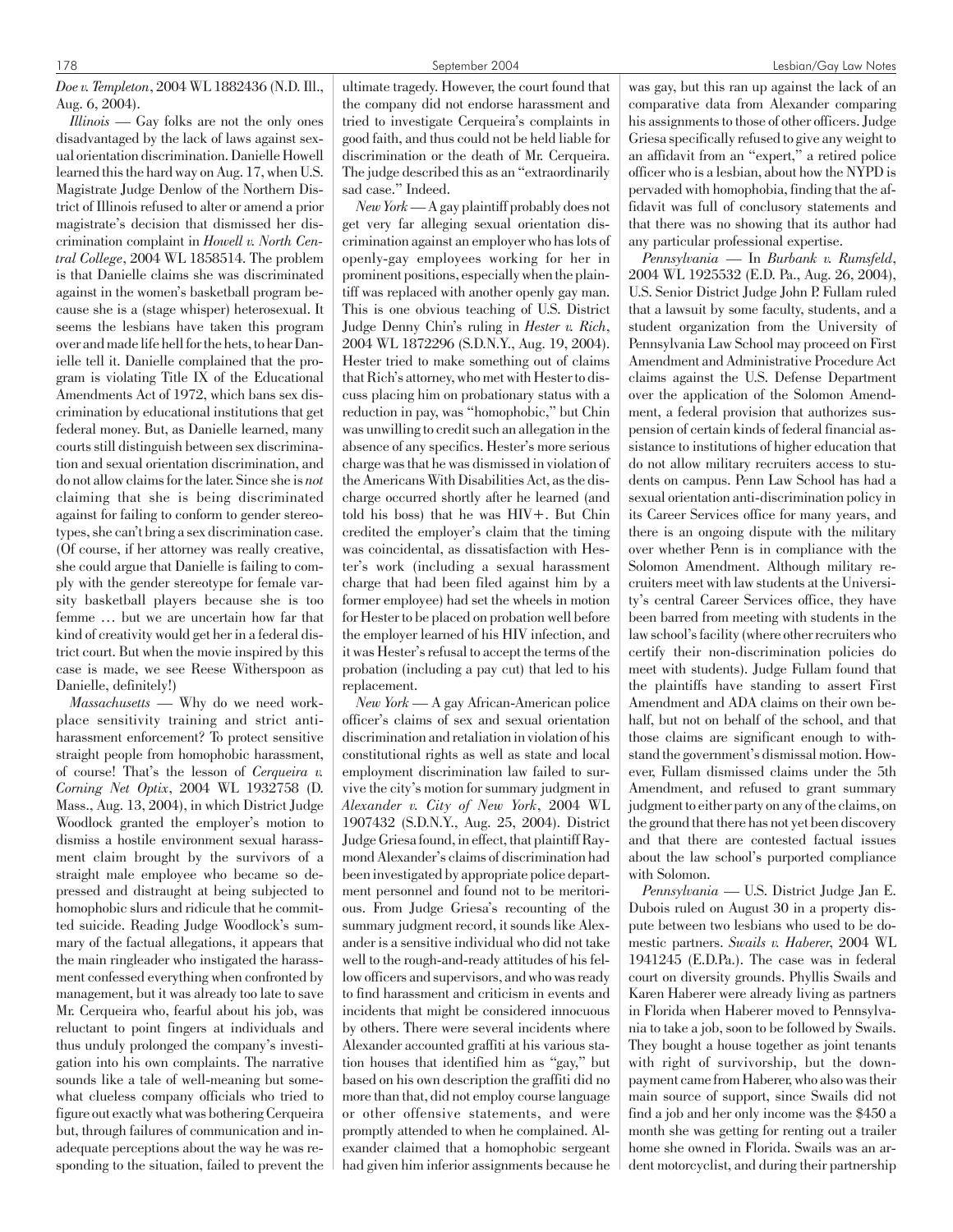Haberer bought her two motorcycles as gifts, but she was also an unlucky motorcyclist, since she suffered a serious accident fro which she recovered substantial damages that were deposited into the women's joint bank account. When the partnership broke up in January 2002, Swails moved to Maryland. Haberer withdrew most of the money in their joint account, depositing it in an account in her own name. Swails sued in the U.S. District Court in Philadelphia, seeking a partition of the real property and return of the money. Judge Dubois found that by purchasing as joint tenants, the parties had intended to create 50/50 ownership in the property, even though almost all the money to buy it and to service the mortgage and upkeep expenses came from Haberer. However, a substantial mortgage balance remained. Dubois calculated the net value of the property, divided it in half, then gave each party "credit" for their financial contributions, as a result of which he awarded the house to Haberer, and assessed Swails a few thousand dollars for the degree to which she owed money to Haberer after the netting out. But, Dubois, rejecting Haberer's argument that the women had agreed that all money deposited in their joint accounts became partnership money, ordered that Haberer repay the money attributable to the damages from the motorcycle accident to Swails. He also ruled that the motorcycles were gifts, so Swails could keep them. The final net result of everything will be that Haberer has the house subject to the mortgage, Swails gets an amount of money roughly equivalent to her share of the value of the house as a result of return to her of the bank account assets, and Swails keeps the bikes. All this, of course, determined without regard to the domestic partnership of the women, which has no legal recognition under Pennsylvania state law. A.S.L.

# State Civil Litigation Notes

*California* — If a man agrees to have gay sex with his boss because he is afraid of offending him and perhaps affecting his employment, is the consent invalid for purposes of a later action for sexual battery? According to the California Court of Appeal, 3rd District, ruling in *Lucas v. Redig*, 2004 WL 1700517 (July 30, 2004) (not officially published), this is a consensual, nonactionable situation. The case is appreciably complicated by the plaintiffs' mental problems, and the defendant's denial that there was any sexual contact between the two men. The court of appeal, in an opinion by Judge Nicholson, recites in embarrassing detail Anthony Lucas's deposition testimony, in which he hemmed and hawed and beat around the bush and had trouble stating details, although ultimately painting a picture of office sex that sounds like it came out of the pages of a pornographic short story. (No wonder the court designated this as not for official publication.) The problem, according to the court, is that Lucas offered no factual evidence that he did not consent to engage in sex with Redig, and that it was not enough for Lucas to point out their superior and subordinate office relationship. The court would not infer lack of consent, and would not presume that Redig was aware of Lucas's alleged discomfort. Lucas had also asserted unsuccessful claims of sexual harassment and breach of contract, but was not pursuing those claims on appeal.

*Connecticut* — In *Zienka v. Zienka*, 2004 WL 1557951 (Ct. Super. Ct., Middlesex Co., June 1, 2004) (not officially published), Judge Lynda B. Munro awarded sole custody of the minor child to a lesbian mother who is living with her same-sex partner, in preference to the child's father, who is receiving treatment for a mental disorder. The long, rambling opinion goes off entirely on factual issues in the contested custody case. The court refers to the wife by her maiden name, which she has resumed, of Evelyn Prescott, and summarizes the living situation she provides for the child as follows: "Miss Prescott provides a non-traditional home for Tori because she is a woman in a lesbian relationship in which she is with a committed partner who provides a stepparent that is outside the norm of what society will suggest to Tori is what she could or could expect; and, therefore, Tori will need Mr. Zienka's support and nurturance in understanding that her mother and Ms. Keil, as a what I'm going to refer to as a pseudo-stepparent, because the parties are not married, are adults to be respected and who provide strength to Tori in that home." The opinion published by Westlaw appears to be a somewhat corrected transcript of a ruling from the bench.

*Kansas*— The Kansas Supreme Court heard oral argument on August 31 in *Limon*, the case is which an 18–year-old was sentenced to 17 years in prison for having oral sex with a fellow male inmate at a state home for the developmentally disabled, the fellow inmate being at that time just short of 15 years old. Had the other party been female, the sentence for the same conduct would have been 15 months. The ACLU, representing Limon on appeal, contends the difference offends equal protection of the laws, and is inconsistent with the Supreme Court's rulings in *Romer* and *Lawrence*. The Supreme Court actually vacated and remanded a prior decision in the case for reconsideration in light of *Lawrence*, but a Kansas court of appeals panel reaffirmed the verdict by a 2–1 vote. During the oral argument, counsel for the state, Jared Maag, argued that the appropriate standard of review was the minimal rationality test, and that Kansas could base harsher treatment for homosexual conduct on such things as protecting public health, protecting children, or promoting traditional moral values about sex. James Esseks of the ACLU argued that the

state law was based on "prejudice" and rejected the state's implicit contention that homosexuality is a "disorder" of some sort. "There is nothing inherently harmful about it," he argued, according to a news report about the oral argument by the Associated Press.

*New Jersey* — The *Star-Ledger* reported on July 31 that the State Division on Civil Rights had awarded damages in the amount of \$50,000 to a boy who "was slapped, punched and repeatedly taunted by classmates who perceived him as homosexual" in the Toms River public schools. The school district is liable for the damages, as well as a \$10,000 fine and a \$10,000 damage award to the boy's mother. The district will also be required to adopt appropriate policy changes to prevent such incidents in the future. Although an ALJ had ruled for the school district, State Civil Rights Director J. Frank Vespa-Papaleo overruled the ALJ, concluding that the district's efforts to stop the bullying were "extremely limited," and that they had allowed a "hostile school environment" to develop. The school district planned to appeal to the Appellate Division of the Superior Court.

*New York*— Justice Kenneth Davis, N.Y. Supreme Court, Nassau County, has refused to grant summary judgment for the employer in a same-sex harassment case, *Vekiarellis v. The Pall Corp.*, NYLJ, 8/6/04, p. 20, col. 3, although he did grant summary judgment on claims of retaliatory discharge and intentional infliction of emotional distress. The male plaintiff alleges that a male supervisor subjected him to unwanted physical attention, including touching and frequent commands to "blow me" accompanied by pulling down his zipper. Vekiarellis alleged that when he complained to a management official, he was warned that making such a complaint would make it "very difficult" for him to continue working there, and his formal complaint to the Human Resources Department did not apparently result in any investigation or disciplinary action against the supervisor. Instead, Vekiarellis was transferred to a different work group and then laid off, ostensibly in a force reduction action during which several other employees were also let go. Justice Davis found that the company had a plausible, non-discriminatory reason for the layoff, and that the case was not outrageous enough to meet the almost insurmountable bar set by the NY Court of Appeals for intentional infliction of emotional distress cases, but that Vekiarellis's allegations were sufficient to withstand a motion to dismiss of his sexual harassment claim, even though there were allegations in the record that the same supervisor also engaged in unwanted touching of female employees, thus undermining the contention that Vekiarellis was made a victim due to his sex. A.S.L.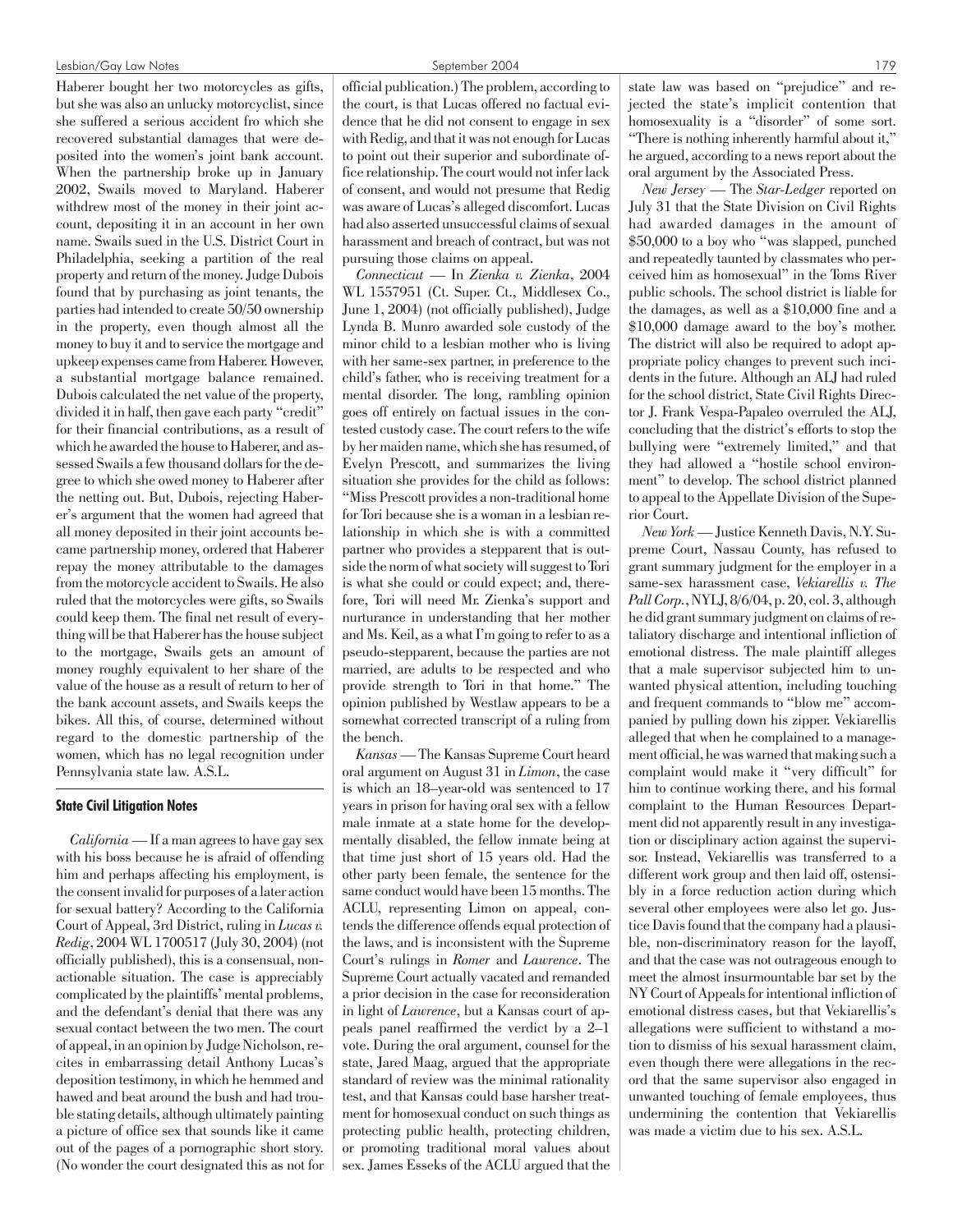# Criminal Litigation Note

*Texas* — The Texas Court of Appeals affirmed a seventy-year prison sentence for a teenager who killed his friend and neighbor with whom he had been engaged in a homosexual relationship. *Marsh v. State*, 2004 WL 1687986 (July 29, 2004). John Paul Marsh, who was 16 at the time he killed Nathan Mayoral by hitting him in the head with a hammer and clay pot, admitted to police that they had been lovers, but that he had come to believe that their relationship was an "abomination" and that the only way to end it was to kill Nathan. Police had discovered Mayoral's body in a ditch under a sheet of plywood, wrapped in a sheet secured with duct tape and postal tape. Marsh's fingerprints were on the tape. He was convicted of felony murder. On appeal, he claimed that his incriminating statements to the police should not have been admitted because his questioning violated a Texas statute concerning circumstances under which minors can be questioned out of the presence of their parents. The court determined that no errors of significance occurred sufficient to upset the conviction and sentence. A.S.L.

# Legislative Notes

*Ohio — Cincinnati* — As Cincinnati residents prepared to vote on a ballot measure that would repeal Art. XII of the city charter, which prohibits the city council from enacting or enforcing any measure that would give "minority or protected status, quota preference or other preferential treatment" to homosexuals or bisexuals, wrangling ensued about the wording of the ballot question. Proponents of repeal of the measure, which was adopted in a 1993 referendum, argued that the ballot question should indicate that Art. XII forbids the city council from protecting people from discrimination on the basis of sexual orientation. Opponents of repeal have consistently described Art. XII as intended to prevent the bestowal of "special rights" on homosexuals, and objected to including the words "discrimination" or "sexual orientation" in the ballot question. On Aug. 30, the city council reconvened during its summer vacation to approve a formal change in the ballot wording, necessary so that a compromise that had been worked out would be achieved in time for the printing of the ballots to be used on Nov. 2. Under the revised version of the ballot question, no description of Art. XII is given; voters will merely be asked whether Art. XII of the city charter should be repealed. This will put the onus on both sides to raise the necessary money to inform all of the voters about what Art. XII says and why they think it should either be repealed or preserved.*Cincinnati Post*, Aug. 31.

*Texas — Austin* — The *Advocate* reported that the Austin city council amended the municipality's human rights law to add protection against discrimination on the basis of gender identity.

*Utah — Salt Lake City* — Salt Lake City Mayor Rocky Anderson signed a new administrative rule on July 26 that gives preference in city contracting to proposed contractors who pay a "living wage," which caused immediate consternation among some state legislators because a recently-enacted state law forbids requiring contractors to pay above the federal minimum wage, which is concededly not a living wage at least in Salt Lake City. Anderson's order would also give preference to contractors who have non-discrimination policies that include protection for sexual minorities, including gay and transgendered people. Under Mayor Anderson's rule, preference will be given to any contractor who pays at least \$9.06 an hour and provides health insurance, or pays \$10.56 an hour without health insurance. Anderson takes the position that his rule does not mandate any particular wages, but merely guides city contracting policy to favor contractors whose workers can achieve a sustainable level of income. *Salt Lake Tribune*, July 27.  $A.S.I.$ 

# Law & Society Notes

*New Jersey*— For about three months, New Jersey may be the only state to have an openly-gay governor, as a result of James McGreevey's decision to make a public statement identifying himself as a "gay American" on Aug. 12 in order to forestall the revelation occurring through a threatened sexual harassment suit by Golan Cipel, an Israeli national with whom McGreevey claimed to have had a consensual sexual affair at one time. (McGreevey has never publicly named Cipel, but his staff confirmed the rumors that Cipel was the one.) McGreevey announced that he would resign as governor effective November 15, to ensure adequate time for a transition to the president of the state senate as acting governor, as provided by the New Jersey Constitution. Some political leaders characterized this as a ploy to deprive the people of the opportunity to select McGreevey's temporary replacement in the November 2 general election, although it was also noted that had McGreevey resigned in time for this to happen, the leaders in each party would select the candidates rather than the people through a primary election. In any event, McGreevey's staff members claimed that the governor had been subjected to blackmail by Cipel, who had threatened to sue for sexual harassment if not paid a substantial sum in settlement of his claim, and McGreevey decided to go public and resign rather than give in to this tactic. Cipel, who left for Israel as soon as the matter became public, claimed that he is not gay, that the governor's sexual attentions were unwanted, and, ultimately, that he would not file suit be-

cause the governor's resignation and admission that what he had done was wrong was sufficient to satisfy Cipel. McGreevey's spokespeople insisted that t/he affair with Cipel was consensual, and McGreevey's admission of wrongdoing had to do with the aspect of cheating on his wife. In the wake of his announcement, McGreevey appeared committed to spending the next three months governing like an incumbent who can't run for re-election; i.e., being an idealistic governor. For example, he called for establishment of a needle exchange program to combat the spread of HIV among drug users, something a person planning to run for reelection apparently would shy away from in the context of New Jersey politics. But at the end of August, two lawyers for N.J.'s Green Party filed a federal lawsuit, seeking to compel a special election. The suit, filed under the name of *Afran v. McGreevey*, was assigned to U.S. District Judge Garrett Brown, Jr., who scheduled a September 8 hearing, according to a Sept. 1 report in the *New Jersey Law Journal*. The problem with that, of course, is that under the New Jersey Constitution, a decision after September 3 would be too late to force a special election, unless, perhaps, Judge Brown found that under the Supremacy Clause a special election could be ordered if the failure to do so would violate constitutional rights of the plaintiffs. Stay tuned as the world turns…

*New York* Adam Brecht, characterized in the press as a "gay liberal Republican," has announced the formation of an exploratory committee to finance early organizational efforts to win the Republican U.S. Senate nomination to oppose the reelection of Senator Hilary Clinton (Dem. — N.Y.) in 2006. Brecht was reported by the *Albany Times Union* on Aug. 30 to be the independently wealthy descendant of the "inventor of FM radio" and to have recently resigned a public relations job on Wall Street in order to manage a large amount of money left to him by his mother, although he disclaimed being wealthy enough to seek the nomination without raising money from supporters.

*Pennsylvania* — The Philadelphia School Reform Commission voted to add language concerning same-sex harassment into the city school district's sexual harassment policy for students, after more than a year of discussion. Also, language approved unanimously bars bias based on a person's perceived or known sexual orientation as part of the formal affirmative action policy for the city schools, and the general non-discrimination policy was similarly amended to add sexual orientation. *Philadelphia Daily News*, Aug. 19.

*Virginia* — The political "outing" game has heated up. Michael Rogers, a Washington, D.C., gay activist placed on his website information intended to suggest that U.S. Rep. Edward L. Schrock, a conservative Republican from Virginia, who consistently voted for anti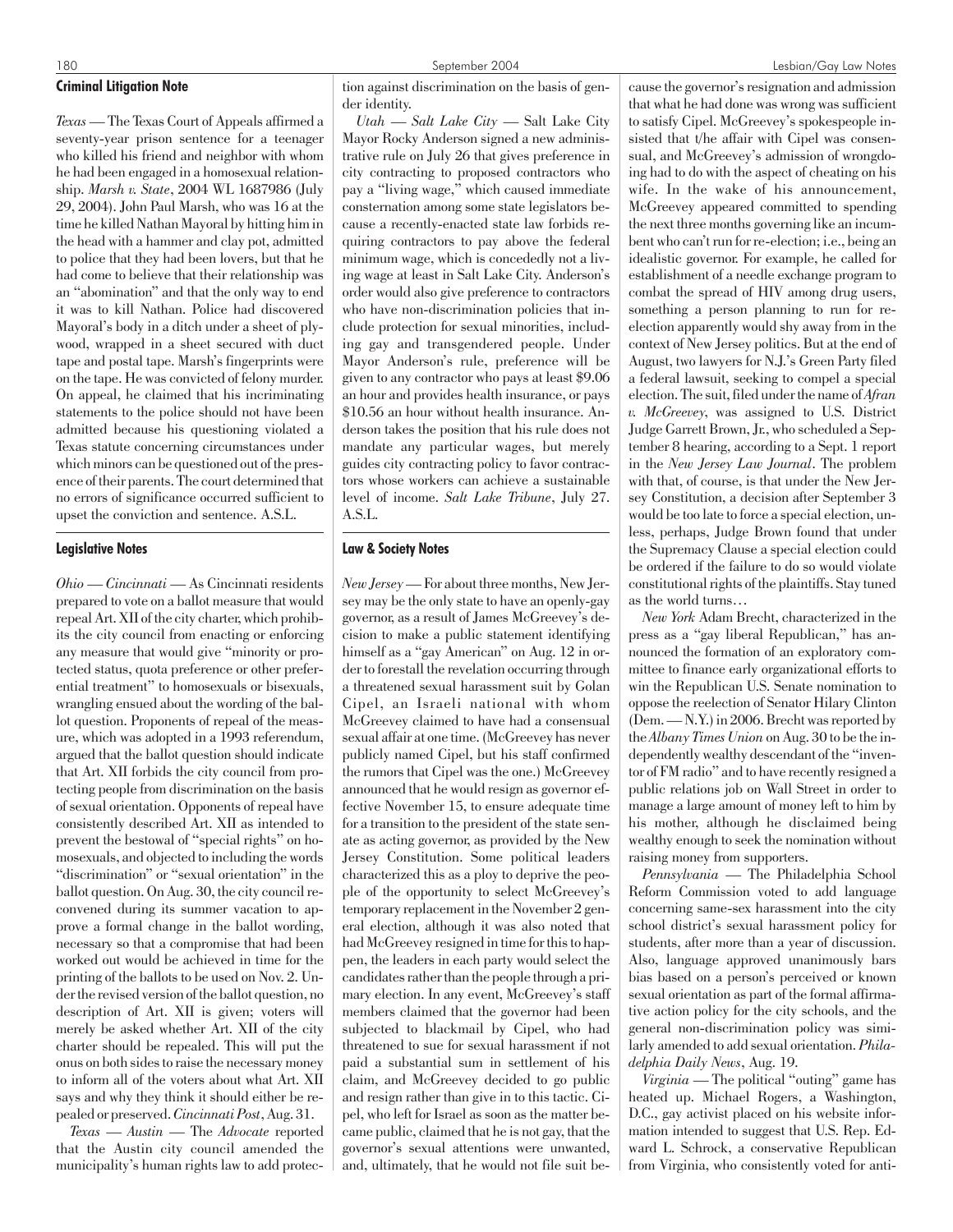gay legislation such as the recent DOMA court-stripping bill, was secretly gay. Without making any substantive response to the claim, Schrock dropped out of his race for re-election, saying that circumstances would make it impossible for his campaign to focus on the issues. Rogers promised that more revelations about anti-gay legislators were in the offing. *Los Angeles Times*, Sept. 1.

# International Notes

*Australia* — The conservative government of Prime Minister John Howard, with the connivance of the Labor Party (seeking to neutralize this as a compaign issue), enacted a measure banning same-sex marriages in Australia and precluding recognition by the government of same-sex marriages contracted in other countries. The Equal Rights Network, a gay political group, said that it had lawyers studying the possibility of a constitutional challenge to the measure.*Australian Associated Press*, Aug. 13.

*Austria*— With the country facing an appeal to the European Court of the question whether same-sex couples are entitled to marry, various political leaders in Austria have had to respond to media inquiries about their positions. With few exceptions, the political leadership is opposed. On Sept. 3, *Die Presse*reported that National Council President Andreas Kohl was opposed to registered partnerships or any adoption rights for same-sex couples. He told the newspaper: "Marriage is something unique and you just can't compare it to cohabitation. That applies to heterosexual as well as homosexual couples." Kohl is a member of the conservative ruling People's Party, whose Styrian arm had earlier proposed that the country adopt a registered partnership proposal.

*Canada* — Is the marriage battle over in Canada yet? The highest courts of three provinces, Ontario, British Columbia and Quebec, and a trial court in Yukon have all found that the common law definition of marriage must include same-sex marriages in order to comply with the nation's Charter of Rights and Freedoms. The government last year proposed a statute to establish the right to same-sex marriage while sheltering religious authorities from having to perform or recognize such marriages if contrary to their religious tenets, and made a "reference" to the Supreme Court to determine any constitutional issues that might be raised by the new law. After the prime minister retired, the new prime minister, anticipating a hotly fought national election in which this issue would figure, referred an additional question to the Supreme Court: whether opening up marriage to same-sex partners was required by the Charter. The addition of the question moved the court to postpone consideration of the reference until October. Then the prime minister scheduled elections for June. The ruling party lost its majority but retained enough votes to keep the government in office with coalition partners from the left (who support same-sex marriage). Recently the Justice Minister, Irwin Cotler, announced in a speech to the Canadian Bar Association that the government would not formally oppose requests for marriage licenses by same-sex couples in the remaining provinces where there are no court decisions. (The government had opposed in the Yukon case, arguing that additional provinces need not issue the licenses until the Supreme Court has ruled on the referred questions.) Same-sex couples filed suit in Manitoba seeking licenses, and the provincial government announced it would not oppose the suit, leaving only the federal government as an active defendant. At press time we were wondering what the government would do. *Canadian Press*, Aug. 25. Previously, three couples filed suit in Nova Scotia, where the government says it is waiting for the federal government to pass legislation before it issues licenses, an approach that the Yukon Supreme Court has rejected (see above). *365Gay.com*, Aug. 15. ••• The Supreme Court of Canada will take up the questions posed by the government in connection with a proposed marriage bill in October. Meanwhile, new Prime Minister Paul Martin had to fill two vacancies that have occurred on the court, and he angered the same-sex marriage opponents by appointing Justices Louise Charron and Rosalie Abella of the Ontario Court of Appeal. Both of these judges are seen as generally supportive of gay rights under the Canadian Charter of Rights and Freedoms, and Justice Charron was part of the three-judge panel that issued a favorable decision for gay plaintiffs in *M v. H*, 1996 CarswellOnt 4723, 31 O.R.(3d) 417 (Ontario Ct. App. 1996), a case that required the provincial government to extend certain recognition to same-sex couples and which, on appeal to the Supreme Court, produced a ruling that stimulated substantial reforms in Canadian federal law to recognize same-sex partners in scores of federal statutes. Opponents shouted that "the fix is in" on the pending marriage issues. *Washington Times*, Aug. 30. ••• The Canadian Broadcasting Corporation reported on-line on Aug. 10 that a New Brunswick human rights board of inquiry has ruled that a same-sex coparent can adopt her partner's child and be named as one of the parents on a birth registration certificate. The ruling came on a discrimination claim against the provincial government for refusing to accept such a registration. The board said that the birth registration and adoption proceedings are public services subject to the non-discrimination requirements of the Human Rights Act, which has been construed to ban sexual orientation and marital status discrimination.

*France* — A marriage performed for a samesex couple by Noele Mamere, the mayor of Begles, a suburb of Bordeaux, was declared null and void by a French court. Mayor Mamere was suspended from his office by the national government, after performing the ceremony contrary to the advice of high government officials, on June 5. The newly-weds, Stephane Chapin and Bertrand Charpentier, vowed to appeal this ruling to the European Court of Human Rights. French law allows for civil unions for unmarried couples regardless of sex, but the unions fall far short of all the rights and duties pertaining to legal marriage. *Reuters*, July 27.

*India* — On Sept. 3, the Delhi High Court dismissed a public interest law suit filed by the Naaz Foundation, an AIDS service organization, that had asked the court to declare invalid Section 377 of the Indian Penal Code, under which gay sex is a felony subject to up to 10 years imprisonment. Plaintiffs had argued that Article 21 of the Constitution, protecting a right of intimate association, was violated by this provision. A Division Bench of the court, consisting of Chief Justice B.C. Patel and Justice B.D. Ahmed, ruled that the case must be dismissed because test case litigation without an actual prosecution was not allowed. In opposing the lawsuit, the government had argued that despite the language of the penal code provision, it was only used for punishing child abuse and filling in gaps in rape laws, and not for prosecuting "mere homosexuality." (The statute uses the archaic formulation of "carnal intercourse against the order of nature," part of India's British colonial heritage.) The Law Commission of India had studied whether to recommend repealing or modifying Section 377, but has not recommended any change for now. *The Hindu*, Sept. 3; *Hindustan Times*, Sept. 3.

*India*— The nation was shaken by the brutal murder of a USAID employee, Pushkin Chandra, and his gay partner, both of whom were found dead with multiple stab wounds in Chandra's Delhi mansion on August 14. Police arrested two suspects, and a police officer told the press that the suspects had confessed to the crime, but did not reveal anything about the motivation. The suspects' fingerprints matched those lifted from Chandra's car. The murders set off an unusual period of open discussion of homosexuality in general, and hate crimes in particular, in the Indian press. *Hindustan Times*, Aug. 31.

*Japan* — Implementing special legislation that went into effect on July 16, the Naha Family Court became the first in Japan to approve an application by a transsexual for an official change of gender registration in government records. Under the law, in order to effect a gender change, an individual must be single, not have children or any reproductive capability, and must have undergone sex reassignment surgery. The applicant, born male, had surgery overseas last year, and had previously obtained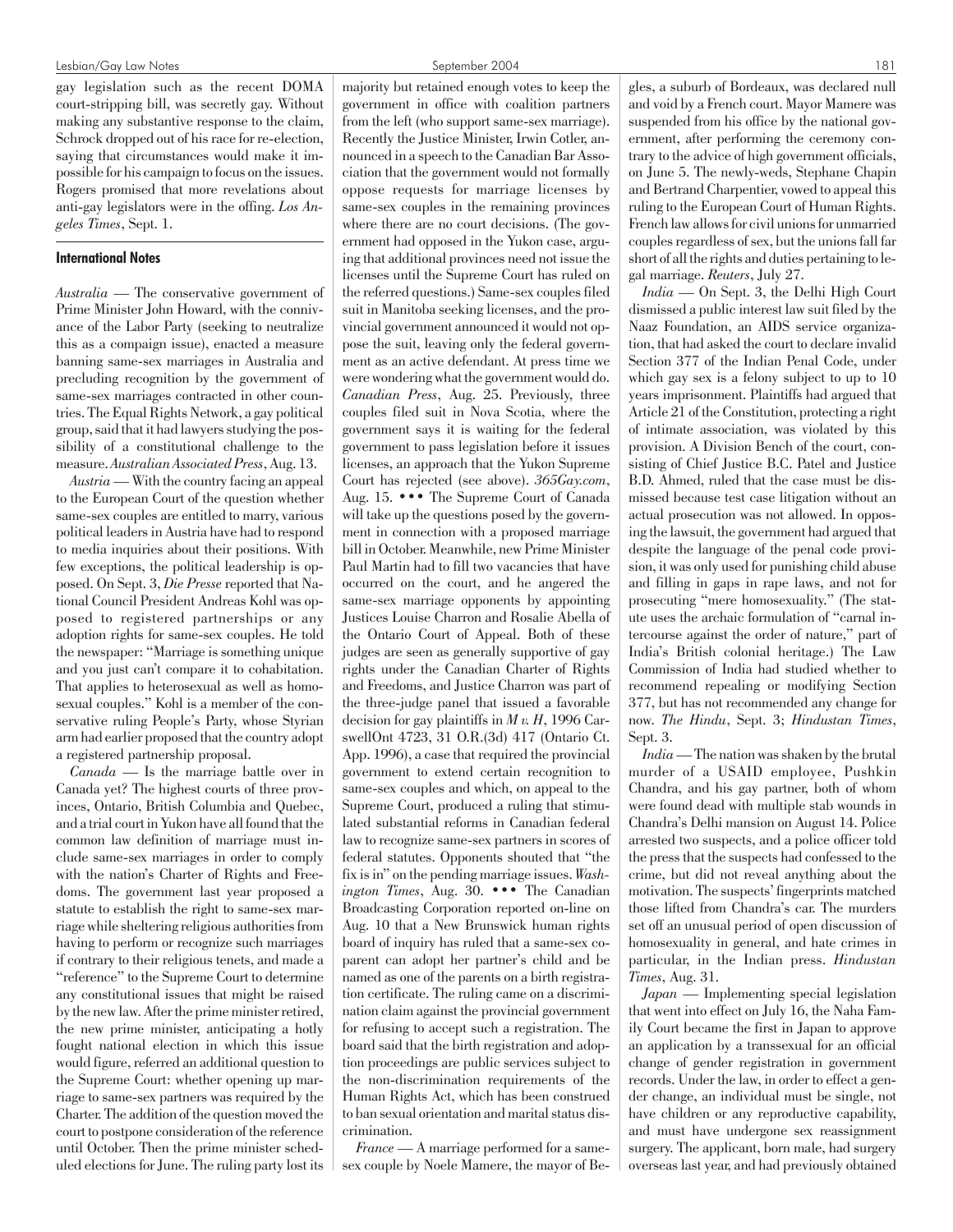a legal name change from the Naha Family Court. *Asahi Shimbun/Asahi Evening News*, July 30.

*Korea* — You can't get divorced if you can't get married, said the Incheon District Court late in July, dismissing a divorce suit by a lesbian couple on the ground that they were not considered married under Korean law. The parties had lived together for 21 years. When they broke up, the younger sued the older (by two years) for compensation. Chief Judge Lee Sang-in said that marriage in Korean society consists of the mental and physical union of a man and a woman respecting monogamist customs, and the life of a gay couple cannot meet that standard. This means, of course, that upon a break-up, a member of the couple who is potentially disadvantaged has no legal recourse. *Korean Herald*, Aug. 17.

*Malaysia* — The Malaysian Federal Court ruled 2–1 on September 2 to reverse the sodomy conviction of Anwar Ibrahim, former Deputy Prime Minister who was dismissed from office almost exactly six years ago after he had a political falling out with the former Prime Minister, Dr. Mahathir, and then subjected to serial prosecutions for "corruption" and "sodomy." During his trials, it appeared that Mr. Ibrahim had been subjected to savage beatings by prison officials that have caused severe back injuries, for which he is expected to go to Germany immediately upon his release for surgery. Ibrahim had contended that the evidence against him was phony; the high court found that the chief prosecution witness had repeatedly changed the dates when he claimed that Ibrahim had forced him to have sex, casting doubt on the veracity of his testimony. *Associated Press*, Sept. 2, as reported in *Globe & Mail*, Toronto.

*Portugal* — The Portuguese Constitution was amended, effective July 31 on the mainland and August 10 in the Azores and Madeira Regions (external territories), to incorporate a broad ban on discrimination, including, inter alia, discrimination on the basis of "social circumstances or sexual orientation." Portugal thus becomes the first country in Europe expressly to ban sexual orientation discrimination at the level of constitutional law, joining Ecuador, Fiji, and South Africa. (Interesting that none of the four countries are on the same continent with any of the others… ) Or course, in North America, Canada's Supreme Court has interpreted the nation's Charter of Rights and Freedoms to include a ban on sexual orientation discrimination, but it is not stated expressly in the document. The U.S. Supreme Court, in *Romer v. Evans*, held that the Equal Protection Clause of the 14th Amendment would require invalidation of a Colorado constitutional provision that discriminates based on sexual orientation, but again there is no express ban on sexual orientation discrimination in the U.S. Constitution.

*Singapore* — The government of Singapore has told a magazine marketed primarily to gay men, called *Manazine*, that it may not longer distribute free copies publicly because it is "promoting a gay lifestyle." Homosexual conduct is a crime in Singapore. However, the government is not banning distribution of the magazine outright. Instead, individuals may subscribe for an annual fee, receive a subscriber's card, and pick up their copy from news dealers upon presentation of the card. Civilized homophobia! *National Post*, Sept. 3.

*United Kingdom* — Talk about "recruiting" gays… The Royal Air Force dispatched eight of its officers to appear on a float at Manchester's Gay Pride celebration the last weekend in August, as part of their recruitment drive. Officially, the sexual orientation of military members is not longer an issue in the U.K. Said an R.A.F. spokesperson: "An individual's sexual orientation is none of the RAF's business." *Liverpool Daily Post*, Aug. 27. ••• But, a discordant note… The Home Office has denied an asylum petition from Shahin Portohfeh, age 24, an Iranian national who has been living in Hillfields, Coventry. Portohfeh claims that he faces a painful execution for homosexuality should he be returned to Iran. According to Portohfeh, he left his mother, sister and father in Iran and flet after being persecuted for involvement in a homosexual affair. He claims that a fatwah issued against him prescribes 56 lashes and then stoning if he does not die under the lash. Reportedly, the Home Office said that this was not sufficient grounds for asylum, since Portohfeh could bribe officials to avert punishment. David Goodfield of the Stop the War Coalition told the *Coventry Evening Telegraph* (July 20), "Not only is the refusal letter quite amazing, but it begs the question if he can bribe people in Iran, who can he bribe here to stay?" Portohfeh had undertaken a fast to protest the decision, but became so dehydrated that he had to be moved to a hospital.

*Zanaibar*— According to Reuters (Aug. 21), Zanzibar "has banned gay sex and set prison terms of up to 25 years for those who break the law." However, the 25–year prison term is only available for men; lesbians will suffer only seven-year terms. President Amani Karume signed the law in mid-August, after its unanimous passage by the parliament in April. The law responded to intense lobbying by Moslem groups, and Sheikh Muhammed Said, a local Islamic leader, commented: "This is what we

have been aspiring for. If the government takes such steps, the country will really move ahead." International human rights organizations commented adversely, and travel agencies specializing in gay tourism have reportedly decided to boycott the country. A.S.L.

#### Professional Notes

Rudy Serra, a leading openly-gay litigator in Detroit, was appointed by Michigan Governor Jennifer Granholm on June 25 to the 36th District Court, and took the oath of office on August 9. Serra is believed to be the first openly-gay judge in Michigan, and is one of only a handful of openly-gay judges around the country who were significantly identified with aggressive gay-rights advocacy and litigation prior to their appointment. In her statement announcing the appointment, Gov. Granholm stated: "He's fair, hard-working, balanced and full of integrity. I know he will make the citizens of Detroit proud." *Associated Press*, Aug. 17.

Amelia Craig Cramer, a former executive director of Gay and Lesbian Advocates and Defenders in Boston, has been named chief civil deputy of the County Attorney's office in Pima County, Arizona. A report on the appointment in the *Arizona Daily Star* (July 9) noted that Craig Cramer "has volunteered thousands of hours to the cause of equal rights for gays, lesbians, bisexuals and transgender individuals, as well as people with HIV/AIDS. She's helped found four organizations that target discrimination based on sexual orientation."

Ruth Harlow, former Legal Director of Lambda Legal, will become "of counsel" to the corporate law department of White & Case, where she will be developing a corporate litigation practice for the firm. Harlow, who was once named "Lawyer of the Year" by the *National Law Journal*, played a leading role in several of the most important gay rights cases of the past decade, including *Lawrence v. Texas*, in which she argued the appeal before the Texas Court of Appeals. She is a graduate of Yale Law School.

The National Lesbian and Gay Law Association presented its Allies for Justice Award for 2004 to U.S. Representative John Lewis (D-Ga), who has been a leading advocate of lesbian and gay rights in the U.S. House of Representatives. The award is made annually during the American Bar Association's summer meeting to a non-gay person who has made a major contribution in advancing the legal rights of gay, lesbian, bisexual and transgender people. The awards ceremony took place on August 6. A.S.L.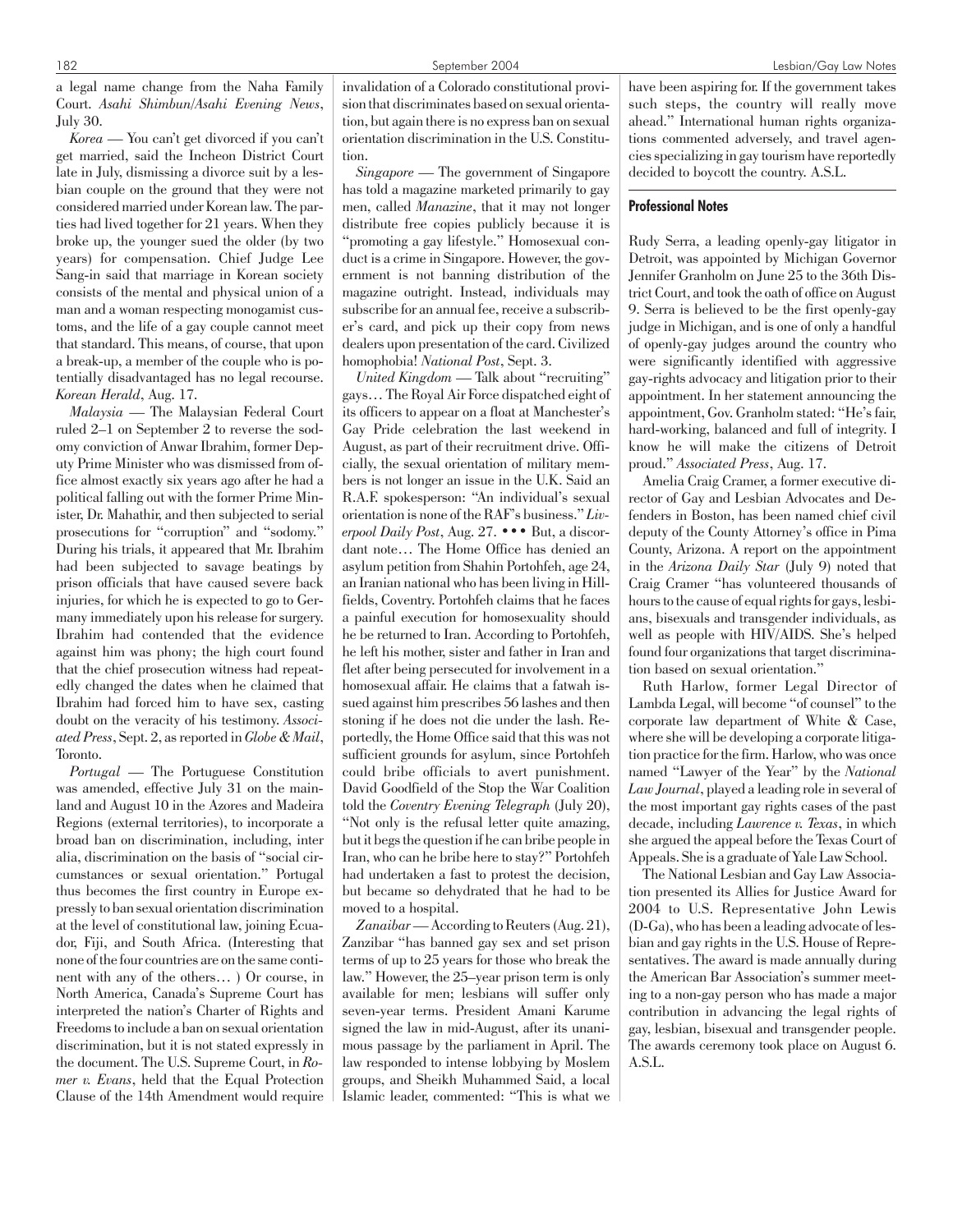# AIDS & RELATED LEGAL NOTES

# Closeted Gay Married Man's Lovers Can Remain Secret in HIV Transmission Litigation

The California Court of Appeal, 2nd District, ruled on August 23 that a closeted gay man who is being sued for transmitting HIV to his wife may not be required to disclose the identities of the men with whom he previously had sex. The opinion in *John B. V. Superior Court*, 2004 WL 1875023, written by Judge Madeline Flier, dealt with a series of pre-trial discovery demands by the wife, who is also the defendant in a countersuit by the husband, who alleges that she actually infected him with HIV.

The parties, identified as John B. and Bridget B, first met in 1998, dated, and were married in July 2000. They had sex prior to the marriage. Bridget claims that John requested at some point in the pre-marital relationship that they stop using condoms. According to Bridget, the last time they had sex was during their honeymoon in July 2000. Bridget alleges that John told her before their marriage about prior relationships with women, but had never disclosed any sexual interest or activity with men. She also alleged that before they married, he seemed healthy, athletic and active, and the only medications he was taking were for allergies.

According to Bridget's complaint, sometime shortly prior to the marriage, she received a phone call from somebody claiming to be from a doctor's office, who asked her to tell John that his HIV test results were negative. Shortly after the honeymoon, Bridget experienced exhaustion and high fevers, went to a doctor, and tested positive for HIV in October 2000. The doctor, who claimed to be an HIV/AIDS expert, told her that she had brought HIV into the marriage. She promptly informed John, who immediately began taking medications. The doctor told her that her infection was long-standing and not treatable, but she later seems to have obtained more competent medical treatment.

Bridget claims that in September 2001, John began to tell other people that Bridget had brought HIV into their marriage. A month later, John began to develop severe symptoms consistent with AIDS and in December, he confessed to Bridget for the first time that he had sex with men before their marriage. In February 2002, while receiving hospice care, Bridget was told by a hospice worker that it was unlikely John contracted his HIV infection from Bridget, given how advanced his AIDS was. Bridget had also learned by then that the odds were very low that she had brought HIV to the marriage.

Bridget filed a lawsuit against John, asserting claims of intentional and negligent infliction of emotional distress, fraud, and negligent failure to disclose that he was HIV positive before engaging in unprotected sex with her. John filed a counterclaim, asserting that Bridget had infected him. Bridget's attorney sought lots of information from John in advance of any trial in the case, unleashing a battery of interrogatories, requests for admissions, document demands, on top of an attempt to conduct what sounds to have been an extremely intrusive deposition of John. Among the information demanded was a complete list of all the men with whom John had "unprotected sex" prior to meeting Bridget and prior to their marriage, together the addresses and phone numbers of those men, as well as information about the HIV status of the men with whom John had sex. Bridget's attorney wanted John to stipulate that he had engaged in a "lifestyle" that made him susceptible to HIV infection, and that he knew he was infected and had AIDS before he engaged in unprotected sex with Bridget. Bridget's attorney also wanted to subpoena John's medical and employment records, and specifically any records that made reference to his HIV testing or HIV status.

The trial judge, Lawrence W. Crispo of Los Angeles Superior Court, rejected all of the objections to these discovery demands that were made by John's lawyer, and ordered John to submit to questioning and to turn over all the requested information, on the ground that it was all relevant to Bridget's claims. John argued that both his own privacy and the privacy of the men with whom he had past relationships should be protected.

On appeal, the court agreed with John to a significant extent, finding that the right of sexual privacy under both federal and California constitutional law placed limits on the kind of information that could be requested during discovery. "It has been held that discovery that seeks the revelation of the identity of a person's previous sexual partners may violate the constitutionally protected zone of privacy of a person's sexual relations," wrote Judge Flier.

Bridget's counsel claimed that discover of the identity of past sexual partners was necessary so they could be contacted and asked whether John had discussed his HIV status with them, since such evidence would be helpful in establishing his state of knowledge before they had unprotected sex. But Judge Flier found this to be unduly speculative and improbable in light of Bridget's allegations. "It is as likely, if not more likely, that John said nothing of this kind to previous sexual partners," she wrote. "If the inference that he disclosed his condition is as likely as the inference that he did not, the inference Bridget seeks to draw is speculative. In any event, Bridget offers nothing to support the suggestion that John may have disclosed his condition at an undisclosed

time to an undisclosed person. Moreover, Bridget's demand for the disclosure of the identities of John's previous sexual partners is extremely broad and unlimited. Under these circumstances, we decline to subordinate the right of privacy to Bridget's alleged need for this information."

However, Judge Flier agreed with the trial court that many of Bridget's questions were relevant, when they were directed to John's prior experiences, health care, and state of knowledge, and so he would have to answer questions pertaining to when he might have contracted HIV. John had argued that there is no "established body" of research showing a high rate of transmission of HIV during ordinary sexual intercourse, and thus there was no basis to impose any duty on somebody to disclose his prior sexual history to a new sexual partner, but the court said this argument was not relevant at the discovery stage, since the issue of what is discoverable is different from the issue of what evidence may be introduced and argued at trial. Discovery tends to be broader in scope.

However, the court agreed with John that requiring him to answer questions about "lifestyle" was out of bounds. "The word 'lifestyle' is vague and ambiguous," Flier asserted. "To the extent that it suggests a sexual orientation, it is offensive and impermissibly intrusive into John's zone of sexual privacy." On the other hand, the court rejected John's argument that his medical and employment records need not be disclosed during discovery. Since he had put the issue of his HIV status squarely into play by counter-suing Bridget, Judge Flier found that he had waived any confidentiality claim he might have with respect to any records that might document his own HIV status, and especially documents relative to crucial timing issues regarding his state of knowledge.

The ultimate disposition of the rulings on discovery motions was to send the matter back to the trial court with instructions to require John to respond to certain of the written questions, to require disclosure of his medical and employment records, and for John to submit to a deposition, during which the judge could rule on objections to questions in a manner consistent with the court of appeal decision. A.S.L.

# 8th Circuit Rules Out Alternative Liability Theory in Hemophilia-HIV Case

A panel of the U.S. Court of Appeals for the 8th Circuit, sitting on a diversity case in which Iowa law is applicable, ruled that an "alternative liability" claim against several manufacturers of Factor VIII blood-clotting medication must be dismissed because the plaintiffs had failed to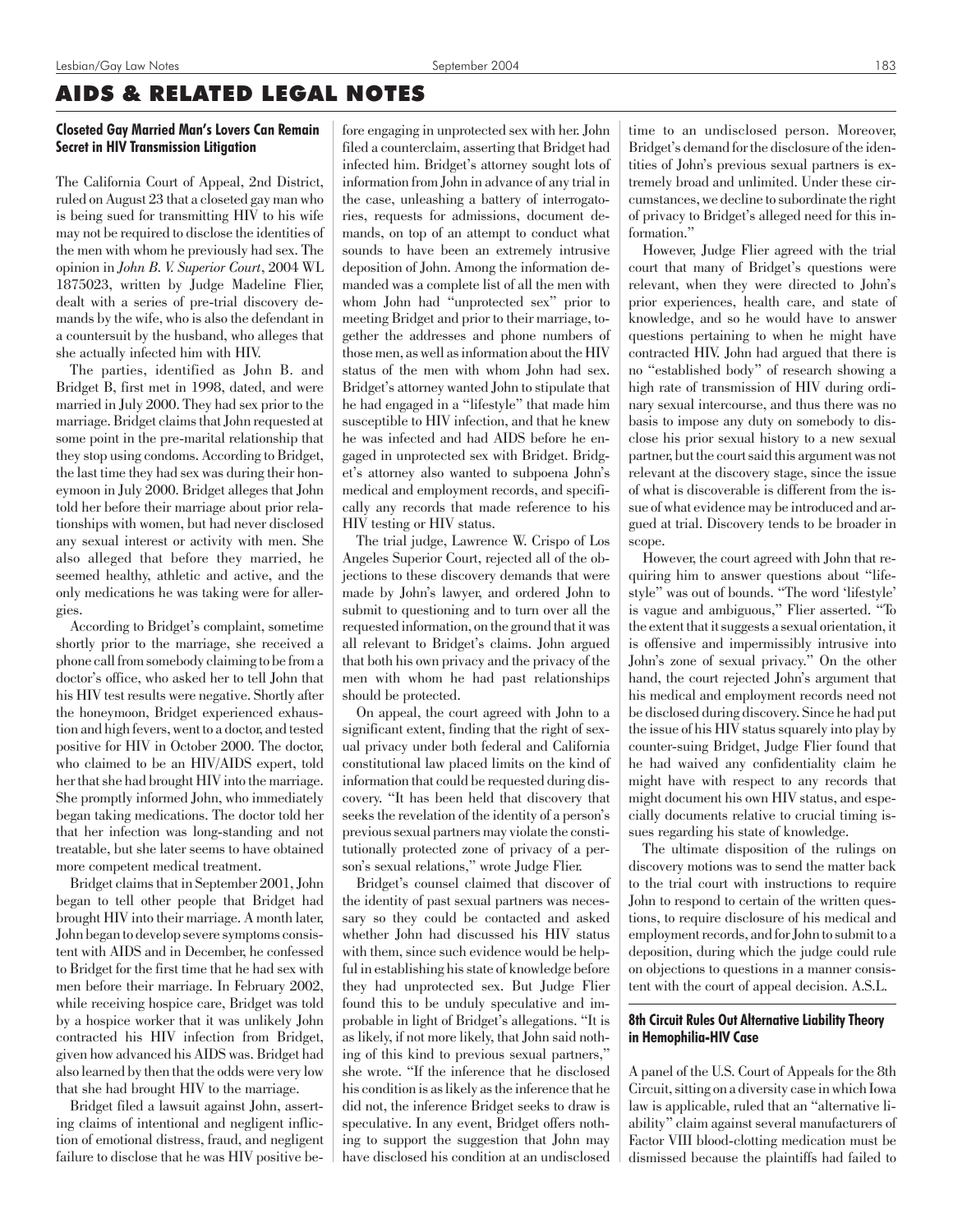John Doe was born in 1978, and quickly diagnosed as suffering from hemophilia and requiring medication to assure proper blood clotting. For a year or two he was treated with cryoprecipitate, drawn from a small pool of downers and presenting only minor (and then completely unknown) risk of HIV infection. In subsequent years he began to receive treatment using Factor VIII, which is drawn from thousands of donors and presented a greater risk of HIV infection, accelerating sharply during the early and mid 1980s until the connection was discovered and heat treatments cut the risk sharply beginning in 1985. Doe was discovered to be HIV+ in 1987. His parents filed suit against the leading manufacturers of Factor VIII, alleging that their son was infected with HIV through the defendants' negligence.

The Does produced numerous experts to testify about when John was likely to have been infected, but the best the experts could do was to identify time ranges and percentage estimates of how likely it was that Doe was infected during any particular period. There was a very low likelihood of infection during his first few years, with the likelihood increasing during the 1980s until he began to use heat-treated Factor VIII. The court found, however, that despite extensive documentation of which manufacturers' products were used at particular times, the Does had failed to present evidence from which a jury could find that any particular manufacturer's Factor VIII was the but-for cause of John's infection.

The Does tried an alternative theory that has been adopted by some courts, "alternative liability," under which they might prevail if they could show that they had brought in as defendants all the manufacturers of the products that could be the but-for cause of their son's infection. Their first hurdle was that the theory is not widely-accepted, and that the Iowa Supreme Court and the lower Iowa courts have yet to adopt it. Circuit Judge Magill, writing for the panel, analyzed Iowa precedents in which various liability theories are explored, and concluded that it was possible that the Iowa courts, although resistant to some other theories, might adopt the alternative liability theory. However, Magill concluded that even if the state courts adopted theory, it would not be available in this case, because the Does had failed to join as defendants the manufacturers of cryoprecipitate that had been used to treat their son during his earliest years. Even though the likelihood that he was infected during that period was quite low, the court held that under the alternative liability theory, one must join as defendants all those whose products could have been the cause of the plaintiff's injury.

Having found that the Does fell down at the causation stage, the court also upheld the district court's dismissal of an alternative conspiracy count, under which the Does alleged that the drug companies had conspired to continue supplying possibly contaminated Factor VIII at a time when they knew that it presented a danger to persons such as the plaintiff. The court held that this theory would only be available where causation could be shown. A.S.L.

# Florida Appeals Court Finds Emotional Distress Claim for Violation of HIV Confidentiality Should Be Allowed to Proceed

Ruling on questions of first impression, the Florida 2nd District Court of Appeal held in*Abril v. Department of Corrections*, 2004 WL 1698066 (July 30, 2004), that the state's AIDS confidentiality law could provide the policy basis for allowing a private action in tort for its violation, and that the "impact rule" usually applied in Florida for emotional distress claims should not be applied in such a case.

The case arose from the unfortunate experiences of Lisa and Roberto Abril, a married couple who are both employed by the Florida Department of Corrections, Lisa as a nurse at Hendry County Correctional Institution and Roberto as a guard at the same institution. In an emergency situation, Lisa administered unprotected mouth-to-mouth resuscitation to an inmate. After it was determined that the inmate was positive for the hepatitis C virus but his HIV status had not been ascertained, Lisa sought HIV testing through the Department's workers compensation carrier, which was denied. However, Hendry's chief medical officer drew blood from her and sent it to Continental Laboratory, which was under contract with the state to provide HIV testing for inmates. Continental faxed back to the institution a notice that Lisa had tested positive for HIV, and this information rapidly spread through the institution. After this occurred, the workers comp carrier changed its position and approved testing for Lisa, who turned out to be negative.

Lisa and Roberto sued their employer for mental anguish and emotional distress, and Robert sued for loss of consortium. (A Florida statute makes the Department responsible for torts committed by its contractors.) The trial court dismissed their complaint, accepting the Department's argument that the HIV confidentiality law did not authorize a private right of action and, in any event, that under Florida law only emotional distress arising from a physical impact incident is actionable.

Reversing in an opinion by Judge Canady, the court found first that the confidentiality statute could provide a public policy basis for finding a duty of care whose negligent breach would give rise to a private tort action. The court identified prior Florida cases dealing with analogous situations in which plaintiffs sued for injuries arising from a breach of confidentiality arising from a special relationship, and asserted that the analogy was appropriate for this case. Perhaps more significantly, the court found that although Florida generally follows the impact rule regarding emotional distress claims, the courts had made exceptions based on the facts of particular cases, and argued that this case would be appropriate for such an exception.

However, recognizing the unprecedented nature of its conclusions, the court decided to certify to the Florida Supreme Court as a question "of great public importance" whether the impact rule is applicable "in a case in which it is alleged that the infliction of emotional injuries has resulted from a clinical laboratory's breach of a duty of confidentiality" under the HIV confidentiality law. A.S.L.

# Ethiopian PWA Falls Afoul of Tough U.S. Immigration Policy

The U.S. Court of Appeals for the 8th Circuit ruled on August 2 that the U.S. Board of Immigration Appeals had corrected refused to grant asylum to Kefay Gebremaria, an Ethiopian woman living with AIDS who lawfully entered the U.S. as a visitor in 1995 after suffering imprisonment in her home country for her political acts, because she failed to raise the issue of her health at a hearing held in 1997, just two months after she received her AIDS diagnosis. *Gebremaria v. Ashcroft*, 378 F.3d 734.

According to the facts as summarized in the court's opinion by Circuit Judge Lavenski R. Smith, Gebremaria had applied for asylum shortly after her legal arrival in the U.S. An immigration judge denied her application after a series of hearings that began in September 1996 and concluded in August 1997. At that time, the basis of her asylum claim was that she and her husband belonged to a dissident political organization in Ethiopia, that she had served a prison term after participating in a political rally, that her husband had also been imprisoned and disappeared, and that her family believed that he had been killed. Gebremaria said nothing about being HIV-positive during the hearing process.

After her application was denied, Gebremaria pursued an appeal. Evidently during the appeals process she confided her health information to her immigration lawyer, and an attempt was made to supplement the application on appeal, since HIV-status may be grounds for asylum, especially where an applicant comes from a country where people with HIV are subject to persecution or where treatment options are poor. The Immigration Service took the position that the HIV information could not be considered since it had not been raised during the hearing process, even though Gebremaria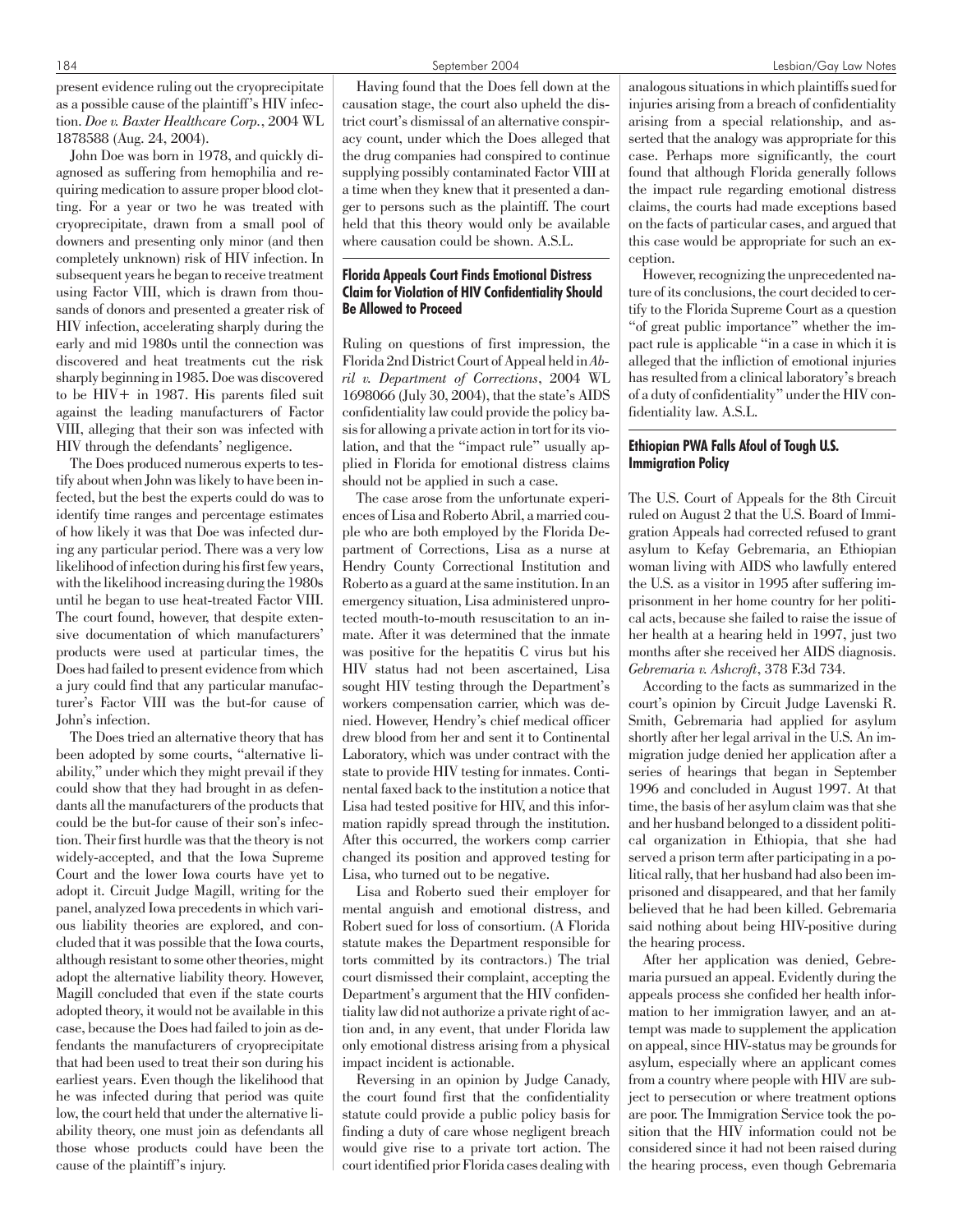knew about her HIV status for some time. Gebremaria also tried to supplement the record to show that her family had subsequently discovered that her husband had escaped from prison and was in hiding from the authorities.

The Board of Immigration Appeals rejected these attempts to supplement the record, and was upheld on appeal by the court. To a significant degree, this result was required by various provisions of federal immigration law, which was altered radically during the 1990s to make it much more difficult for asylum applicants. In effect, the statute makes it plausible for courts to refuse to let asylum applicants raise new issues during the appeals process, by basically restricting the process to considering whether the Immigration Judge had made the proper decision based on the information in the hearing record at that time.

Thus, it is now irrelevant, in the eyes of the court of appeals and the immigration officials, that Ms. Gebremaria has a life-threatening medical condition for which treatment options in her home country are limited and maybe unavailable in light of her political status. The court took the position that the allegation that her husband is in hiding due to his political views and status as a prison escapee does not necessarily prove that Ms. Gebremaria would be persecuted if she returned to Ethiopia, and that the fact that all the medical clinics providing AIDS treatment are run by the government does not necessarily mean that she would be denied treatment as a political dissident or would encounter personal harm if she applied to a government clinic for treatment.

U.S. immigation law has become a sea of technicalities and legal fictions in the wake of the restrictive "reforms" of the 1990s, which have only been made more severe by legislation passed in the wake of the 9/11 terrorist attacks in 2001. This has proven especially burdensome to HIV-positive and lesbian/gay/transgender asylum applicants, many of whom arrive in the U.S. unaware of the degree to which their health or sexual status may provide a better basis to seek asylum than their political status, and frequently too terrified of officialdom to be open about these issues quickly enough to meet the tight deadlines and cut-offs of contemporary U.S. asylum law. A.S.L.

#### AIDS Litigation Notes

*New York, New York City* "Sawdust for Brains" sounds like an appropriate description of the members of the Medical Board that rules on applications for disability retirement in the New York City Police Department, to judge by the opinion in *Matter of Police Office Jane Doe v.* *Kelly*, NYLJ, 7/23/2004, pg. 18, col. 1, in which Justice Rolando Acosta (Supreme Court, N.Y. County), ruled that the Medical Board's refusal of an accidental disability retirement to a police officer with full-blown AIDS and numerous other medical complications was "irrational, arbitrary, and capricious," especially since the Board had previously approved a disability retirement application from another police officer who presented a similar medical profile. Indeed, in this case, even though the police department's own physician had concluded that the Jane Doe officer "is medically unfit to work in any capacity for the NYPD," the Medical Board denied her application, spouting blatantly untrue assertions in its ruling. One wonders: who are these people, who appointed them, and who has authority to remove them from office?

*California* — Some California trial judges *still* don't get it: HIV testing of criminal defendants who plead guilty or no contest to sex crimes is only to be ordered where the factual allegations suggest the possibility that the defendant, if infected, could have passed HIV to the complainant, but trial judges persist in ordering HIV testing in cases where the facts just don't support it, leaving to the prosecutors the embarrassment of conceding on appeal that the testing order should be overturned. This is the case, yet again, in *People v. Alvarez*, 2004 WL 1729824 (Cal. App., 5th Dist., Aug. 3, 2004)(not officially published), where the defendant, grandfather of the two minor female complainants, was charged with having fingered his granddaughters' vaginas while serving as a babysitter. Trial judges seem to be letting their anger at the improper conduct of the defendants override their careful reading of the Penal Code provision authorizing HIV testing in specified circumstances. ••• On the other hand, when the defendant pled guilty to charges that included getting his girlfriend's 8–year-old son to "put his mouth on defendant's penis," the Court of Appeal, 6th District, found that the probable cause required by the HIV testing statute did exist, and it was appropriate to order the defendant to submit to HIV testing. *People v. Correa*, 2004 WL 1902742 (Aug. 24, 2004) (not officially reported). Similarly, in *In re Benjamin G.*, 2004 WL 1925708 (Aug. 30, 2004) (not officially reported), the court upheld HIV testing where the defendant, a teenager, had rubbed his penis against the anus of his five-year old brother and attempted to insert it, without a condom. The defendant pled guilty to violating Penal Code sec. 288, lewd or lascivious acts against a child under 14 years of age. The court of appeal, in a per curiam affirming the testing order, reiterated that the standard for testing was probable cause to believe that transmission could have taken place if the defendant was HIV+, and analogized this to a case where testing had been upheld where penetration had been attempted, even if unsuccessfully.

*Michigan*— The Michigan Court of Appeals upheld an external review that determined that Blue Cross Blue Shield of Michigan must pay for a physician's HIV-test under a contract of insurance that rules out coverage for "screening tests" but provides coverage for tests used for diagnostic purposes. *English and Office of Financial and Insurance Services Commissioner v. Blue Cross Blue Shield of Michigan*, 2004 WL 1906853 (Aug. 26, 2004). In April 2000, Dr. English, a dentist covered by the Michigan Dental Association insurance plan, which is administered by the state's Blue Cross Blue Shield organization, was undergoing blood testing in connection with arthritis treatment. As long as he was having blood drawn, Dr. English considered it prudent to have HIV, PSA and hepatitis blood tests done as well. BCBS approved the PSA test, but refused to authorize payment for the HIV or hepatitis tests, asserting that they were "screening" tests excluded under the insurance contract. Dr. English took his internal appeals unsuccessfully and then invoked his statutory right to an external expert review. The external reviewer agreed with English's argument that because HIV and HBV infection may not manifest external symptoms, the tests are "diagnostic" and relevant to his profession, since if he were positive on those tests he would need to take certain precautions to prevent danger to his patients. The court accepted the reviewer's explanation, devoting most of its opinion to rejecting BCBS's argument that the federal statute mandating external review violates due process of law because there is no live hearing on an appeal. A.S.L.

## AIDS Law and Policy Note

The U.S. Centers for Disease Control and Prevention has proposed amending the regulations governing federal funding of safer-sex education efforts to require that educational materials prepared by programs that receive federal money must be submitted to state and local government officials for approval, in addition to the existing requirement of review by Program Review Panels made up of HIV-knowledgeable professionals. The proposal has drawn sharp criticism from the ACLU's AIDS & Civil Liberties Project, which suggests that it would result in imposing politically-inspired censorship on HIV prevention efforts. *ACLU Press Advisory*, Aug. 17. A.S.L.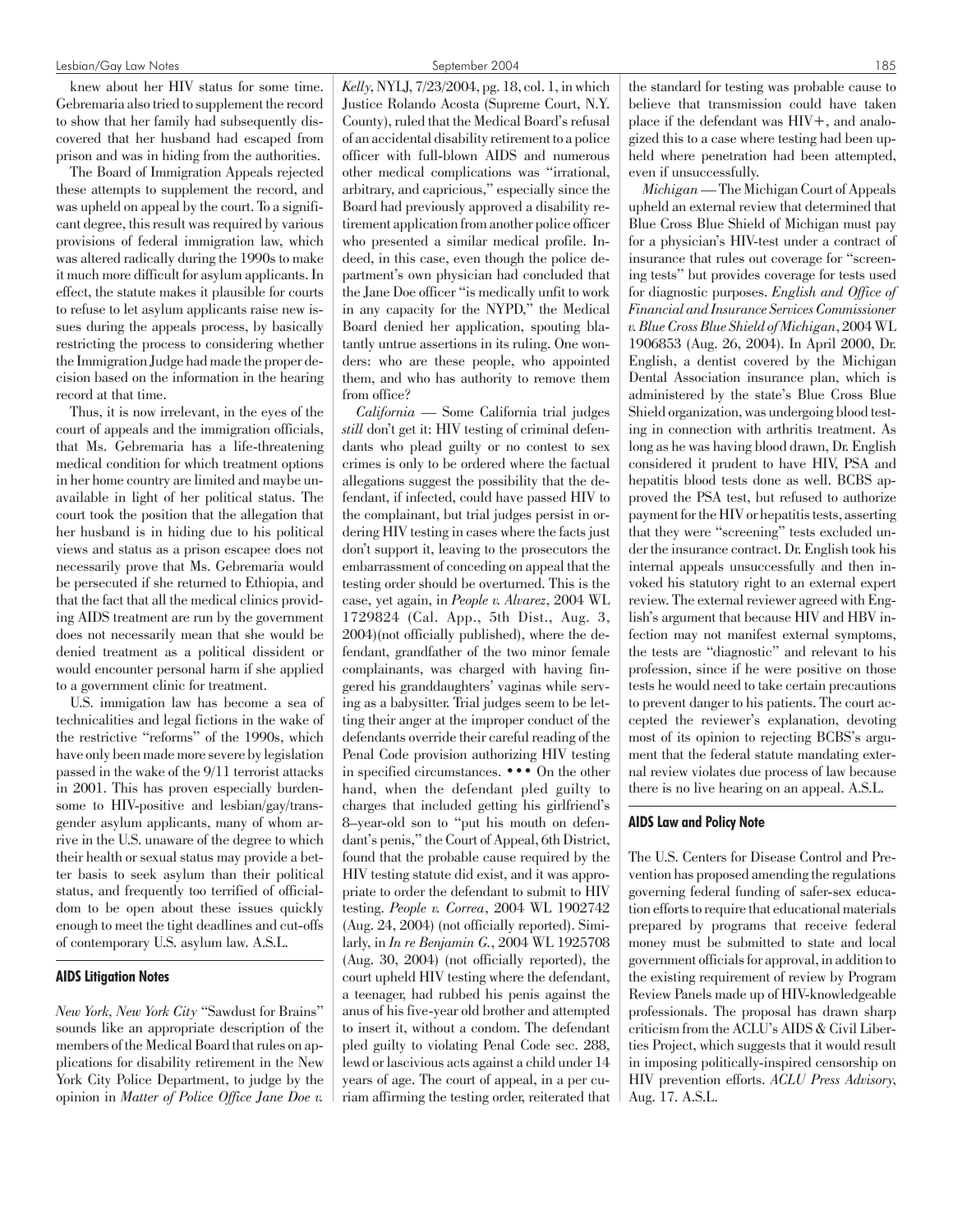# PUBLICATIONS NOTED & ANNOUNCEMENTS

#### Conference Announcements

*Lavender Law* — The annual Lavender Law Conference, a national conference on lesbian, gay, bisexual and transgender legal issues cosponsored by the National Lesbian and Gay Law Association and a local host organization will be held September 30 through October 2 in Minneapolis, Minnesota. Full details about registration, accommodations and programs can be found on the NLGLA website.

The annual full-day law conference and CLE program presented by the Lesbian & Gay Law Foundation of Greater New York will be held on Saturday, November 6, at NYU Law School. Further details about programming will be available from LeGaL's website and in the next issue of Law Notes.

#### Gay Legal Movement Openings

*Lambda Legal*, a national nonprofit LGBT & HIV/AIDS civil rights organization, seeks a Legal Director to be based in its New York City Headquarters. As an integral member of the senior management team, the Legal Director will provide leadership and coordination in the planning and vision for the department and organization. Responsibilities include supervising senior attorneys, assisting in joint program planning with the Education and Public Affairs Department, budgeting, and working with other legal organizations. The ideal candidate will have a minimum of 7–10 years civil rights litigation experience and excellent management and organizational skills. (See "Jobs" at www.lambdalegal.org for details). Salary: DOE, plus excellent benefits package. Applications accepted through Monday, September 20, 2004 or until the position is filled. Send resume, writing sample and cover letter to: Kevin Cathcart, Executive Director, Lambda Legal, 120 Wall St., Suite 1500, NY, NY 10005. Fax: 212–809–0055.

Lambda Legal recently promoted the Director of its AIDS Project, Hayley Gorenberg, to the position of Deputy Legal Director. As a result, Lambda is also seeking applicants to fill the position of AIDS Project Director, and has also authorized an additional full-time staff attorney position for the AIDS Project. Applications for these positions, with a September 24 deadline, should be sent to Hayley Gorenberg at Lambda Legal at the above address. Applications should include a resume, writing sample and cover letter, and may be faxed or sent via snail-mail.

*Immigration Equality*, a national organization concerned with the impact of discriminatory immigration laws on the lives of lesbian, gay, bisexual and transgendered people, is ac-

cepting applications for the position of Executive Director. This is an administrative position, and the specified qualifications are aimed at communications, management and fundraising skills, rather than legal training. However, lawyers with an interest in this area and strong skills can certainly apply. The NY-based position pays in the range of \$70–80,000 with benefits. The announcement we saw about this position did not state a specific deadline. Send a cover letter and resume to the search committee via email: imegedsearch@yahoo.com.

# LESBIAN & GAY & RELATED LEGAL ISSUES:

Adolphe, Jane, *The Case Against Same-Sex Marriage in Canada: Law and Policy Considerations*, 18 BYU J. Pub. L. 479 (2004).

Althouse, Ann, *Vanguard States, Laggard States: Federalism and Constitutional Rights*, 152 U. Penn. L. Rev. 1745 (June 2004).

Baker, Joshua K., *Status, Benefits, and Recognition: Current Controversies in the Marriage Debate*, 18 BYU J. Pub. L. 569 (2004).

Berall, Frank S., *Estate Planning Considerations for Unmarried Cohabitants*, 31 Estate Planning 307 (July 2004).

Bernstein, Anita, *For and Against Marriage: A Revision*, 102 Mich. L. Rev. 129 (November 2003).

Bethard, Rebecca, *New York's Harvey Milk School: A Viable Alternative*, 33 J. L. & Educ. 417 (July 2004).

Case, Mary Anne, *Of "This" and "That" in Lawrence v. Texas*, 55 Supreme Ct. Rev. 75 (2003).

Chemerinsky, Erwin, *In Defense of Judicial Review: A Reply to Professor Kramer*, 92 Cal. L. Rev. 1013 (July 2004) (responding to issues raised in Larry D. Kramer, *The People Themselves: Popular Constitutionalism and Judicial Review [2004]).*

Cohan, John Alan, *Parental Duties and the Rights of Homosexual Minors to Refuse "Reparative" Therapy*, 11 Buffalo Women's L.J. 67 (2002–3).

Dailard, Cynthia, *What Lawrence v. Texas Says About the History and Future of Reproductive Rights*, 31 Fordham Urb. L.J. 717 (March 2004) (Part of Special Series: The Current State of Abortion Law and Reproductive Rights).

Dent, George W., Jr., *Traditional Marriage: Still Worth Defending*, 18 BYU J. Pub. L. 419 (2004).

Dooling, John E., Jr., *Unrelated Beneficiaries*, 143 Trusts & Estates No. 7, 20 (July 2004) ("The tax code contains many estate and gift tax rules intended to limit creative planning among family members. These same provisions offer opportunities to save tax dollars when beneficiaries are unrelated.").

Dowd, Nancy E., *Race, Gender, and Work/Family Policy*, 15 Wash. U. J. L. & Pol'y 219 (2004) (symposium: The Family and Medical Leave Act of 1993: Ten Years of Experience).

Duncan, Dwight G., *The Federal Marriage Amendment and Rule by Judges*, 27 Harv. J. L. & Pub. Pol'y 543 (Spring 2004).

Duncan, William C., *The Litigation to Redefine Marriage: Equality and Social Meaning*, 18 BYU J. Pub. L. 623 (2004).

Duncan, William C., *The Social Good of Marriage and Legal Responses to Non-Marital Cohabitation*, 82 Oregon L. Rev. 1001 (Winter 2003).

Epstein, Richard A., *Skepticism and Freedom: The Intellectual Foundations of Our Constitutional Order*, 6 U. Pa. J. Const. L. 657 (April 2004) (includes considerable discussion of Boy Scouts of America v. Dale and Lawrence v. Texas).

Eskridge, William N., Jr., *United States:* Lawrence v. Texas *and the imperative of comparative constitutionalism*, 2 I-Con: Int'l J. Const. L. 555 (July 2004).

Ettelbrick, Paula L., and Julie Shapiro, *Are We On the Path to Liberation Now?: Same-Sex Marriage at Home and Abroad*, 2 Seattle J. For Soc. Just. 475 (Spring/Summer 2004) (interview).

Gaines, Jane M., *Sexual Semiosis*, 11 Duke J. Gender L. & Pol'y 55 (Spring 2004).

George, Robert P., and David L. Tubbs, *Redefining Marriage Away*, 14 City J. No. 3, 26 (Summer 2004) (conservative opponents of same-sex marriage).

Ginsburg, Hon. Ruth Bader, *An Open Discussion with Justice Ruth Bader Ginsburg*, 36 Conn. L. Rev. 1033 (Summer 2004).

Ginsburg, Hon. Ruth Bader, *Looking Beyond Our Borders: The Value of a Comparative Perspective in Constitutional Adjudication*, 22 Yale L. & Pol'y Rev. 329 (Spring 2004).

Giordano, Justin A., *The United States Constitution's First Amendment vs. the Canadian Charter of Rights and Freedoms: A Comparative Analysis of Obscenity and Pornography as Forms of Expression*, 26 N. Carolina Central L. J. 71 (2004).

Goldman, Alvin L., *Resorting to External Norms and Principles in Constitutional Decision-Making*, 92 Kentucky L. J. 703  $(2003-4)$ .

Haas, Kate, *Who Will Make Room for the Intersexed?*, 30 Am. J. L. & Med. 41 (2004).

Halley, Ian,*Queer Theory by Men*, 11 Duke J. Gender L. & Pol'y 7 (Spring 2004).

Hedlund, Randy, *Segregation by any other Name: Harvey Milk High School*, 33 J. L. & Educ. 425 (July 2004).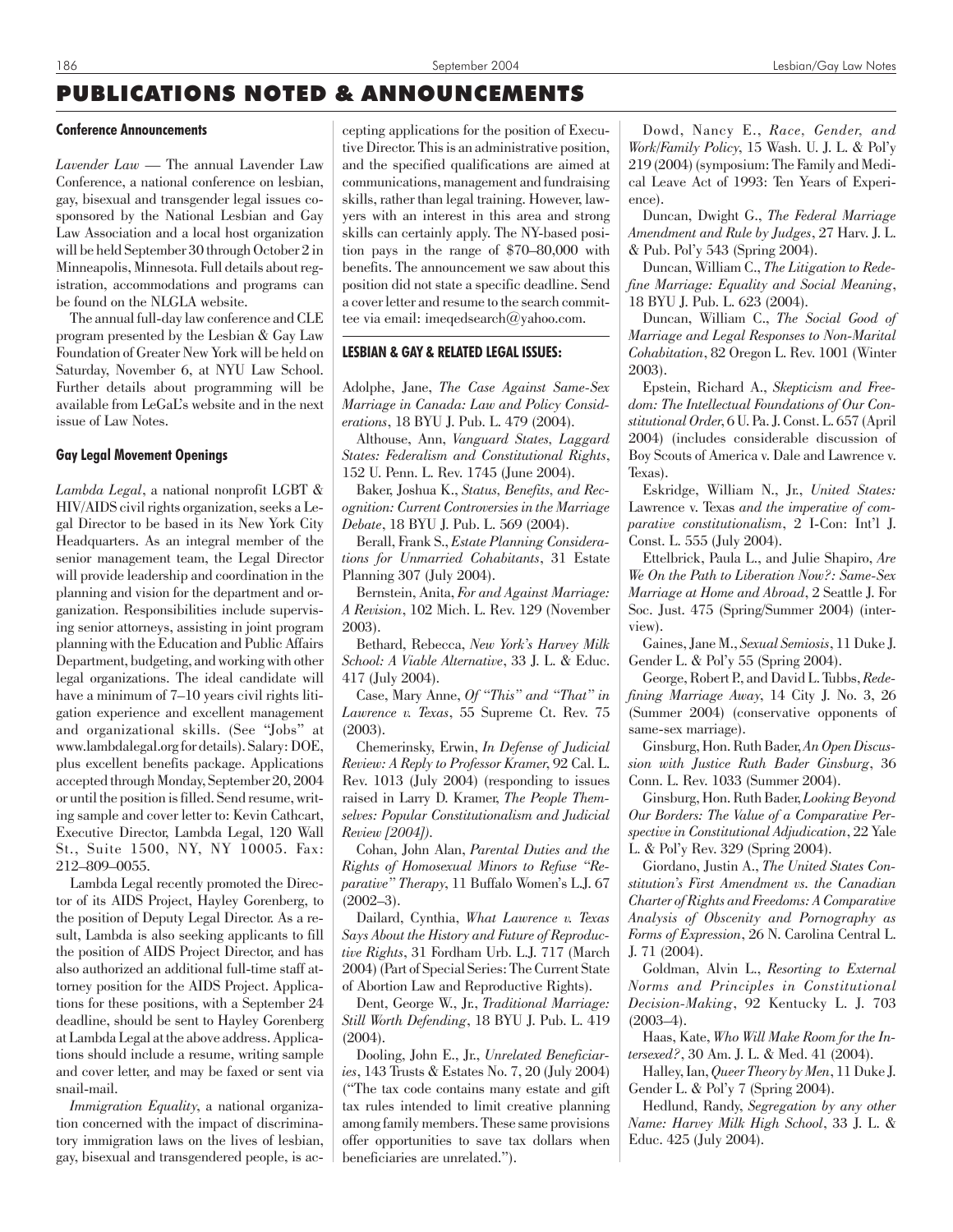Hopkins, C. Quince, *Variety in U.S. Kinship Practices: Substantive Due Process Analysis and the Right to Marry*, 18 BYU J. Pub. L. 665 (2004).

Hymowitz, Kay S., *Gay Marriage vs. American Marriage*, 14 City J. No. 3, 16 (Summer 2004) (conservative opponent of same-sex marriage).

Jacobsohn, Gary Jeffrey, *The Permeability of Constitutional Borders*, 82 Texas L. Rev. 1763 (June 2004).

Joslin, Courtney, *Protection for Lesbian, Gay, Bisexual, and Transgender Employees Under Title VII of the 1964 Civil Rights Act*, 31 Human Rts. No. 3, 14 (Summer 2004).

Karst, Kenneth L., *Justice O'Connor and the Substance of Equal Citizenship*, 55 Supreme Ct. Rev. 357 (2003).

Khanna, Ranjana, *Signatures of the Impossible*, 11 Duke J. Gender L. & Pol'y 69 (Spring 2004).

Kogan, Terry S., *Transsexuals, Intersexuals, and Same-Sex Marriage*, 18 BYU J. Pub. L. 371 (2004).

Kramer, Zachary A., *Exclusionary Equality and the Case for Same-Sex Families: A Reworking of Martha Fineman's Re-Visioned Family Law*, 2 Seattle J. For Soc. Just. 505 (Spring/Summer 2004).

Kubasek, Nancy K., Alex Frondorf and Kevin J. Minnick,*Civil Union Statutes: A Shortcut to Legal Equality for Same-Sex Partners in a Landscape Littered With Defense of Marriage Acts*, 15 U. Fla. J. L. & Pub. Pol'y 229 (Spring 2004).

Laurence, Robert, *What Could American Indian Law Possibly Have to Do With the Issue of Gay-Marriage Recognition?: Definitional Jurisprudence, Equal Protection, and Full Faith and Credit*, 24 N. Ill. U. L. Rev. 563 (Summer 2004).

Massey, Calvin, *The New Formalism: Requiem for Tiered Scrutiny?*, 6 U. Pa. J. Const. L. 945 (May 2004).

Mawdsley, Ralph D., *School Board Control Over Education and a Teacher's Right to Privacy*, 23 St. Louis U. Pub. L. Rev. 609 (2004) (discussed impact of Lawrence v. Texas on public school teacher privacy rights).

Modak-Truran, Mark C., *Reenchanting the Law: The Religious Dimension of Judicial Decision Making*, 53 Cath. U. L. Rev. 709 (Spring 2004).

Murphy, John, *Some Wrongs and (Human) Rights in the English Same-Sex Marriage Debate*, 18 BYU J. Pub. L. 543 (2004).

Pagnattaro, Marisa Anne, *What Do You Do When You Are Not at Work?: Limiting the Use of Off-Duty Conduct as the Basis for Adverse Employment Decisions*, 6 U. Pa. J. Labor & Emp't L. 625 (Spring 2004).

Peskind, Steven N., *Who's Your Daddy?: An Analysis of Illinois' Law of Parentage and the* *Meaning of Parenthood*, 35 Loyola U. Chi. L. J. 811 (Spring 2004).

Picarello, Anthony R., Jr., *Same-Sex Marriage: Other Rights Are At Stake*, NLJ, 7/19/2004, p. 26. (Op-ed article arguing that the advent of same-sex marriage will result in a new generation of litigation involving the First Amendment claims of employers and institutions who will resist being compelled to recognize such marriages).

Poirier, Marc R., *Is Cognitive Bias at Work a Dangerous Condition on Land?*, 7 Emp. Rts. & Emp. Pol'y J. 459 (2003).

Robertson, John A., *Procreative Liberty and Harm to Offspring in Assisted Reproduction*, 30 Am. J. L. & Med. 7 (2004).

Rubenstein, William B., *My Harvard Law School*, 39 Harv. Civ. Rts. — Civ. Lib. L. Rev. 317 (Summer 2004) (Adapted from keynote speech at first Harvard Law School gay alumni reunion, held Fall 2003).

Rubenstein, William B., *The Real Story of U.S. Hate Crimes Statistics: An Empirical Analysis*, 78 Tulane L. Rev. 1213 (March 2004).

Ryan, Scott D., Laura Bedard, and Marc Gertz, *Florida's Gay Adoption Ban: What Do Floridians Think?*, 15 U. Fla. J. L. & Pub. Pol'y 261 (Spring 2004).

Schauer, Frederick, *Judicial Supremacy and the Modest Constitution*, 92 Cal. L. Rev. 1045 (July 2004).

Schwartz, Martin A., *Lawrence v. Texas: The Decision and Its Implications for the Future*, 20 Touro L. Rev. 221 (2004).

Stein, Edward, *Past and Present Proposed Amendments to the United States Constitution Regarding Marriage*, Berkeley Electronic Press [2004} (This article, reviewing the history of attempts to amend the U.S. Constitution on the subject of marriage, documents 138 such attempts, including the recent Federal Marriage Amendments. It is published online and can be obtained through the following URL: www.bepress.com/ils).

Strasser, Mark, *Lawrence and Same-Sex Marriage Bans: On Constitutional Interpretation and Sophistical Rhetoric*, 69 Brooklyn L. Rev. 1003 (Spring 2004).

Sunstein, Cass R., *What Did Lawrence Hold? Of Autonomy, Desuetude, Sexuality, and Marriage*, 55 Supreme Ct. Rev. 27 (2003).

Wagner, David M., *Hints, Not Holdings: Use of Precedent in Lawrence v. Texas*, 18 BYU J. Pub. L. 681 (2004).

Wallace, Maurice, *Forward: Queer Theory, Feminism, and the Law*, 11 Duke J. Gender L. & Pol'y 1 (Spring 2004) (symposium).

Wardle, Lynn D., *The Curious Case of the Missing Legal Analysis*, 18 BYU J. Pub. L. 309 (2004) (sour grapes from the leading legal academic opponent of same-sex marriage).

Wiegman, Robyn,*Dear Ian,* 11 Duke J. Gender L. & Pol'y 93 (Spring 2004) (Symposium: Queer Theory, Feminism, and the Law) (responding to article by Ian Halley, cited above).

Wojcik, Mark E., *The Wedding Bells Heard Around the World: Years From Now, Will We Wonder Shy We Worried About Same-Sex Marriage?*, 24 N. Ill. U. L. Rev. 589 (Summer 2004).

Worthen, Kevin J., *Who Decides and What Difference Does It Make?: Defining Marriage in "Our Democratic, Federal Republic"*, 18 BYU J. Pub. L. 273 (2004).

*Student Articles:*

Aubin, Melissa, *Defying Classification: Intestacy Issues for Transsexual Surviving Spouses*, 82 Ore. L. Rev. 1155 (Winter 2003).

Breckenridge, Karen D.,*Justice Beyond Borders: A Comparison of Australian and U.S. Child-Sex Tourism Laws*, 13 Pacific Rim L. & Pol'y J. 405 (2004).

Coleman, Andrea Celina, *Cognitive Dissonance Theory: A Case Study of Loving v. Virginia, Bowers v. Hardwick, and Lawrence v. Texas*, 10 Wash. & Lee Race & Ethnic Anc. L.J. 75 (Spring 2004).

Courtman, Sarah C., *Sweet Land of Liberty: The Case Against the Federal Marriage Amendment*, 24 Pace L. Rev. 301 (Fall 2003).

Glidden, Melissa A., *Federal Marriage Amendment*, 41 Harv. J. on Legis. 483 (Summer 2004).

Haas, Trish Oleksa, *Child Custody Determinations in Michigan: Not in the Best Interests of Children or Parents*, 81 U. Detroit Mercy L. Rev. 333 (Spring 2004).

Jones, Patricia A., *Lawrence v. Texas*, 10 Wash. & Lee Race & Ethnic Anc. L.J. 143 (Spring 2004).

Kramer, Zachary A., *The Ultimate Gender Stereotype: Equalizing Gender-Conforming and Gender-Nonconforming Homosexuals Under Title VII*, 2004 U. Ill. L. Rev. 465.

Lucas, Drew, *There Is a Porn Store in Mr. Roger's Neighborhood: Will You Be Their Neighbor? How to Apply Residential Use Restrictive Covenants to Modern Home Businesses*, 26 Campbell L. Rev. 123 (Summer 2004).

Mensing, Ryan E., *A New York State of Mind: Reconciling Legislative Incrementalism With Sexual Orientation Jurisprudence*, 69 Brooklyn L. Rev. 1159 (Spring 2004).

Michael, Eleanor, *Approaching Same-Sex Marriage: How Second Parent Adoption Cases Can Help Courts Achieve the "Best Interests of the Same-Sex Family," 36 Conn. L. Rev. 1439 (Summer 2004).*

Miller, Sarah, *Lawrence v. Texas: Texas Homosexual Sodomy Statute Violated the Fourteenth Amendment Due Process Clause*, 34 U. Balt. L.F. 23 (Summer/Fall 2003).

Ohle, John M., *Constructing the Trannie: Transgender People and the Law*, 8 J. Gender, Race & Justice 237 (Spring 2004).